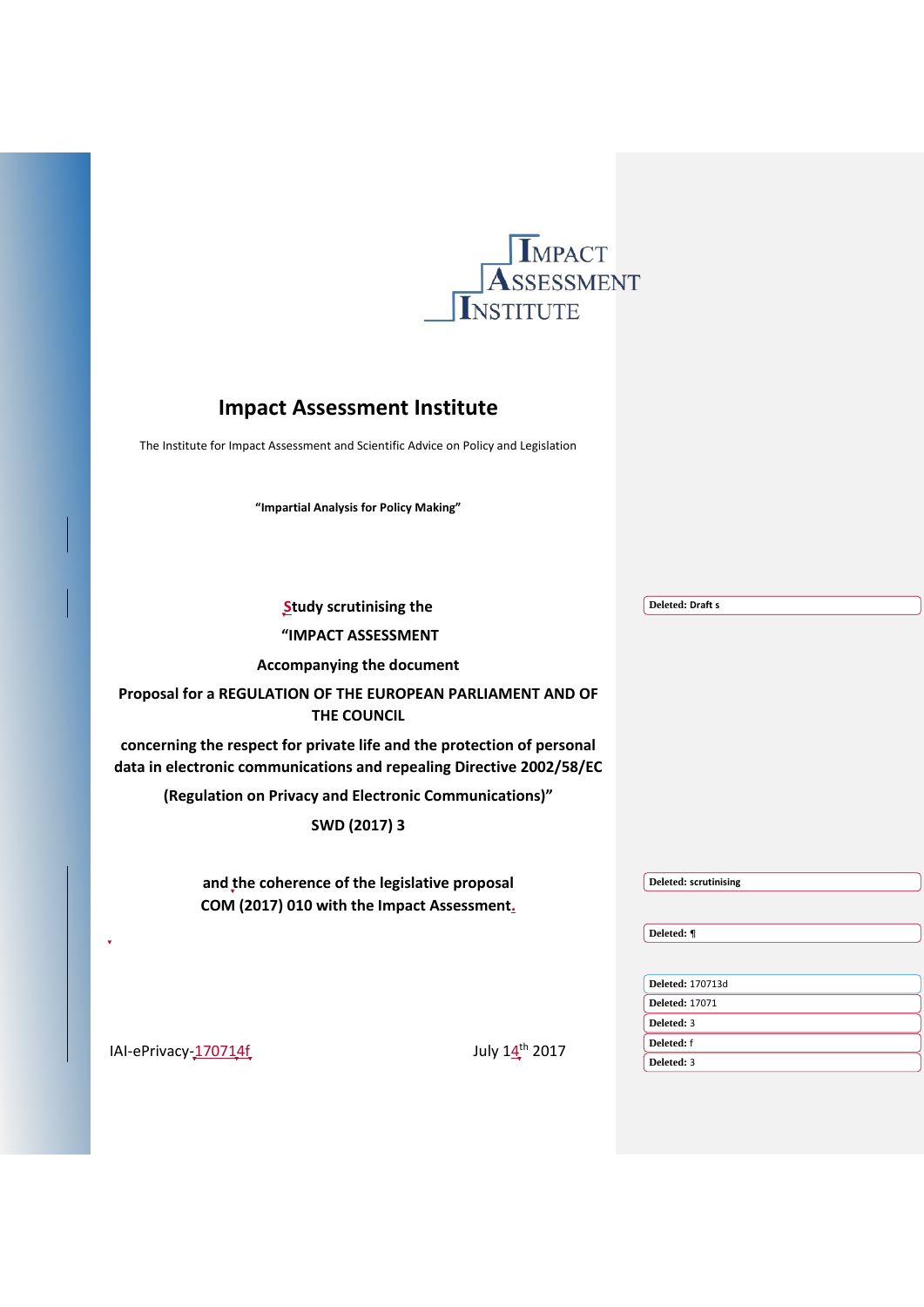# <span id="page-1-0"></span>Main Findings

The revision of the current ePrivacy Directive as a Regulation is presented by the Commission as a key step for the achievement of a Digital Single Market in the EU. The main objectives which underlie the revision are the harmonisation of the market and a strengthened, up-to-date protection of privacy in the changing digital environment.

However, detailed scrutiny of the Impact Assessment and related documents has shown that the evidence presented is not sufficient to support the proposed provisions of the ePrivacy Regulation.

The following significant observations can be made:

- The time allocated to the review of the ePrivacy Directive, data-gathering and Impact Assessment process was not sufficient to generate robust evidence;
- The data-gathering process lacks essential transparency and the presented data is insufficient to support the provisions of the legislative proposal, undermining the legitimacy of the conclusions reached in the Impact Assessment;
- Neither the Impact Assessment nor the proposal sought to identify means to eliminate fully the potential incompatibilities – regarding content and timing – of the new ePrivacy instrument with other pieces of legislation, in particular the GDPR and the EECC;
- Impacts on Fundamental Rights were not adequately assessed, although they constitute the legal basis of the legislative proposal;
- More robust evidence is required to support the provision extending the scope of this Regulation to OTT services;
- The proposed provisions on consent via browser settings do not comply with the consent principle as provided by the GDPR. This issue was not addressed in the Impact Assessment;
- The Impact Assessment evaluates the costs of banning "tracking walls", but does not fully assess the potential benefits, nor compliance of tracking walls with Fundamental Rights, thereby preventing a valid comparison;
- Setting different rules for tracking by first parties and by third parties may affect competition in a substantial way. Nevertheless, impacts on competition and market distribution were not part of the Assessment.

From these findings, the IAI recommends assessing the actual alignment of the ePrivacy Regulation with the provisions of the GDPR, and fully considering the potential repercussions of the new provisions on the Digital Single Market. For the ongoing legislative process, the IAI also recommends taking into account the shortcomings of the evidence presented in the Impact Assessment. Compilation of new robust evidence is necessary to inform consideration and development of measures that will meet the objectives in an effective manner.

Impact Assess = a : tritute **Deleted:** <#>The Impact Assessment fails to provide sufficient evidence which underpins the necessity to extend the scope of this Regulation to OTT services;¶

tue

Impact Asses

#### **Deleted:** For the ongoing legislative process, Tt

**Deleted:** taking into account the shortcomings of the evidence presented in the Impact Assessment. Compilation of new robust evidence may be necessary to feed

**Deleted:** analysing the feasibility of the planned implementation date of the ePrivacy Regulation, and assess whether this date allows sufficient time for

**Deleted:** Page Break

**Deleted:** 170619d

**Deleted:** 17071 **Deleted:** 3

**Deleted:** f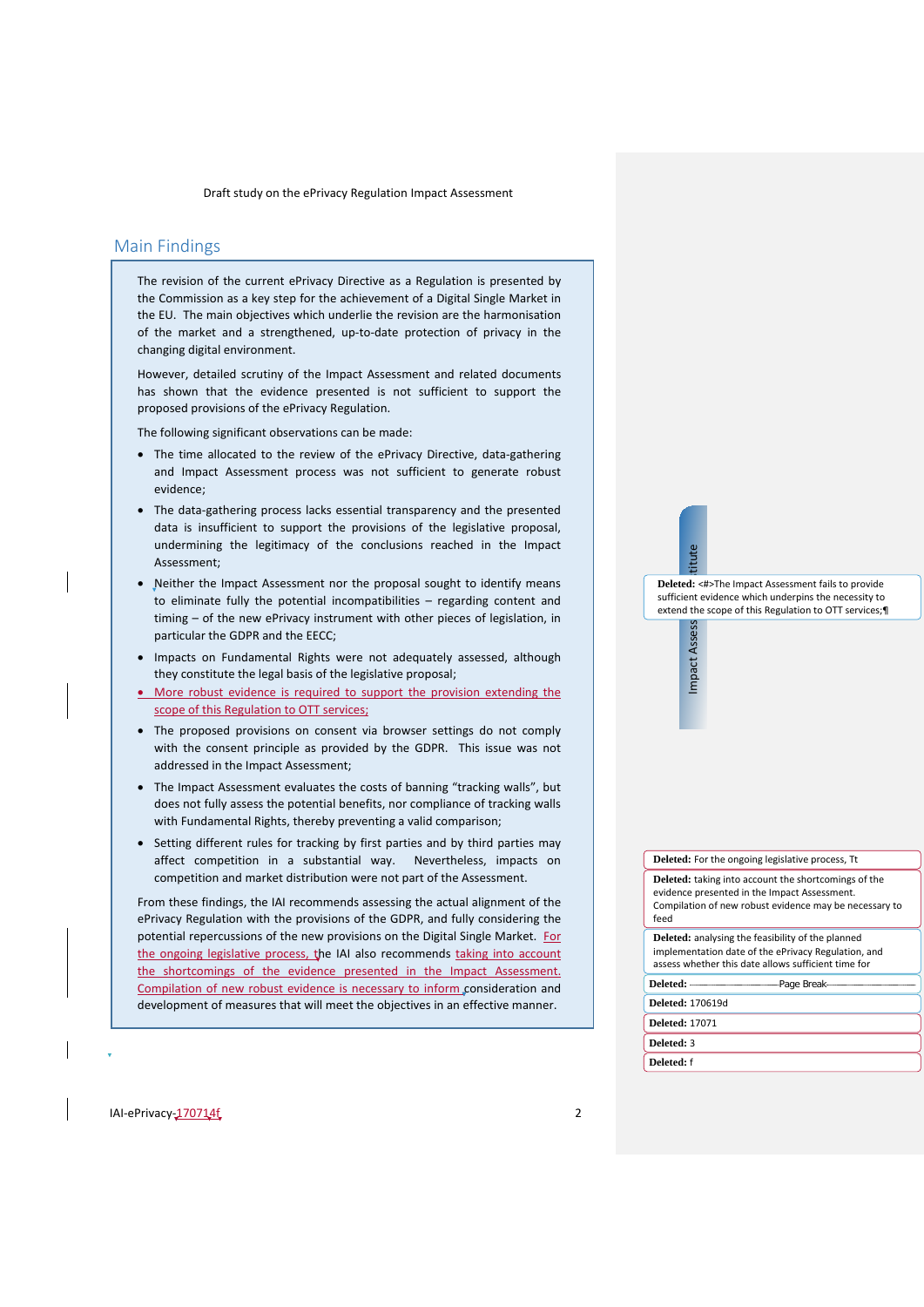# <span id="page-2-0"></span>Visualisation

The following table provides a visual overview of the results of this report for each element of the evidence presented in the Impact Assessment, using an assessment from 1 to 7 to indicate the level of confidence (1 = highest, 7 = lowest confidence level).

| Element         | <b>Assessment level &amp;</b><br>description (17) |                                                                     | <b>Notes</b>                                                                                                                                              |
|-----------------|---------------------------------------------------|---------------------------------------------------------------------|-----------------------------------------------------------------------------------------------------------------------------------------------------------|
| Rhetoric        | $\mathcal{P}$                                     | Minor questions<br>identified on analysis<br>and/or evidence        | The language and assertions in the<br>Impact Assessment are balanced and<br>formulated in a neutral way                                                   |
| Assumptions     | 6                                                 | Serious concerns<br>identified with analysis<br>and/or evidence     | Policy Options were designed before<br>the end of the data-gathering process                                                                              |
| Background data | 5.                                                | Substantial concerns<br>identified with analysis<br>and/or evidence | Background data are insufficient to<br>support some parts of the Impact<br>Assessment, and not referenced<br>properly                                     |
| Analysis        | 5                                                 | Substantial concerns<br>identified with analysis<br>and/or evidence | The methodology for analysing the<br>various impacts is simplistic                                                                                        |
| Results         | 6                                                 | Serious concerns<br>identified with analysis<br>and/or evidence     | The results of the Impact Assessment<br>sometimes go against the evidence                                                                                 |
| Conclusions     | $\mathcal{P}$                                     | Minor questions<br>identified on analysis<br>and/or evidence        | Some conclusions are not based on a<br>proper assessment. The proposal is<br>consistent with the IA's results despite<br>some inconsistencies and add-ons |

Key to assessment levels

| Correct<br>analysis, fully<br>evidenced | Minor<br>questions<br>identified on<br>analysis<br>and/or<br>evidence | Several<br>questions<br>identified on<br>analysis<br>and/or<br>evidence | Concerns<br>identified<br>with analysis<br>and/or<br>evidence | Substantial<br>concerns<br>identified<br>with analysis<br>and/or<br>evidence | Serious<br>concerns<br>identified<br>with analysis<br>and/or<br>evidence | Incorrect<br>analysis /<br>evidence<br>absent |
|-----------------------------------------|-----------------------------------------------------------------------|-------------------------------------------------------------------------|---------------------------------------------------------------|------------------------------------------------------------------------------|--------------------------------------------------------------------------|-----------------------------------------------|

|  | <b>Deleted: 170619d</b> |
|--|-------------------------|
|  | <b>Deleted: 17071</b>   |
|  | Deleted: 3              |
|  | Deleted: f              |

IAI-ePrivacy-<u>170714f</u>

**Formatted Table**

Impact Assessment Institute

Impact Assessment Institute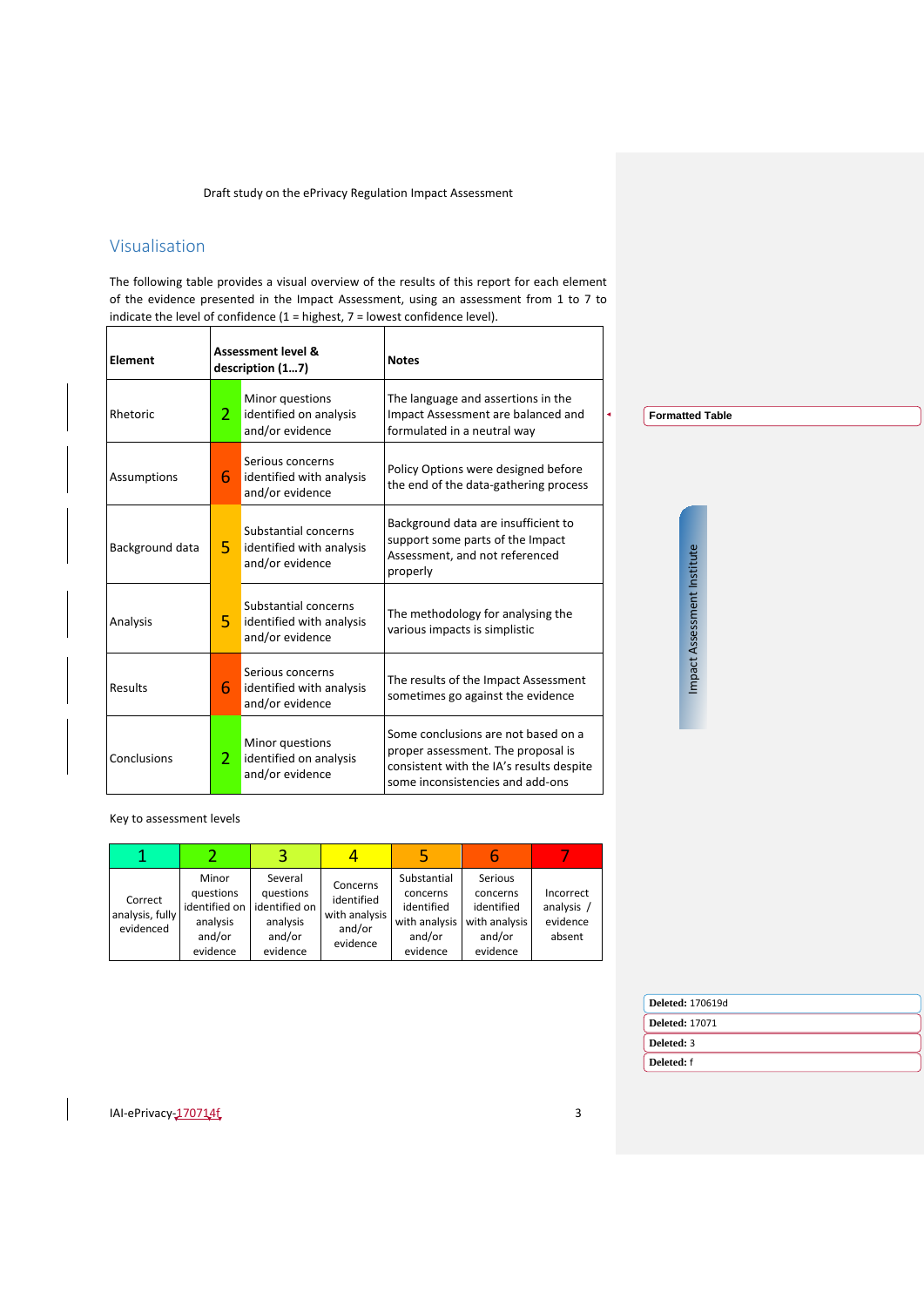# Contents

| 1                |  |
|------------------|--|
|                  |  |
|                  |  |
|                  |  |
| 2.3              |  |
|                  |  |
|                  |  |
|                  |  |
| 3.1              |  |
|                  |  |
| 3.3 <sub>1</sub> |  |
| 3.4              |  |
| 3.5              |  |
| 3.6              |  |
|                  |  |
|                  |  |
|                  |  |
|                  |  |
| 4.3              |  |
|                  |  |
| 5.1              |  |
| 5.2              |  |
| 5.3              |  |
| 5.4              |  |
| 5.5              |  |
| 5.6              |  |
|                  |  |
| 6.1              |  |
|                  |  |
| 7                |  |
|                  |  |

Impact Assessment Institute

 $\overline{4}$ 

|  | <b>Deleted: 170619d</b> |
|--|-------------------------|
|  | <b>Deleted: 17071</b>   |
|  | Deleted: 3              |
|  |                         |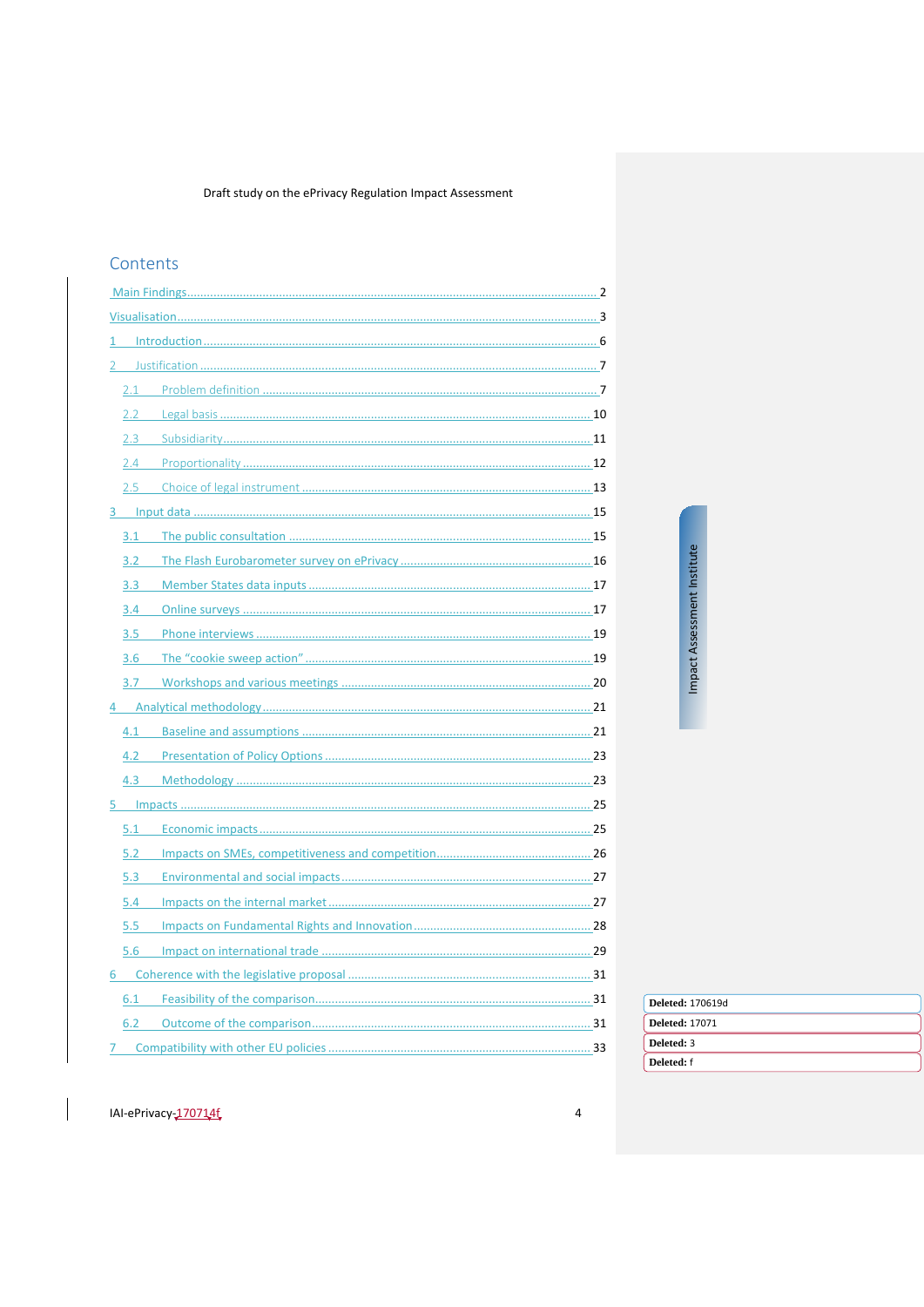|   | 7.1   |                                                                                |  |
|---|-------|--------------------------------------------------------------------------------|--|
|   | 7.1.1 |                                                                                |  |
|   | 7.1.2 |                                                                                |  |
|   | 7.2   |                                                                                |  |
| 8 |       |                                                                                |  |
|   | 8.1   |                                                                                |  |
|   | 8.2   |                                                                                |  |
|   | 8.3   |                                                                                |  |
|   |       |                                                                                |  |
|   |       | Annex II: Responses to comments received from stakeholders on draft report  46 |  |
|   |       |                                                                                |  |

- Annex **Deleted:** Visualisation 3¶ 1 Introduction 6
	- 2 Justification 7
	- 2.1 Problem definition 7
	- 2.2 Legal basis 10 2.3 Subsidiarity 11¶
	- 2.4 Proportionality 12
	- 2.5 Choice of legal instrument 13
	- 3 . Input data 15
	- 3.1 The public consultation 15
	- da<br>Paper Assessment<br>Institute<br>Paper Institutes<br>Institutes 3.2 The Flash Eurobarometer survey on ePrivacy 16
	- 3.3 Member States data inputs 17
	- 3.4 Online surveys 17
	- 3.5 Phone interviews 18
	- 3.6 The "cookie sweep action" 19
	- 3.7 Workshops and various meetings 20¶ 4 Analytical methodology 21¶
	- 4.1 Baseline and assumptions 21¶
	- 4.2 Presentation of Policy Options 23
	- 4.3 Methodology 23¶
	- 5 . Impacts . 25¶
	- 5.1 Economic impacts 25¶
	- 5.2 Impacts on SMEs, competitiveness and competition 26¶
	- 5.3 Environmental and social impacts 27¶
	- 5.4 Impacts on the internal market 27¶
	- 5.5 Impacts on Fundamental Rights and Innovation 28¶
	- 5.6 Impact on international trade 29
	- 6 Coherence with the legislative proposal 31¶
	- 6.1 Feasibility of the comparison 31¶
	- 6.2 Outcome of the comparison 31¶
	- 7 Compatibility with other EU policies 33¶
	- 7.1 Compatibility with the legislative framework 33¶
	- 7.1.1 Consistency with the GDPR 33¶
	- 7.1.2 Consistency with the EECC 34 7.2 Coherence of the timelines 34
	- 8 Specific provisions 37
	- 8.1 The "browser solution" 37
	- 8.2 The "cookie-walls" 39
	- 8.3 Tracking by first and third parties 43
	- Annex I: Accompanying statement 45
	- **Formatted:** Default Paragraph Font, Check spelling and grammar
	-

**Deleted:** 170619d **Formatted**  $\begin{bmatrix} \dots \end{bmatrix}$ 

**Deleted:** 17071...70713...ff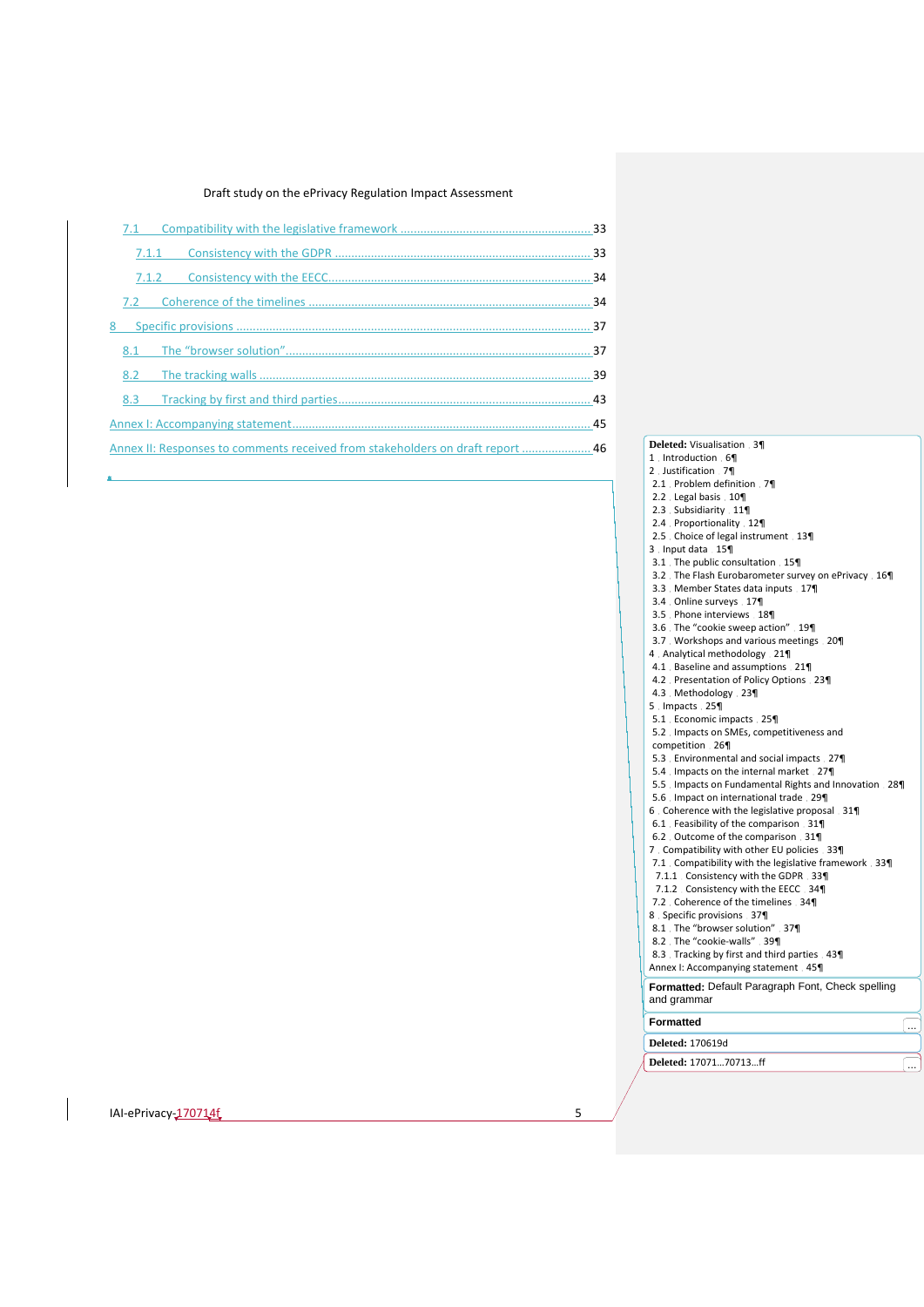# <span id="page-5-0"></span>1 Introduction

The Digital Single Market Strategy was adopted in a 2015 Communication. It is divided into three pillars:

- Better online access for consumers and businesses across Europe;
- Creating the right conditions and a level playing field for advanced digital networks and innovative services;
- Maximising the growth potential of the Digital Economy.

The review of the Directive on Privacy and Electronic Communications ("ePrivacy Directive") is part of the 16 actions of the Strategy; more particularly, part of the second pillar. A REFIT evaluation was carried out in the first half of 2016, while an Impact Assessment on a new proposal for a Regulation was in progress.

The proposal for a Regulation on Privacy and Electronic Communications was published on 10 January 2017, along with the Impact Assessment, and the results of the REFIT evaluation of the ePrivacy Directive. The proposal aims at updating the provisions of the ePrivacy Directive, by broadening the scope of the legislation, and removing the last barriers to free circulation of data within the European Union.

This IAI study scrutinises the evidence presented for the ePrivacy Regulation, namely the following documents:

- Proposal for a regulation of the European Parliament and of the Council concerning the respect for private life and the protection of personal data in electronic communications and repealing Directive 2002/58/EC (Regulation on Privacy and Electronic Communications);
- Impact Assessment accompanying the proposal (SWD (2017) 4);
- Synopsis report of the public consultation on the evaluation and review of the ePrivacy Directive;
- 2016 Eurobarometer survey (EB) 443 on e-Privacy (SMART 2016/079), final report;
- Evaluation and review of Directive 2002/58/EC on privacy and the electronic communication sector (SMART 2016/0080), hereafter "the consultant's study".

The above documents have been scrutinised on the basis that they should be consistent, present sufficient detail for full understanding of the results, allow reconciliation by the stakeholder and enable full comparison of different options and scenarios.

Impact Assessment Institute Impact Assessment Institute

|  | Deleted: 170619d      |
|--|-----------------------|
|  | <b>Deleted: 17071</b> |
|  | Deleted: 3            |
|  | Deleted: f            |
|  |                       |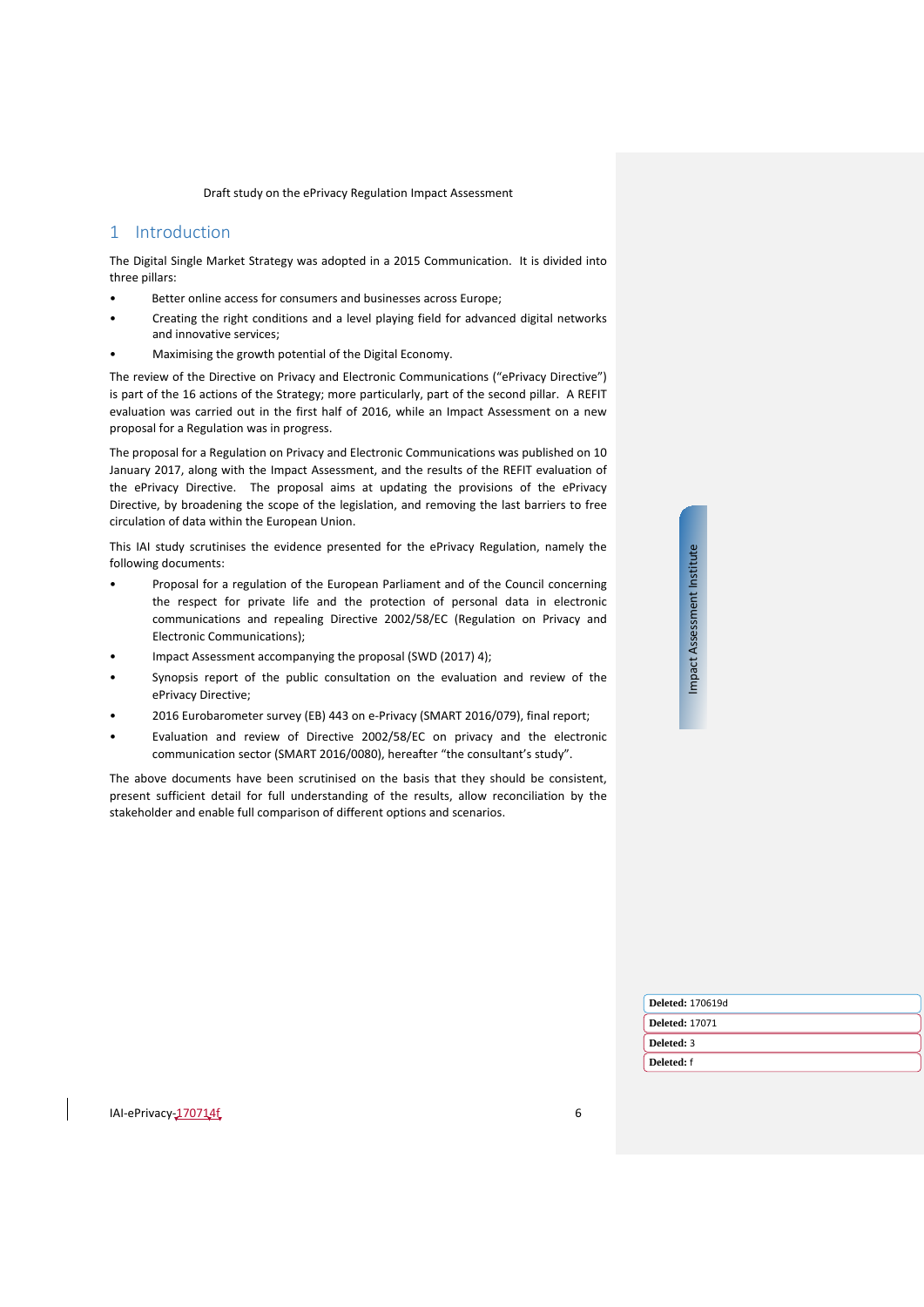# <span id="page-6-1"></span><span id="page-6-0"></span>2 Justification

 $\overline{a}$ 

### 2.1 Problem definition

The basic requirements set by the Better Regulation guidelines, regarding the timeline of Impacts Assessments, are not fulfilled. The guidelines state that an Impact Assessment should be published at minimum 12 months after the Inception Impact Assessment. Furthermore, the Inception Impact Assessment should precede the evidence-gathering process, specifically, public consultations.

In this case, there was only a period of three months between the publication of the Inception Impact Assessment and the publication of the proposal and its accompanying Impact Assessment. According to the Inception Impact Assessment, the Impact Assessment work started "in the first half of 2016", around the same time as the REFIT evaluation and public consultation activities. This puts forward the question whether the actual process for the IA provided sufficient time to conduct proper analysis for this highly complex topic. In comparison, the evaluation and Impact Assessment process for the General Data Protection Regulation (GDPR) started in May 2009, and the Impact Assessment was published, along with the legislative proposal, in January 2012, hence almost three years after.

A key element of an Impact Assessment is the problem definition. As indicated in the Better Regulation Toolbox:

*"The first step of an IA is to verify the existence of a problem and to identify who is affected; estimate the scale of the problem; analyse its causes; and assess the likelihood that the problem will persist in the absence of EU policy intervention."[1](#page-6-2)*

The Impact Assessment on the ePrivacy Regulation identified 3 problems, whose definitions are analysed in the table below:

|              | <b>nstitute</b> |                         |  |
|--------------|-----------------|-------------------------|--|
|              |                 |                         |  |
| Deleted:     |                 |                         |  |
| Deleted: [t] |                 |                         |  |
|              |                 | Formatted: Font: Italic |  |
|              |                 | Formatted: Font: Italic |  |
|              |                 | Formatted: Font: Italic |  |
|              |                 | Formatted: Font: Italic |  |
|              |                 |                         |  |

**Deleted:** , hence

<span id="page-6-2"></span>

| <sup>1</sup> Better Regulation Toolbox, p.65 | <b>Deleted: 170619d</b> |
|----------------------------------------------|-------------------------|
|                                              | <b>Deleted: 17071</b>   |
|                                              | Deleted: 3              |
|                                              | Deleted: f              |
|                                              | $\mathbb Z$             |
| IAI-ePrivacy-170714f                         |                         |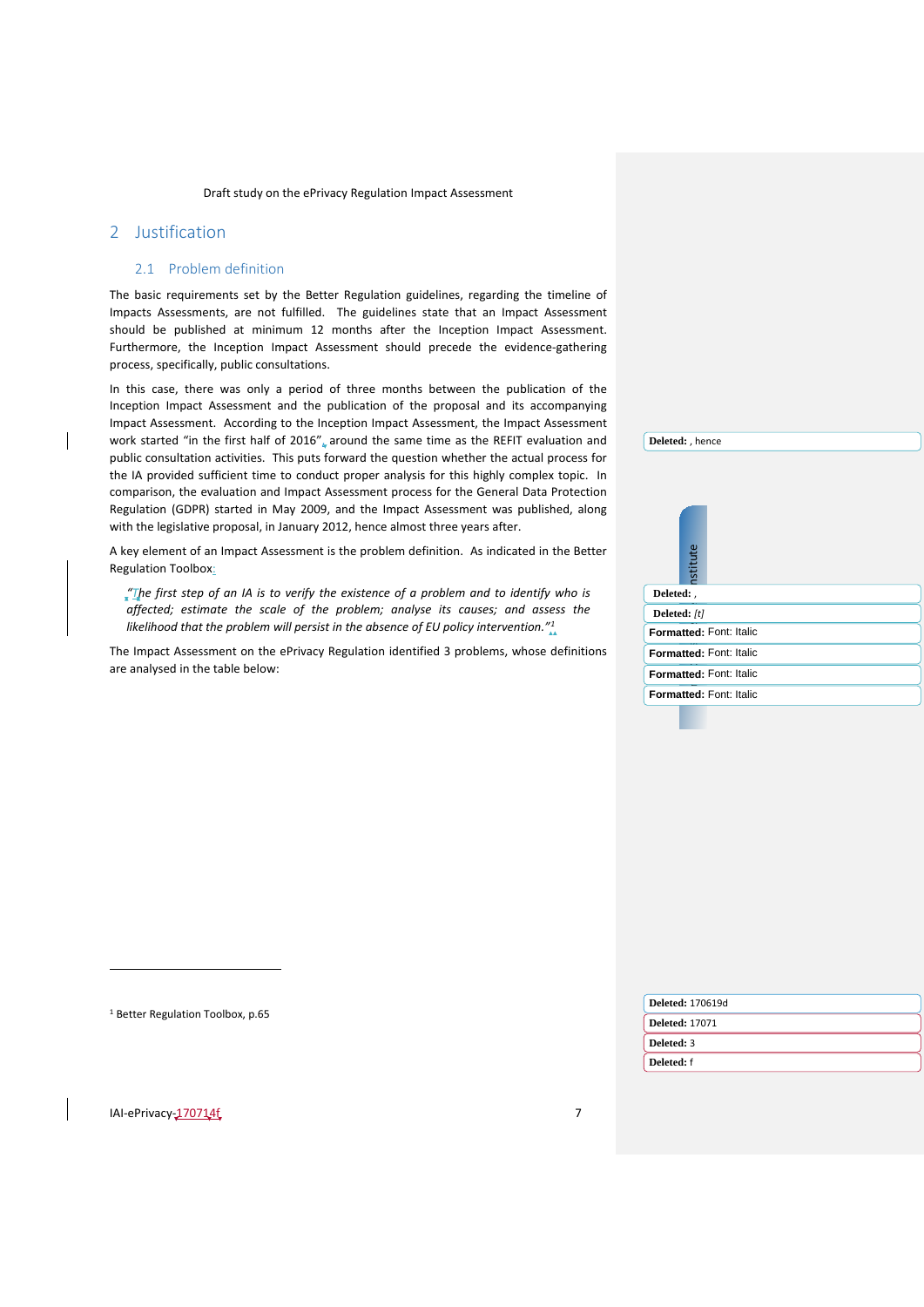**Problem 1**. Citizens' private life when communicating online is not sufficiently and effectively protected

**Problem 2**. Citizens are not effectively protected against unsolicited marketing

**Problem 3**. Businesses face obstacles created by fragmented legislation and differing legal interpretations across MS as well as unclear and outdated provisions

| Steps to be completed in<br>the problem definition <sup>2</sup>                                      | Assessment of the problem definition in the Impact Assessment                                                                                                                                                                                                                                                                                                                                                                                                                                                                                                                                   |                            |
|------------------------------------------------------------------------------------------------------|-------------------------------------------------------------------------------------------------------------------------------------------------------------------------------------------------------------------------------------------------------------------------------------------------------------------------------------------------------------------------------------------------------------------------------------------------------------------------------------------------------------------------------------------------------------------------------------------------|----------------------------|
|                                                                                                      | 1. The reasoning which leads to the definition of Problem 1 is<br>incomplete.<br>Over-the-Top services (OTTs) and Electronic Communications<br>Services (ECS) are subject to different rules in most countries.                                                                                                                                                                                                                                                                                                                                                                                 |                            |
|                                                                                                      | However, the Eurobarometer survey and the public<br>consultations provide evidence only that their services are<br>similar, but no source demonstrates that these services are likely<br>to become substitutable and therefore will be in direct                                                                                                                                                                                                                                                                                                                                                | Deleted: or to have become |
| A. Establish what the<br>problem is and why it is<br>problematic (i.e. its<br>negative consequences) | competition.<br>Some of the shortcomings of the Directive that is currently in<br>force were presented in the REFIT evaluation and are addressed<br>in the Impact Assessment: the lack of information prior to the<br>consent of end-users, and the issues regarding Wi-Fi tracking.<br>However, regarding Machine-to-Machine communications, the<br>Impact Assessment lacks evidence that substantiates the claim<br>that these pose a problem of confidentiality for end-users.                                                                                                               | Impact Assessment Institu  |
|                                                                                                      | 2. The problem definition is based on the outcome of the<br>Eurobarometer survey: "61% believe that they receive too many<br>unsolicited calls offering them goods or services"; and national<br>statistics on unsolicited calls including information on their<br>frequency. However, the problem definition is expanded to<br>include other types of unsolicited communications. In particular,<br>OTT services are specifically highlighted in the problem<br>definition; however no evidence is presented that unsolicited<br>communications via OTT services raise an issue for end-users. |                            |
|                                                                                                      | 3. The REFIT evaluation (SMART<br>2016/0880)<br>presents<br>appropriate evidence for this problem. However, no evidence is<br>presented to estimate the problem related to costs specifically                                                                                                                                                                                                                                                                                                                                                                                                   |                            |

<sup>2</sup> Better Regulation Toolbox p. 65-67

| <b>Deleted: 170619d</b> |
|-------------------------|
| <b>Deleted: 17071</b>   |
| Deleted: 3              |
| Deleted: f              |
|                         |

<span id="page-7-0"></span> $I = P(\text{N})$  and  $I = \frac{170714f}{8}$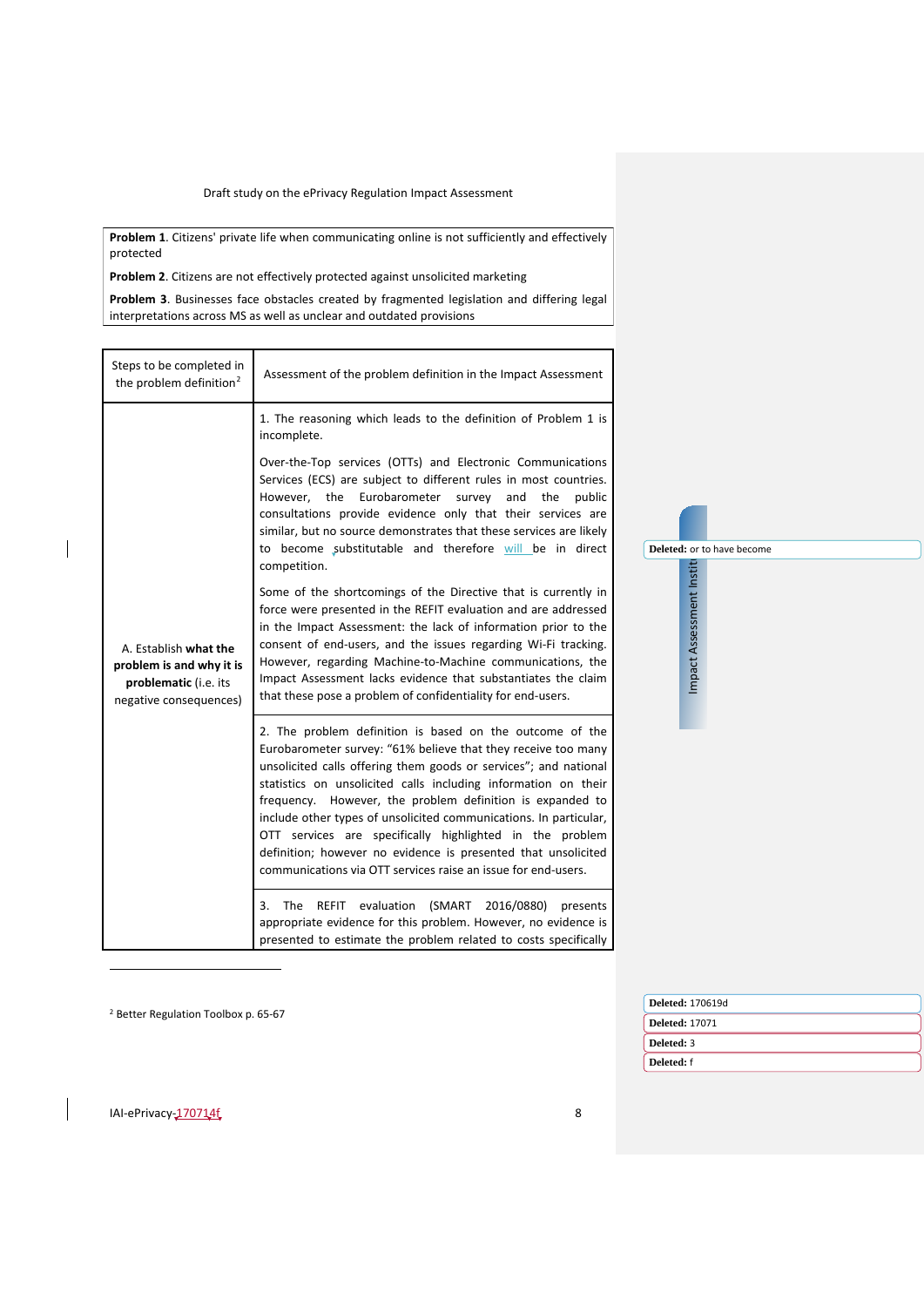|                                                                                      | entailed by the fragmented transposition of the Directive, and<br>their repercussions on innovation and the expansion of cross-<br>border activities.                                                                                                                                                                                  |
|--------------------------------------------------------------------------------------|----------------------------------------------------------------------------------------------------------------------------------------------------------------------------------------------------------------------------------------------------------------------------------------------------------------------------------------|
|                                                                                      | The lack of competitiveness of the EU digital arena is partly<br>supported by the REFIT evaluation (p.58), which estimates that<br>the EU market for OTTs will grow "at a similar pace [] as the<br>North American market" but slower than other markets.<br>However this statement is true only for OTTs.                             |
|                                                                                      | Furthermore, this problem might be inconsistent with Problem 1<br>as it is stated that provisions applying on ECS are "too strict", and<br>should be relaxed to create a level-playing field with OTTs. The<br>solution that is envisaged in the description of Problem 1 is an<br>extension and a strengthening of the rules on OTTs. |
| B. Assess the magnitude<br>and EU dimension of the<br>problem                        | No evidence is presented to demonstrate the extent to which<br>these problems have an EU dimension.                                                                                                                                                                                                                                    |
|                                                                                      | 1. The quoted lack of technological neutrality and the outdated<br>provisions of the current Directive are addressed. However, the<br>reasons and the extent of the competition between ECS and<br>OTTs should have been assessed as well.                                                                                             |
| C. Establish the causes<br>(" <b>drivers</b> ") and assess                           | The reasons for why the current legislation on consent to<br>tracking is not working are not fully assessed. The Impact<br>Assessment does no go beyond saying that the current policy is<br>complex and inefficient.                                                                                                                  |
| their relative importance                                                            | 2. The Impact Assessment does not present the reasons why the<br>current legislation has failed to limit unsolicited calls, nor other<br>types of unsolicited communications.                                                                                                                                                          |
|                                                                                      | Therefore the causes of the problem are not established.                                                                                                                                                                                                                                                                               |
|                                                                                      | 3. The causes for the divergence in transposing the ePrivacy<br>Directive are not sought.                                                                                                                                                                                                                                              |
| D. Identify who the<br>relevant stakeholders<br>are                                  | Annex 7 provides an accurate mapping of the stakeholders<br>affected by the Directive and its revision.                                                                                                                                                                                                                                |
| E. Describe how the<br>problem is likely to<br>evolve with no new EU<br>intervention | 1. It is possible to infer from the data that OTTs should be subject<br>to rules on confidentiality. However, no evidence is presented to<br>support that the rules on ECS and OTTs should be the same to<br>avoid unfair competition.                                                                                                 |

Impact Assessment Institute Impact Assessment Institute

IAI-ePrivacy-170714f, 9

**Deleted:** 170619d **Deleted:** 17071 **Deleted:** 3 **Deleted:** f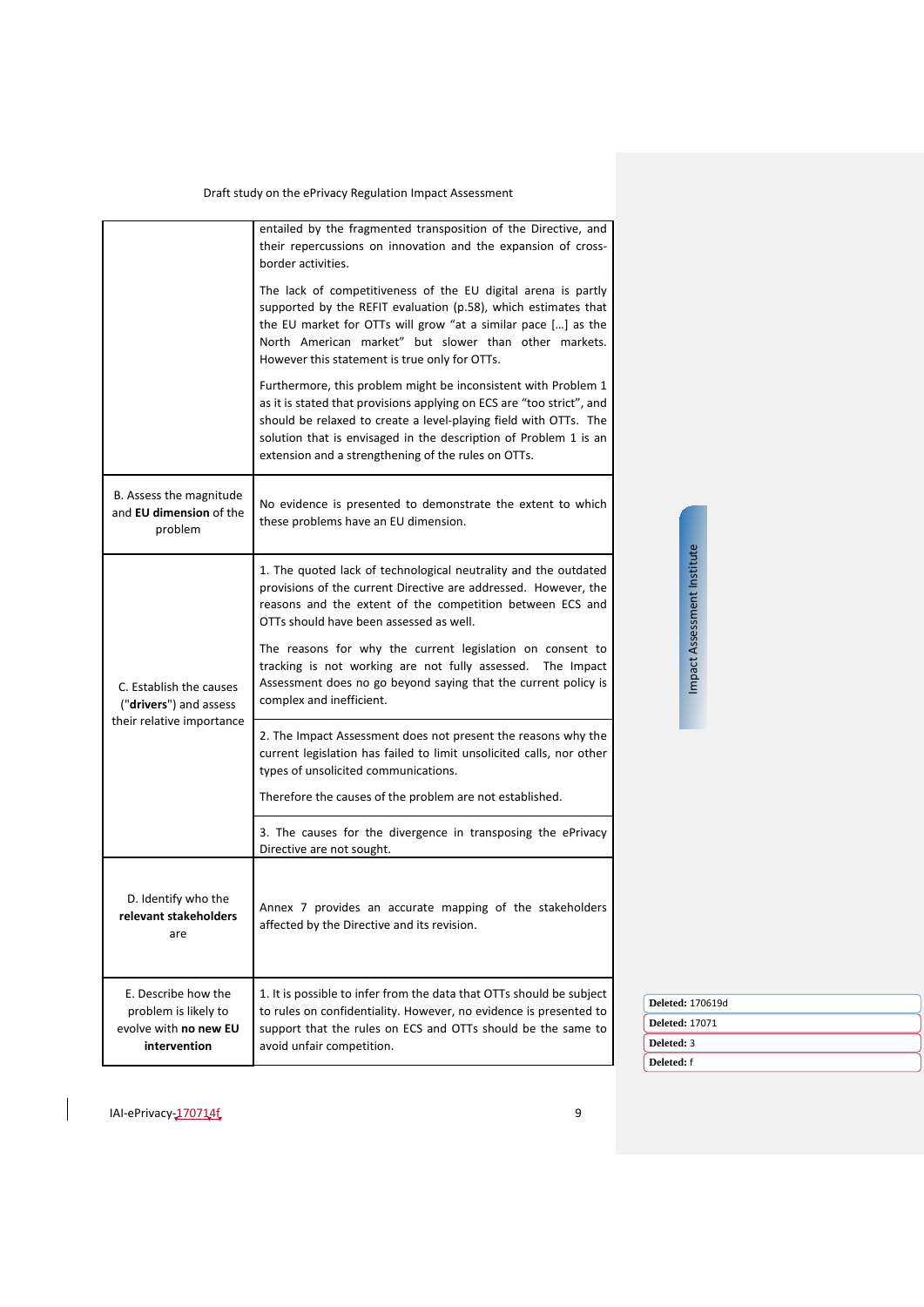| The potential consequences of maintaining the status-quo are<br>not assessed and not based on evidence. This applies in<br>particular to new types of tracking technologies and Machine-to-<br>Machine communications.  |
|-------------------------------------------------------------------------------------------------------------------------------------------------------------------------------------------------------------------------|
| 2. For Problem 2 as well, the potential consequences of leaving<br>the legislation as it is are not addressed in this section of the<br>Impact Assessment.                                                              |
| 3. The Impact Assessment states that ultimately the lack of<br>harmonisation will discourage businesses and will negatively<br>affect the EU's competitiveness. No evidence is provided that<br>supports such forecast. |

*Table 1: Assessment of the problem definition, according to the Better Regulation guidelines*

The conclusion is that the problem definition is incomplete. Even though there is some evidence for the identified problems, they are not robustly substantiated. An insufficient assessment of the problem definition risks undermining the entire Impact Assessment, since it might focus on achieving the wrong objectives. This seems to be particularly the case for the extension of the scope of the Regulation to OTT services, as questions of subsidiarity and proportionality of such a provision remain unanswered.

### <span id="page-9-0"></span>2.2 Legal basis

The legal basis and subsidiarity checks are presented under the Section 2 of the Impact Assessment. As stated in the Better Regulation Toolbox, *"the choice of legal basis must be based upon the nature of the main/predominant objective"*. In this case, the proposal is based on two legal bases, namely Article 16 and Article 114 of the TFEU.

Article 16 of the TFEU provides the right of everyone to the protection of the data which concerns them. This right concerns natural persons. However, it is explicitly provided in Article 1 of the proposal that the scope extends to the protection of legal persons' personal data.

The lack of legal ground for the protection of data for legal persons is addressed, by referring to Article 7 of the Charter of Fundamental Rights, and its interpretation by the Court of Justice, in a case-law<sup>[3](#page-9-1)</sup> which is referenced in the proposal on page 4. In view of the relevance of Article 7 of the Charter, it should have been clearly cited as a third legal basis, along with Article 16 and Article 114 of the TFEU as a third legal basis.

In addition to this, Article 16(2) provides the following:

<sup>3</sup> [Judgment of the Court \(Third Chamber\) of 14 February 2008,](http://curia.europa.eu/juris/document/document.jsf?text=&docid=71573&pageIndex=0&doclang=EN&mode=lst&dir=&occ=first&part=1&cid=563793) *Varec SA v Belgian State*, C-450/06

Impact Assessment Institute Impact Assessment Institute

|  | Deleted: 170619d      |
|--|-----------------------|
|  | <b>Deleted: 17071</b> |
|  | Deleted: 3            |
|  | Deleted: f            |
|  |                       |

<span id="page-9-1"></span>IAI-ePrivacy-170714f 10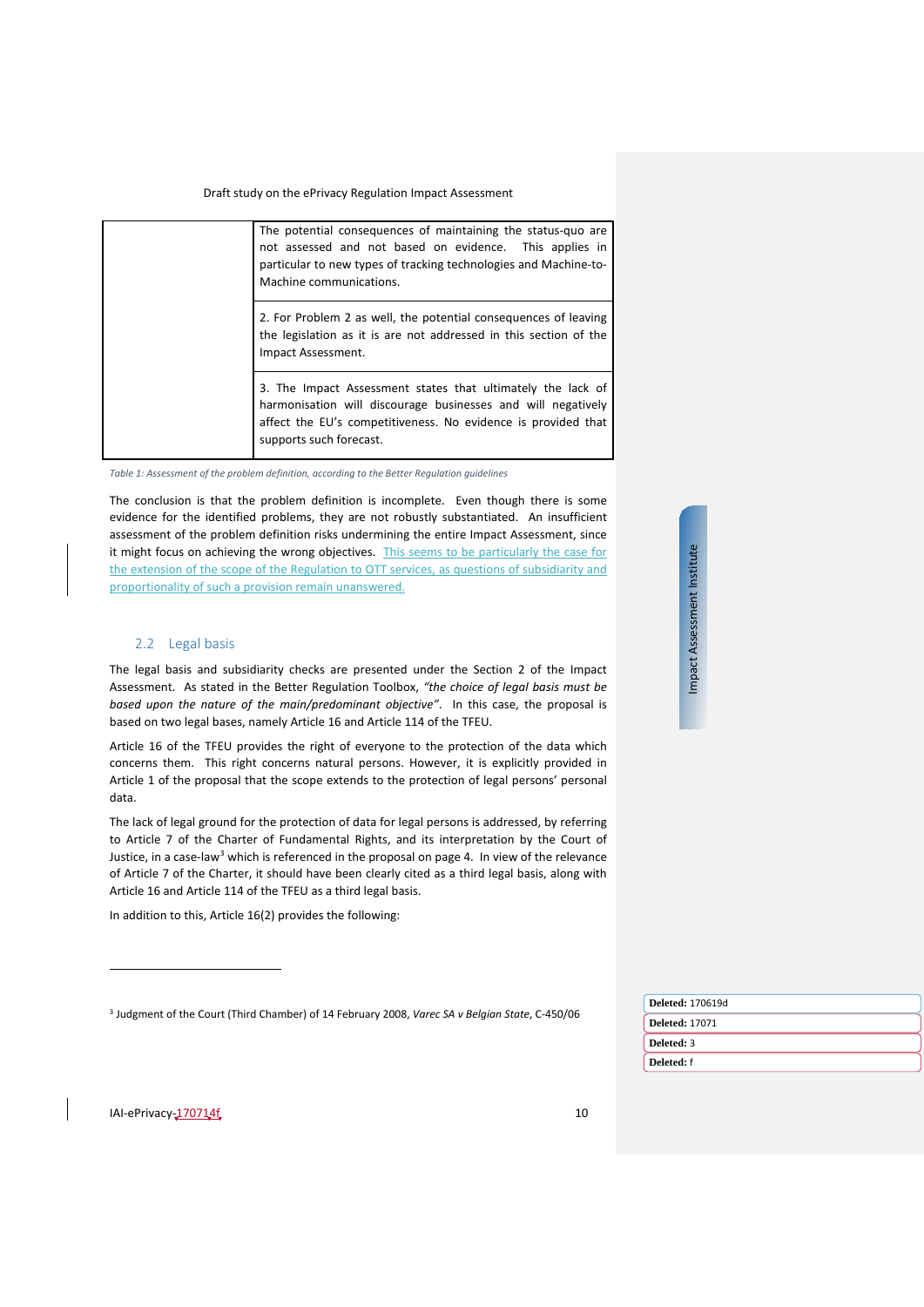*"The European Parliament and the Council, acting in accordance with the ordinary legislative procedure, shall lay down the rules relating to the protection of individuals with regard to the processing of personal data by Union institutions, bodies, offices and agencies, and by the Member States when carrying out activities which fall within the scope of Union law, and the rules relating to the free movement of such data."*

This article does not provide a legal basis for legislation that would apply to the processing of data by non-public entities. Besides, it is stated in the proposal for a Regulation (p.3):

*"the proposal does not apply to activities of Union institutions, bodies and agencies. However, its principles and relevant obligations as to the right to respect for private life and communications in relation to the processing of electronic communications data have been included in the Proposal for a Regulation repealing Regulation (EC) No 45/20018*."

Using this Article as a legal basis appears inconsistent with the content of the proposal. This requires clarification to ensure a solid legal foundation for the Regulation.

Article 114 of the TFEU provides that the co-legislators have a shared competence with Member States concerning the achievement of the single market. The choice for this legal basis is related to Objective 3 of the review of the ePrivacy Directive, "*Enhancing harmonisation and simplifying/updating the legal framework".*

This legal basis appears to be relevant, in view of the main objectives of the review of the ePrivacy Directive, and the Problem definition that ensued.

According to the Better Regulation Toolbox, on page 21:

*"The nature of the particular market should, therefore, be characterised in terms of the market participants, the extent of cross-border trade, presence/market share of companies from other Member States, territorial restraints on trade, share of foreign workers, ease of cross-border purchasing, rules related to the use/movement of capital, etc;"*

The characterisation of the internal market is developed in the Impact Assessment's section on subsidiarity, which will be analysed in the following Section [2.3.](#page-10-0)

# <span id="page-10-0"></span>2.3 Subsidiarity

By choosing Article 114 of the TFEU as a legal basis the Commission is required to characterise the market onto which the proposal would apply. The characterisation in the Impact Assessment consists of general statements, not underpinned by any evidence:

• *"As electronic communications, especially those based on Internet protocols, have a global reach, the dimension of the problem goes well beyond the territory of single MS."*

Such a statement cannot be considered as a proper characterisation of an internal market, as it provides an assumption on electronic communications, and types of services other than electronic communications services are omitted. No source is cited for such a statement, and no evidence can be found across the sources used by the Commission.

Section 3.5 of the consultant's study is an attempt at characterisation of the market. Nevertheless, it solely provides an overview of the current and potential market participants,

| ā  |
|----|
|    |
| ١  |
|    |
|    |
| į  |
| č  |
| ٠  |
|    |
|    |
|    |
| j  |
| ŗ  |
| ີ້ |
|    |
|    |
|    |

| Deleted: 170619d      |  |
|-----------------------|--|
| <b>Deleted: 17071</b> |  |
| Deleted: 3            |  |
| Deleted: f            |  |
|                       |  |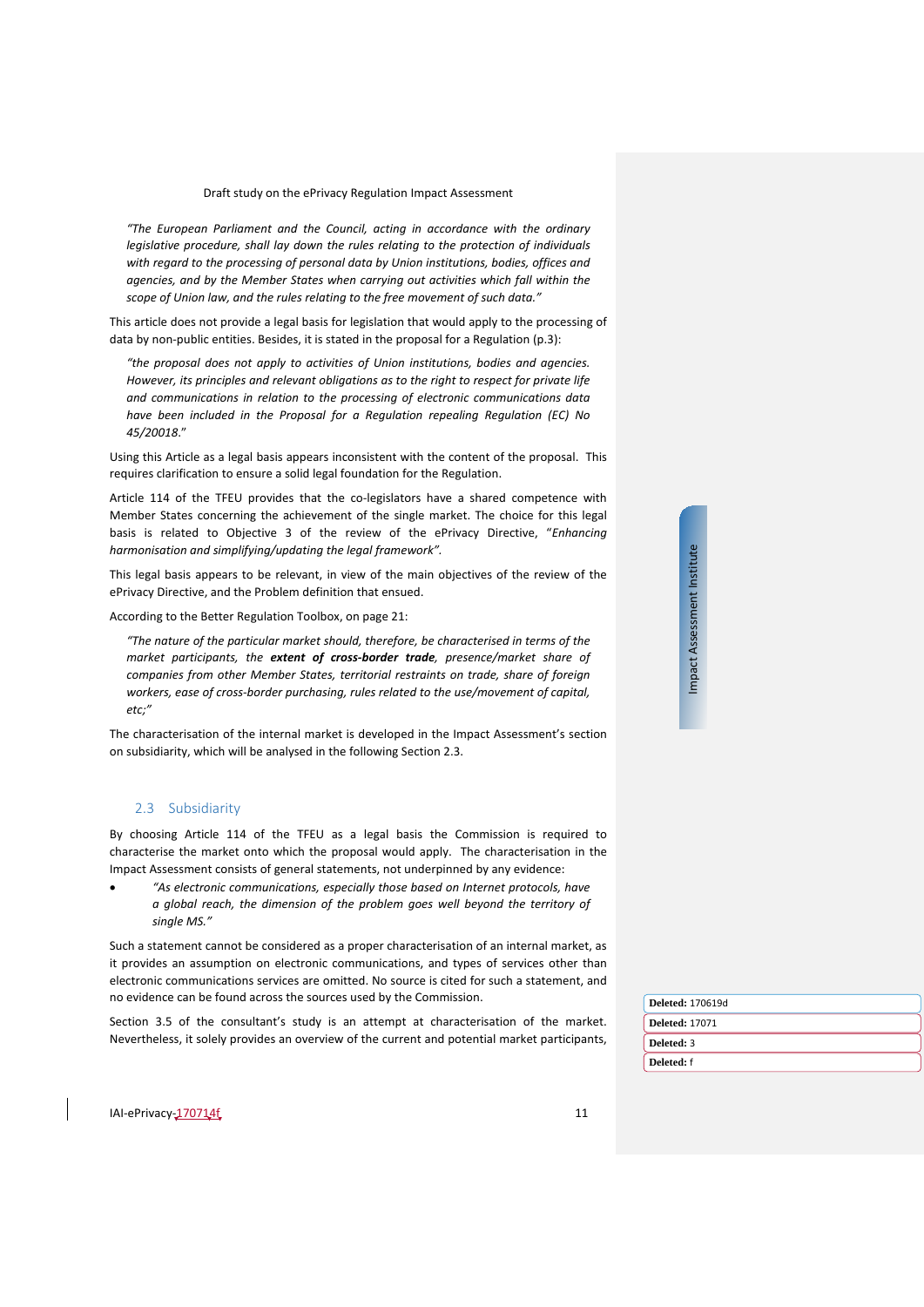and the extent of the competition between the various types of communication services. There is no information on the extent of cross-border services.

*"MS cannot effectively solve the problems in the current situation. In order to achieve the internal market in the electronic communications sector, it is necessary to reduce the current fragmentation of national rules and ensure an equivalent level of protection across the whole EU."*

While solid evidence is provided to demonstrate that the transposition is fragmented is disparate across Member States, the study does not further analyse the reasons behind this fragmented transposition, and the extent to which this problem could be tackled by first revising the national implementing legislation currently in force.

*"Moreover, the proper functioning of the internal market requires that the rules ensure a level playing field for economic operators."*

This is a Policy Objective, but it does not provide information that would confirm the respect of the subsidiarity principle. As mentioned above, there is no evidence that the achievement and proper functioning of the internal market cannot be handled at a national level.

The third paragraph of this section of the Impact Assessment does not provide relevant information on subsidiarity. While it is worthwhile noting that the proposal is in line with a political agenda – namely the Digital Single Market strategy – this does not provide evidence that the proposal respects subsidiarity.

In the fourth paragraph, although the reasoning is correct, no source of information is cited to underpin the conclusions that are made:

*"Whilst it is therefore possible for MS to enact policies which ensure that this right is not breached, this would not be achieved in a uniform way in the absence of EU rules and would create restrictions on cross-border flows of personal and non-personal data related to the use of electronic communications services to other MS that do not meet the same protection standards."*

Finally, coherence with the GDPR is mentioned as an objective of the proposal, thus requiring the review of the provisions of the ePrivacy Directive:

*"Finally, in order to maintain consistency with the general data protection rules (GDPR), it is necessary to review the current sector-specific rules on ePrivacy and adopt measures required to bring the two instruments in line."*

This statement is not relevant for the subsidiarity check. Ensuring consistency of the legislation is indeed an objective of the proposal, as inconsistency is part of Problem 3. However, the proposal here is deemed to reach this objective, while respecting subsidiarity.

The conclusion is that the analysis in the Impact Assessment does not properly address subsidiarity. This means that the outcomes presented in the Impact Assessment do not necessarily provide a complete overview of relevant options.

# <span id="page-11-0"></span>2.4 Proportionality

The Impact Assessment does not include a section on proportionality, although it is mentioned on page 49 as an outcome of the comparison of the Policy Options, that "Option 3 is considered a more proportionate, and thus preferable, solution compared to Option 4."

| Deleted: (              |
|-------------------------|
| Deleted: ).             |
| <b>Deleted: 170619d</b> |
| <b>Deleted: 17071</b>   |
| Deleted: 3              |
| Deleted: f              |

IAI-ePrivacy-170714f 12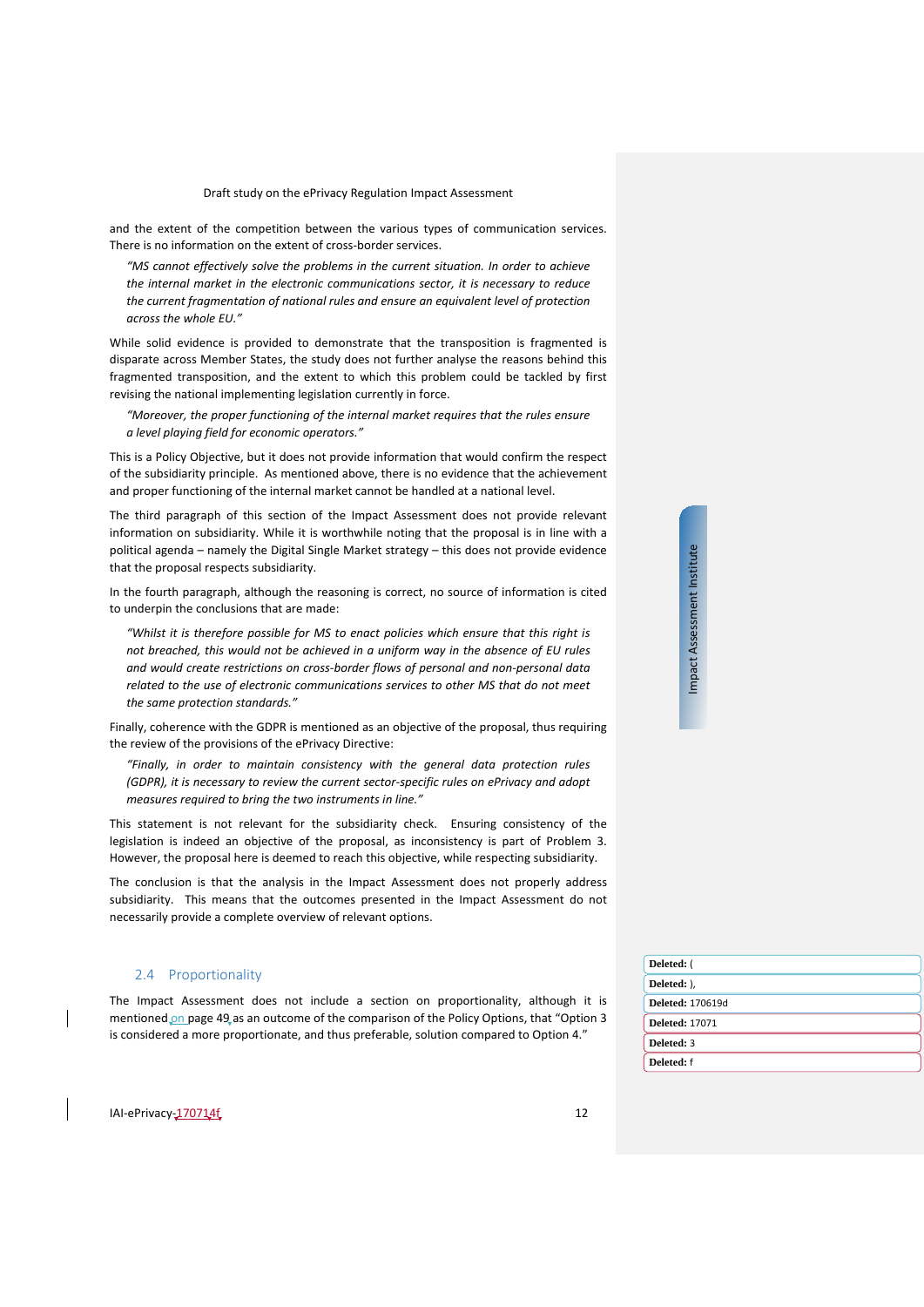However, there is a statement on proportionality in the proposal (Section [2.3\)](#page-10-0). Overall, the statement does not provide clear and proper explanation for why the proposal is proportionate. There is no clear link made between – on the one hand – the problems identified in the Impact Assessment and the review of the ePrivacy Directive, and – on the other hand – the likeliness of solving them by implementing this regulation.

Moreover, it is stated that proportionality is ensured by the possibility for Member States to take "national derogatory measures for specific legitimate purposes". This refers to Article 24 of the proposal. Such derogatory measures were actually not included in the definition of any Policy Option, and their need and potential impact was not assessed (for example with regards to potential future fragmentation which is listed as one of the drivers of the current problem definition). The proportionality check is therefore based on an unverified assumption.

Finally, important changes such as the extension of the consistency mechanism – the enforcement mechanism introduced in the GDPR – should not be assumed to be proportionate. As an example, there would be no point in extending the consistency mechanism if the issues of protection of the confidentiality of communications were not caused by the current enforcement mechanism. This reasoning should be included in the proportionality check.

# <span id="page-12-0"></span>2.5 Choice of legal instrument

Problem 3 as defined in the Impact Assessment provides a justification for the replacement of the current Directive with a Regulation. As stated in the Impact Assessment, the fragmentation of the existing legislation across Member States and the resulting barriers to the provision of services was caused by the possibilities and choices that were granted to Member States.

A Regulation, as it is in principle directly applicable in the Member States, eliminates potential discrepancies in the implementation.

Furthermore, the Commission is put in charge of the delegated acts related to the provisions of the Regulation.

Nevertheless, the proposal defers the implementation of specific provisions to the Member States:

- Article 13(2) on exceptions to presentation and restriction of calling and connected line identification, provides that Member States "shall establish more specific provisions with regard to the establishment of procedures and the circumstances where providers of publicly available number-based interpersonal communication services shall override the elimination of the presentation of the calling line identification on a temporary basis, where end-users request the tracing of malicious or nuisance calls."
- A similar provision can be found at Article 16(4) on unsolicited communications.
- As provided in Article 7(3) on storage and erasure of electronic communications data, the maximum allowed period of storage of the metadata used for billing is not harmonised, as it still depends on national laws. This provision is in line with the 2014 decision of the Court of Justice of the European Union, *Digital Rights Ireland*, which invalidated the 2006 Directive on data retention, and therefore handed back

**Deleted:** 170619d **Deleted:** 17071 **Deleted:** 3 **Deleted:** f **Formatted:** Font: Italic

 $I = P(\text{linear})$  13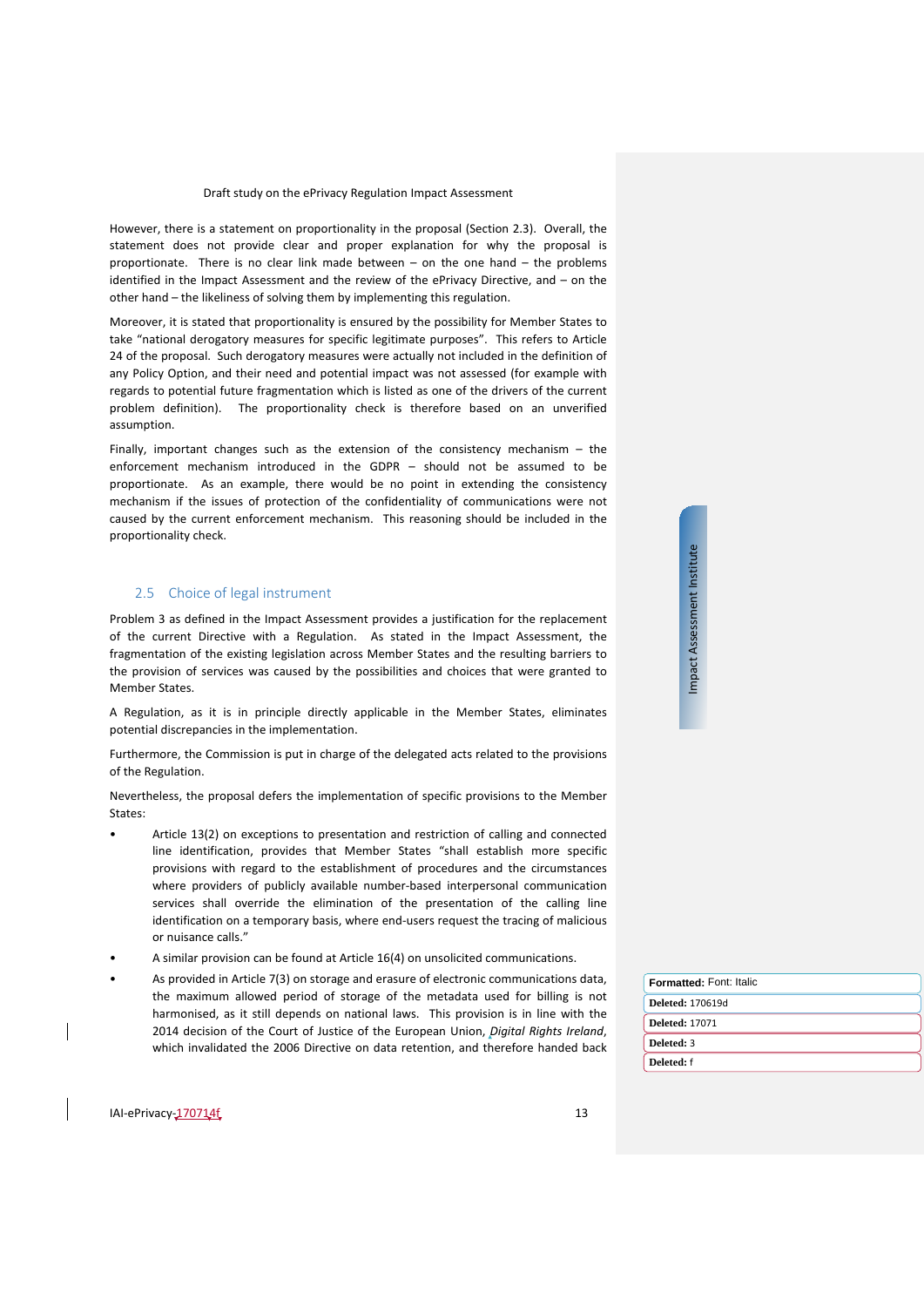the competence to the Members States. Such an explanation should have been provided, in order to understand better the reason for this provision.

- Finally, Articles 23(4) and 23(6) provide that the rules on penalties related to Articles 12, 13, 14, 17 and the infringements by public authorities and bodies shall be laid down by the Member States.
- Article 24 leaves a margin of manoeuver for the Member States to set up other penalties, so long as they are "effective, proportionate and dissuasive". As mentioned above, such a provision is not part of a Policy Option and therefore not assessed in the Impact Assessment.

Therefore, whilst part of the Regulation provides a common legislative framework, directly applicable in all the Member States, some of the provisions are not directly applicable and will require national transposition, which may once again lead to fragmentation.

In addition to this, the Impact Assessment does not provide enough justification for this choice of instrument. As developed in Section [2.2,](#page-9-0) there is insufficient evidence that the problems of fragmentation (which justify the choice for a Regulation) highlighted by the REFIT evaluation of the ePrivacy Directive cannot be solved by further national intervention or a revision of the national implementing legislation that is currently in force.

| <b>Deleted: 170619d</b> |
|-------------------------|
| <b>Deleted: 17071</b>   |
| Deleted: 3              |
| Deleted: f              |
|                         |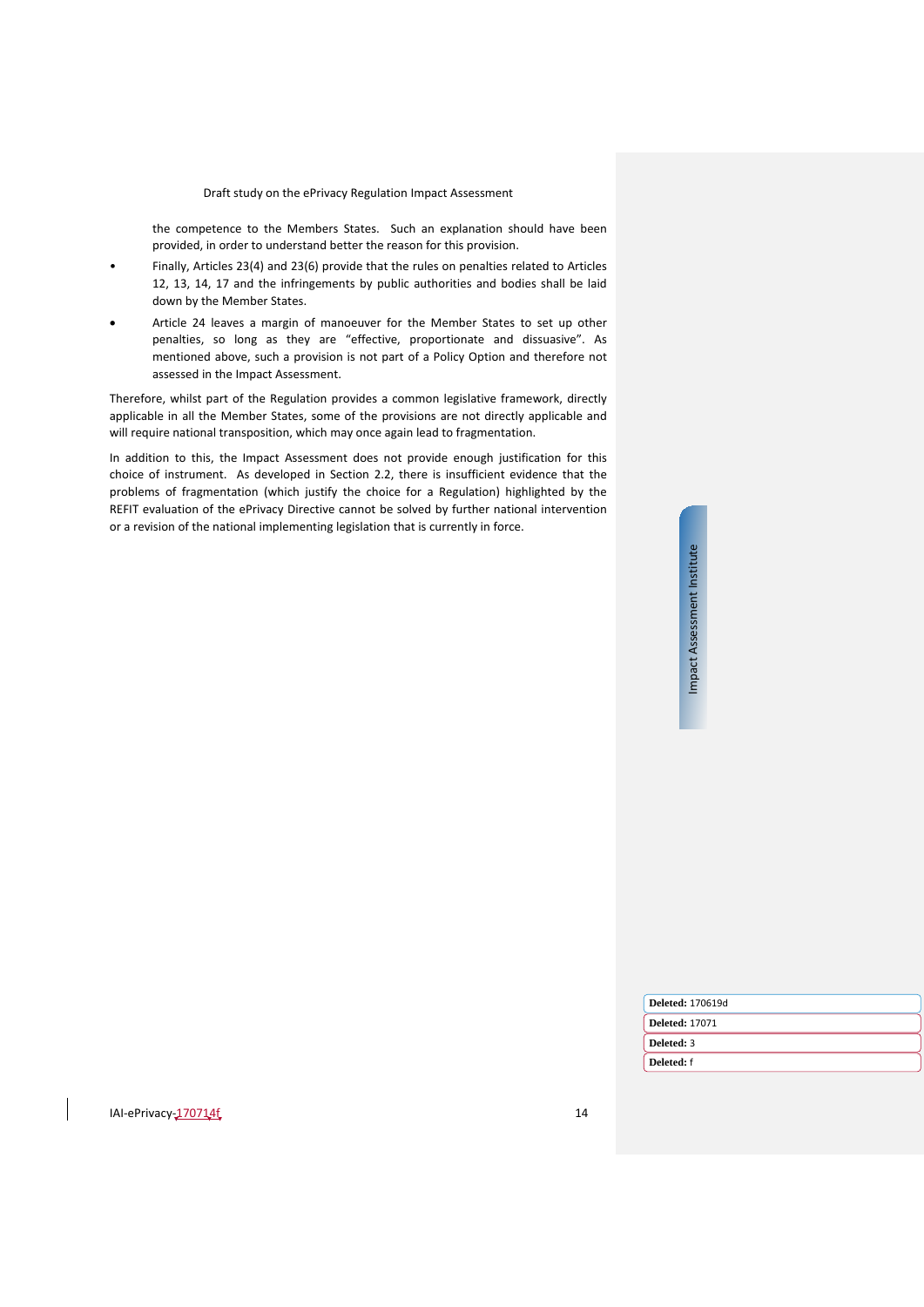# <span id="page-14-0"></span>3 Input data

The availability and the quality of data is a key element which will determine the reliability of the findings presented in an Impact Assessment. According to the Better Regulation guidelines, "data sources should be provided and underlying assumptions illustrated in relation to any quantification"<sup>[4](#page-14-2)</sup>. Furthermore, a potential lack of quantitative data should be acknowledged in the Impact Assessment and compensated by further qualitative assessment<sup>[5](#page-14-3)</sup>.

In this case, the lack of available quantitative data was acknowledged all throughout the consultant's study. However, there is no statement in the Impact Assessment about the lack of data and its potential consequences on the quality of the assessment of the various policy options. Such a statement would have been necessary to ensure full transparency.

The Institute has scrutinised the main sources of data that were used for this Impact Assessment and the consultant's study, and drawn the conclusions that the data sources used are not transparent and that the analysis thus does not comply with Better Regulation principles.

# <span id="page-14-1"></span>3.1 The public consultation

The results from the public consultation on the ePrivacy Directive, which are available in the synopsis report, are the most significant input for the problem definition.

The consultation received 421 replies. 195 respondents were citizens and consumer or civil society associations, 186 respondents were businesses or trade associations, and 40 respondents were public bodies. There is a range of respondents from all main relevant stakeholders' categories. Yet, there is no guarantee that these responses are representative of those parties interested in and affected by the issues.

The way in which these results were used is problematic. Consultations cannot be deemed to be a robust source of evidence for an Impact Assessment. They provide valuable information on opinions, which require further evidence to be corroborated.

Throughout the consultant's study, the Commission's consultations are used and mentioned to support a high number of assumptions. For instance, the Impact Assessment only cites the public consultation as a piece of evidence for the substitutability of electronic communications and OTT services, although only 35.3% of the respondents to the consultation perceived such substitutability. This undermines the validity of the problem definition, in particular, the need for a level-playing field between these two types of communications.

Some of the assessments are supported by other similar sources, such as the online surveys and interviews carried out by Deloitte – for instance, the need for a strengthening of the

<span id="page-14-3"></span><span id="page-14-2"></span><sup>5</sup> Ibid

 $\overline{a}$ 

| Deleted: 170619d |
|------------------|
| Deleted: 17071   |
| Deleted: 3       |
| Deleted: f       |
|                  |

<sup>4</sup> Better Regulation guidelines, p.28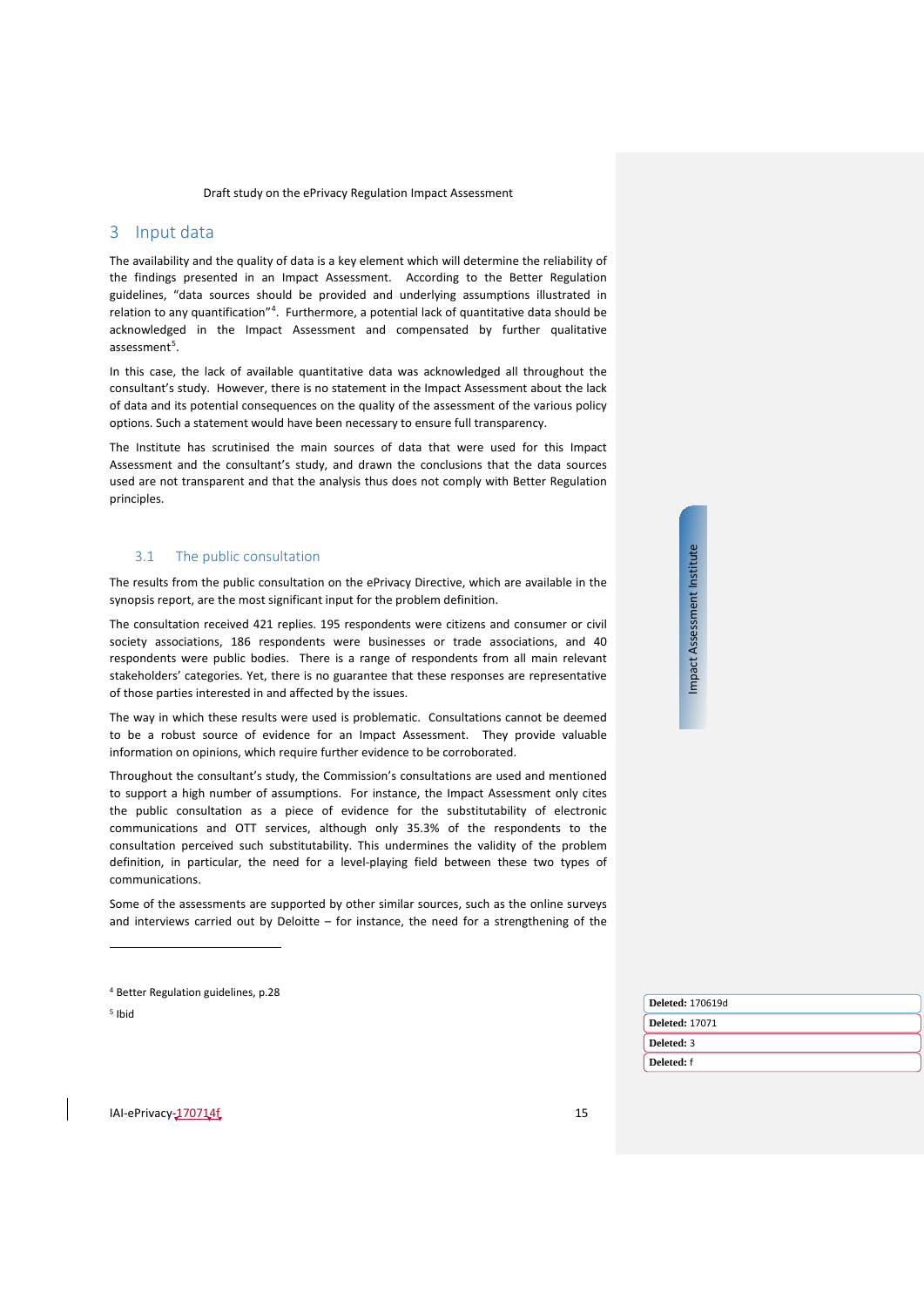rules on confidentiality of communications. Again, while they provide important information for the discussion on the policy, they do not provide sufficiently robust evidence.

More importantly, most of the assumptions are not supported by any evidence other than the consultations. This is alarming since the interpretation of the consultation outcomes is questionable. A striking example of this is the evaluation of the added value of the ePrivacy Directive, as a specific instrument for data protection and privacy in the electronic communications sector. The added value "can be confirmed" according to the evaluation, based on the fact that during the consultations "close to two thirds (61%) of all respondents indicated that there is an added value of having specific rules on the confidentiality of electronic communications for the electronic communications sector."

The public consultations, whose lack of representativeness has been highlighted above, cannot be considered as a robust source to demonstrate the added value of the current Directive. The same comment on representativeness can be applied to the evaluation of the rules on traffic and location data, which are assumed not to be effective. Furthermore, the justification given in the final report (p.149) is that "a majority of respondents (45% or 173 of 332) faced problems in applying/understanding the rules on traffic and location data", but 45% is less than a majority.

Overall, the excessive use of the consultations as a justification of the findings of the evaluation and the Impact Assessment, particularly in the consultant's study, undermines the credibility of the Impact Assessment and could lead to important mistakes in the proposal.

#### <span id="page-15-0"></span>3.2 The Flash Eurobarometer survey on ePrivacy

The Flash Eurobarometer survey 443 on e-Privacy (SMART 2016/079) was conducted in July 2016, as part of the review process of the ePrivacy Directive.

A Flash Eurobarometer survey is conducted through the phone, unlike standard Eurobarometer surveys, which are based on face-to-face interviews.

The methodology is described in an Annex of the report, as well as the content of the survey and the country of origin of the respondents. The number of respondents (26,526) is relatively high for a Flash Eurobarometer. This compares to the average number of respondents for the last 15 Flash Eurobarometer surveys is 15 594, ranging between 2004 and 40 798 respondents, according to the Commission's website.

The results from this Eurobarometer survey are used as evidence for stakeholder support, and for the problem definition (for setting the market context). Several assumptions in Annex 4 are presented as based on Eurobarometer results. These assumptions contribute to the definition of the problem, thus strongly influencing the decision-making process. The following assumptions in Annex 4 (p.23-24) are drawn from the survey's results:

- *"The rise of free online services has enticed a shift in citizens' attitude to share information related to their surfing behaviour."*
- *"Citizens have grown increasingly irritated by the continuous requests for consent online and most likely click them away to get rid of them"*
- *"The changing notion of privacy in an evolving digital environment"*

The survey provides indications of these opinions. However, the survey did not include a dynamic analysis through a comparison of data over time. The evidence is therefore not presented for those conclusions that imply changes over time.

| <b>Deleted: 170619d</b> |
|-------------------------|
| <b>Deleted: 17071</b>   |
| Deleted: 3              |
| Deleted: f              |
|                         |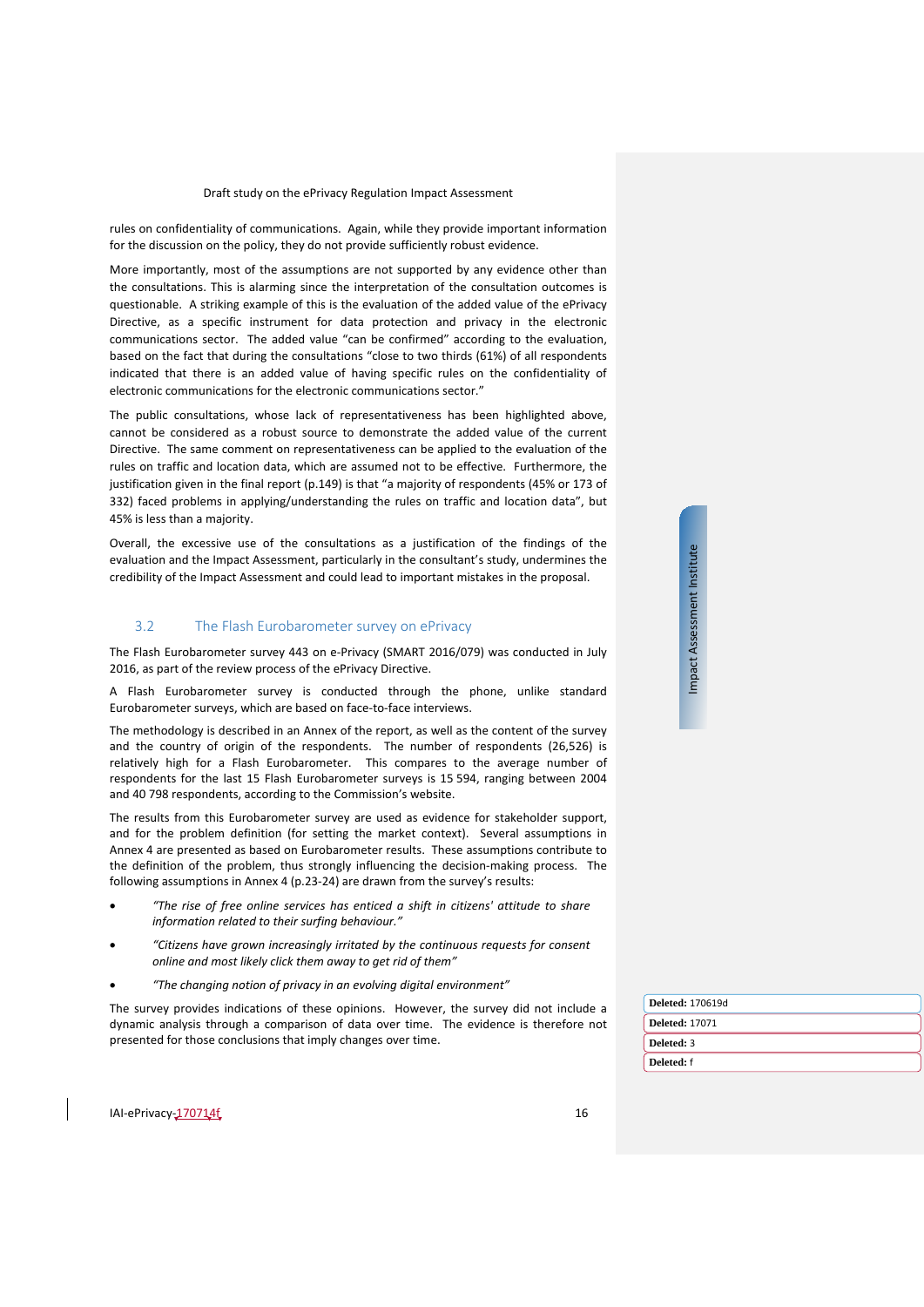Comparison with previous surveys is not possible. The last survey which was conducted on this matter was a standard Eurobarometer survey in 1996 on "Information technology and data privacy". The methodology and type of questions were different, and any attempt of comparison would be undermined by the strong technological evolution which differentiates the two periods.

Further, examples of misinterpretation of the survey's results can be found in Annex 4:

*"While citizens generally value privacy and confidentiality very much, they are prepared to give up part of their privacy for convenience and performance."* 

As mentioned in a footnote linked to the assumption, "Only one third of respondents to the 2016 Eurobarometer on e-Privacy say it is acceptable to have their online activities monitored in exchange for unrestricted access to a certain website (33%)." Such a figure does not prove that citizens would agree on giving up a part of their privacy for convenience and performance.

The results of the survey are also used for the assessment of the policy options, in particular regarding the impacts of the different provisions on tracking (p.143-144 of the consultant's study).

The results of the Flash Eurobarometer survey, although useful to gain a clearer picture of the policy context, should not be considered as robust evidence for all aspects of the Impact Assessment.

# <span id="page-16-0"></span>3.3 Member States data inputs

The Member States have provided the Commission and the consultant with extended information about the transposition of the most relevant provisions of the ePrivacy Directive. This information can be found in the Annexes of the final report made by Deloitte (SMART 2016/0080). Annexes 9, 10 and 11 of the Impact Assessment contain a summary of the main findings of the transposition checks carried out by Deloitte.

However, it is unclear which information was obtained by which means. Questions of transposition and potential disruptions are included in the scope of several data inputs – the public consultation, the online surveys and the interviews carried out by Deloitte. It is also impossible to know the country of origin of the 20 competent authorities which were interviewed in the data-gathering process.

As the information gathered on the Directive's transposition then led to the conclusion that a new instrument was needed, to avoid disruptions of the internal market rules, transparency on the way this information was gathered would have been necessary.

### <span id="page-16-1"></span>3.4 Online surveys

Two online surveys were conducted, one targeting public authorities and one targeting businesses.

As mentioned above in Section 2.4, not all authorities or governments responded to the survey. As for the content of this survey, it is not entirely displayed in the Annexes, and it is not fully made public. Transparency on these surveys would have been useful to provide information to stakeholders and create confidence in the data.

| <b>Deleted:</b> (2.4)   |
|-------------------------|
| <b>Deleted: 170619d</b> |
| <b>Deleted: 17071</b>   |
| Deleted: 3              |
| Deleted: f              |
|                         |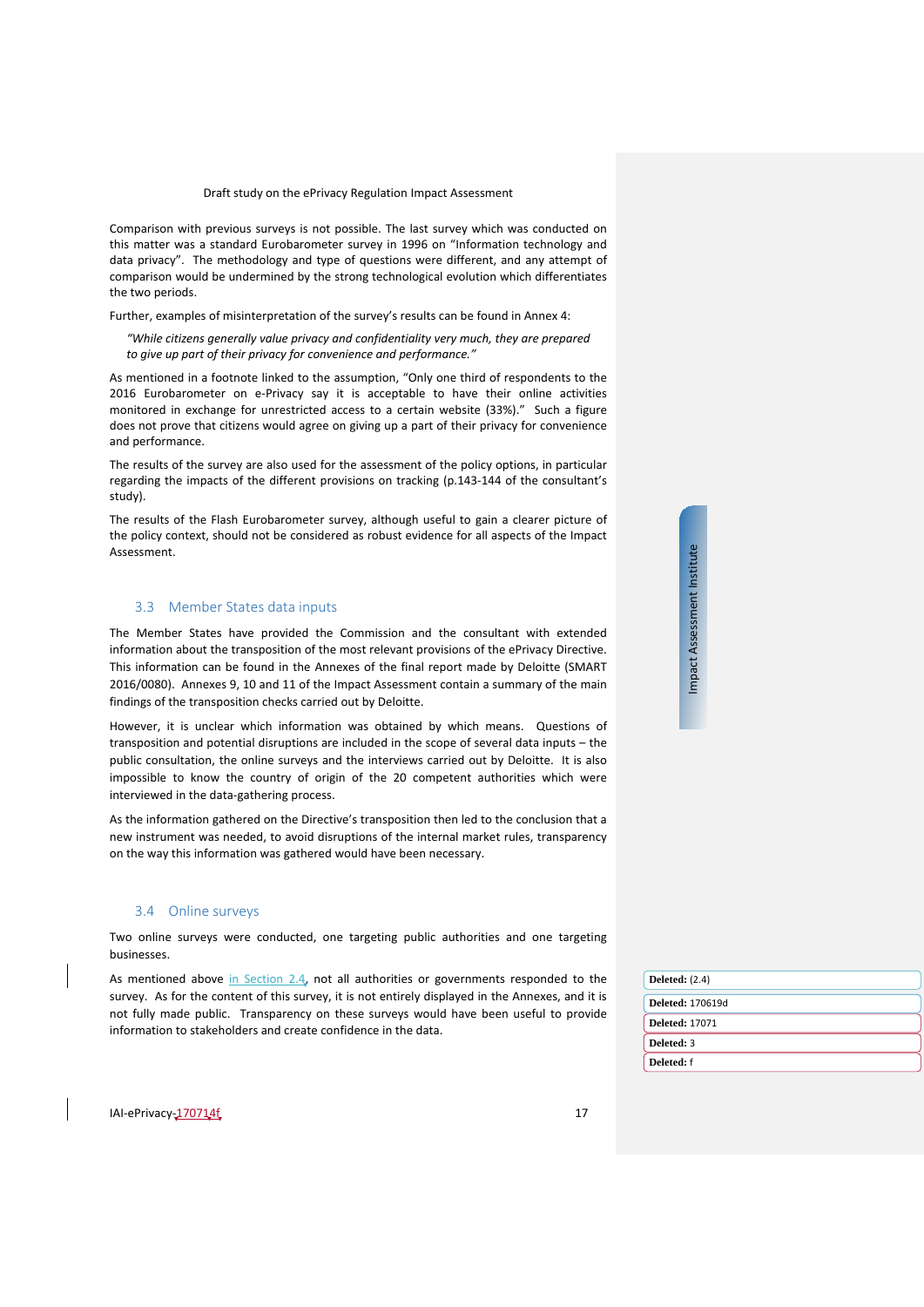The respondents were asked to rate their agreement or their level of concern over specific issues, formulated in statements, or targeted articles of the current Directive.

37 businesses responded to the survey, which makes the quality and relevance of the information gathered, very unequal in comparison to the information obtained by the means of the public consultation, which received 421 answers. Moreover, the content of the surveys, the identity of the businesses, their size and country of origin, are not available. Between a third and a half of the respondents are placed in the "Other" category of service offerings, which gives very little information to the reader.

The presentation of the outcome of the survey is sometimes misleading. For instance, in some parts of the survey targeting competent authorities, a majority of the 34 respondents chose the "cannot answer" option (see below). However, the graphic presentation of the results emphasises the second most popular replies (by colouring them), which supports the idea that the ePrivacy Directive functions well, according to this survey's respondents.

The large number of "cannot answer" replies in the survey targeting businesses is highlighted and explained in the Annexes.

|                                                                                                   | Poor                    | Fair           | Good           | <b>Very</b><br>good | <b>Excellent</b> | Cannot<br>answer |
|---------------------------------------------------------------------------------------------------|-------------------------|----------------|----------------|---------------------|------------------|------------------|
| Obligations for service providers<br>on the security of processing<br>(Article 4.1)               | 1                       | 2              | $\mathbf{Q}$   | 4                   | o                | 14               |
| Notifications in relation to<br>breaches of security (Article 4.2)                                | 3                       | $\overline{2}$ | $\overline{7}$ | 3                   | o                | 15               |
| Notification of personal data<br>breaches (Article 4.3 and 4.4)                                   | 4                       | 4              | 8              | 1                   | n                | 13               |
| Confidentiality of electronic<br>communications (Article 5.1 and<br>5.2)                          | $\overline{2}$          | 4              | $\overline{7}$ | 4                   | 1                | 12               |
| Confidentiality of information<br>stored on the users' terminal<br>equipment (Article 5.3)        | 3                       | 13             | 3              | o                   | o                | 11               |
| Specific rules on traffic data<br>(Article 6)                                                     | $\overline{\mathbf{3}}$ | 6              | 6              | 3                   | 1                | 11               |
| Specific rules on location data<br>other than traffic data (Article 9)                            | 4                       | 8              | 4              | 3                   | o                | 11               |
| Itemised billing of invoices<br>(Article 7)                                                       | 1                       | 5              | 5              | $\overline{7}$      | $\overline{2}$   | 10               |
| Presentation and restriction of<br>calling and connected line<br>(Article 8)                      | 3                       | 3              | $\overline{7}$ | 4                   | 1                | 12               |
| Automatic call forwarding<br>(Article 11)                                                         | 1                       | в              | 8              | 1                   | 1                | 13               |
| Directories of subscribers<br>(Article 12)                                                        | 3                       | 5              | 8              | 5                   | o                | ø                |
| Unsolicited marketing<br>communications sent and<br>received through the Internet<br>(Article 13) | 6                       | 5              | 6              | 3                   | o                | 10               |

Impact Assessment Institute Impact Assessment Institute

*Figure 1: Assessment of the functioning of the ePD provisions by the respondents to the public consultations (N=30), Deloitte*

The results of the two surveys are used throughout the consultant's study to justify and underpin the conclusions of the evaluation of the ePrivacy Directive, which are then directly used as an evidence basis for the problem definition. However, the answers did not reveal a widely shared opinion for most of the questions. Therefore, there has been an over interpretation of the results of these two surveys. The opacity of these surveys and their lack of representativeness make them unreliable as a viable source. This should have been explicitly acknowledged in the study, and the surveys should not have been used as the only source of evidence. This concern is expressed in Section [2.1.](#page-6-1)

| Deleted: 170619d      |
|-----------------------|
| <b>Deleted: 17071</b> |
| Deleted: 3            |
| Deleted: f            |
|                       |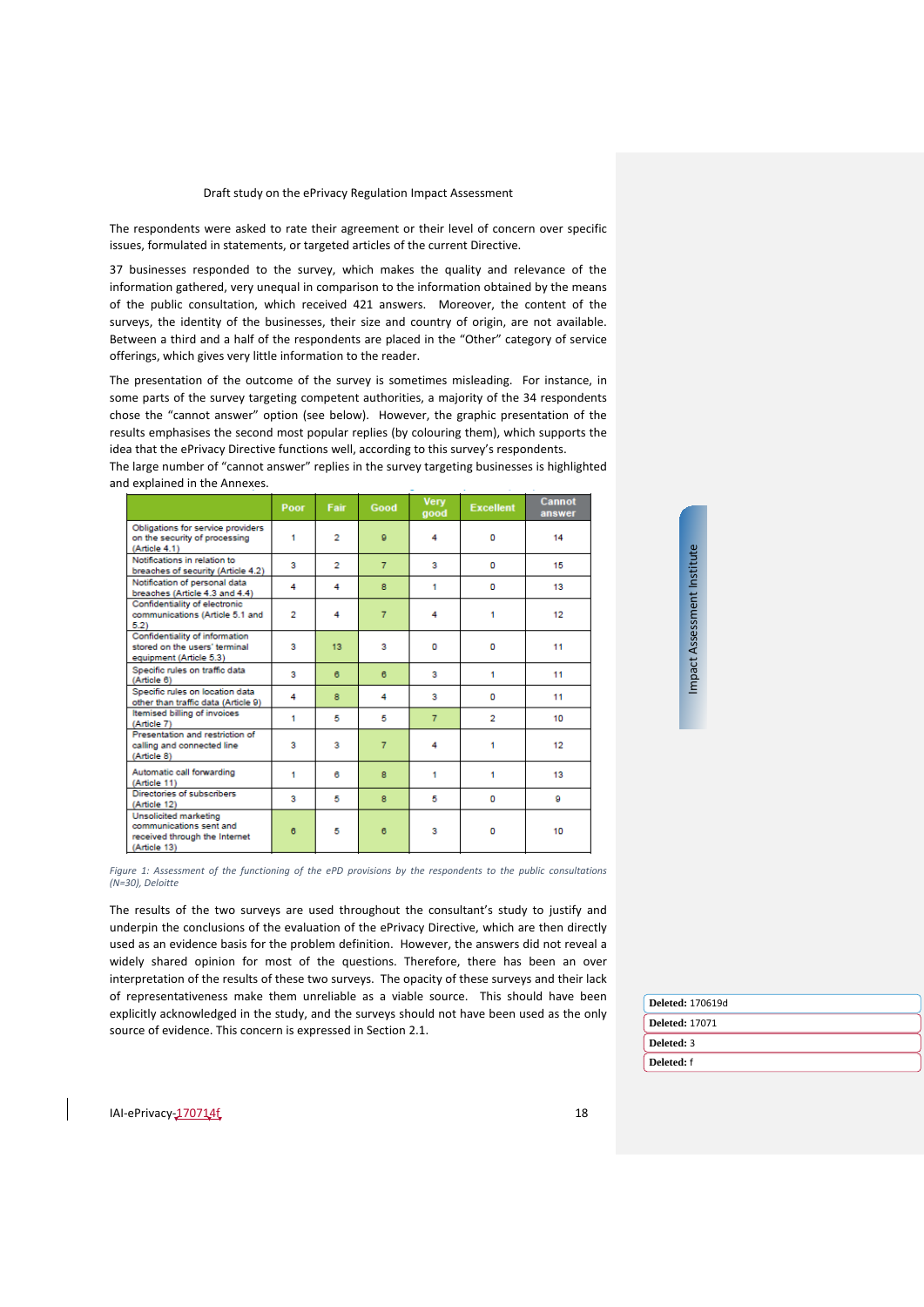#### <span id="page-18-0"></span>3.5 Phone interviews

46 interviews with stakeholders – mainly public authorities – were conducted. Annex B of the final report of the evaluation provides a general structure of these interviews (p.31 of the Annexes), but the content of the questions is not published. Only a summary of the content of the answers is displayed, making it complicated to assess the relevance of the answers. In addition to this, the same shortcomings as those of the surveys can be highlighted: little information is available about the respondents – their identity, a detailed description or their profile is unknown.

The answers to the interviews are cited as an input for the entire analysis of the relevance of the ePrivacy Directive, in Section 5 of the consultant's study. Nonetheless, it is hard to determine to what extent these answers were used as a source in the analysis, although there are a few mentions of the interviews throughout the section.

For instance, p.98 of the final report, it is stated that *"[o]n this basis, the fact that OTTs are not covered by the ePD were in particular considered to be problematic by Telecom providers interviewed by Deloitte."* The other sources mentioned for such a statement are the Terms of Reference, which cannot be considered as a proper source of factual information, and an academic article, in which only assumptions are made. Therefore, this statement is questionable as no other robust source is presented to support and confirm the opinions of the interviewees, on which – as is stated above – very little information is available.

This statement about an uneven playing field is used as the justification of the definition of Problem 1 and the extension of the scope of the new proposal. Basing such an important statement on unverifiable, intransparent and therefore highly unreliable sources is contrary to the Better Regulation principles and calls into question the conclusion which fed into the problem definition.

# <span id="page-18-1"></span>3.6 The "cookie sweep action"

This data-gathering process on the implementation of the provisions on cookies (Article 5(3) of the ePrivacy Directive) was carried out by the Article 29 Working Party. The information on this "sweep" is available in the Working Party's report<sup>6</sup>.

The main findings of this sweep are displayed in the executive summary of the report. Some of them are mentioned in the consultant's study, but some of them have not been taken into account, even though they could have consequences for the determination of the best policy.

For instance, the findings of the "automated sweep" are particularly insightful. It is stated in the report that *"[t]he sweep highlighted differences in the use of cookies across different target sectors and between the individual member states."* Indeed, as shown in the report, the average number of cookies widely differs from one sector and/or country to another. For example, the average number of cookies in the British media sector is 15.7 times higher than Impact Assessment Institute Impact Assessment Institute

|  | <b>Deleted: 170619d</b> |
|--|-------------------------|
|  | <b>Deleted: 17071</b>   |
|  | Deleted: 3              |
|  | Deleted: f              |
|  |                         |

<span id="page-18-2"></span>IAI-ePrivacy-170714f 19

<sup>6</sup> [Article 29 Working Party, "Cookie sweep combined analysis –](http://ec.europa.eu/justice/data-protection/article-29/documentation/opinion-recommendation/files/2015/wp229_en.pdf) report", 3 February 2015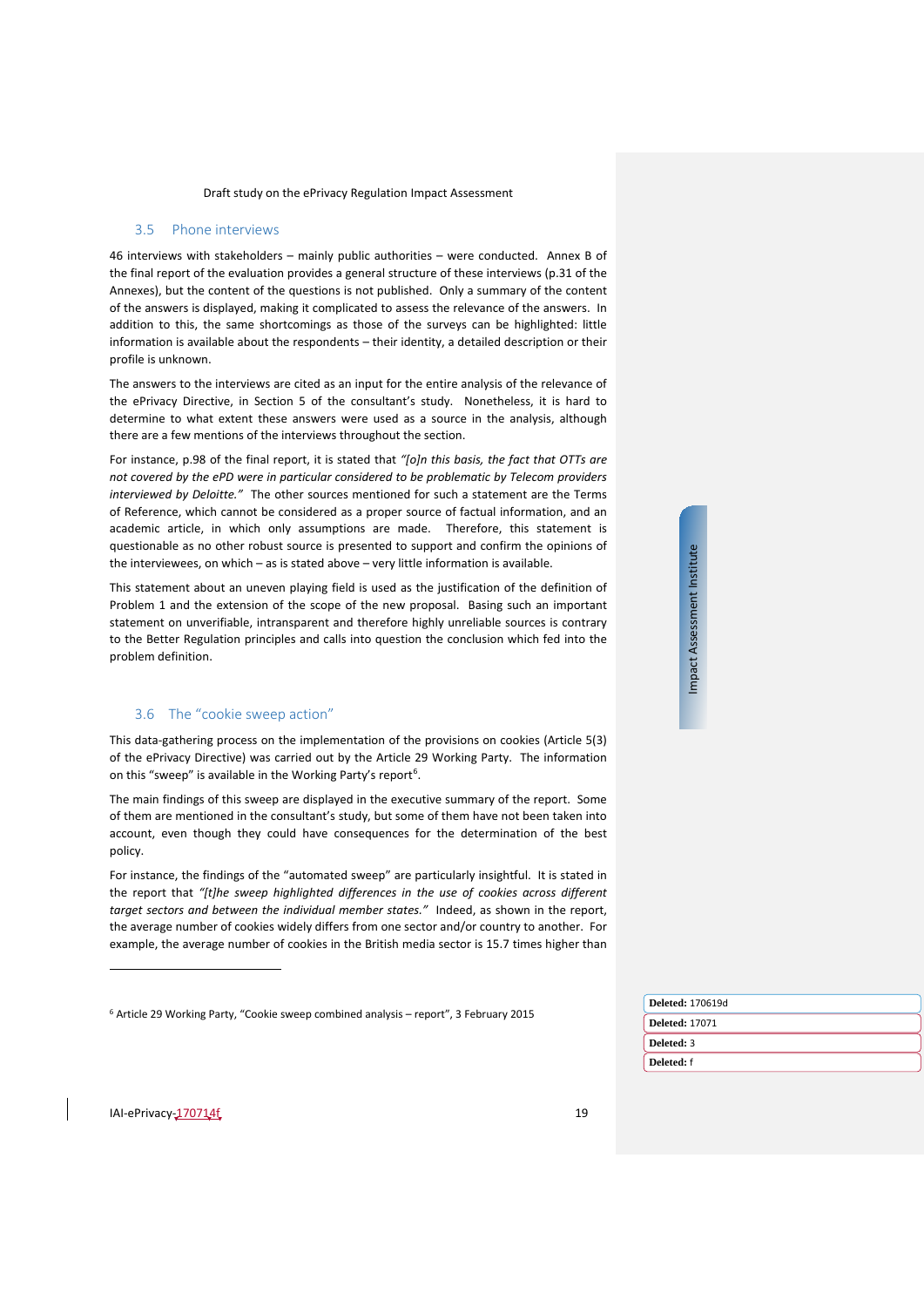in the Slovenian media sector. These high differences amongst Member States were not taken into account when assessing the options with regard to subsidiarity, although they could be relevant. Moreover, the differences in the technological and economic national contexts could help understand the variations from one Member State's transposition of the ePrivacy Directive to another.

Finally, although cookies are a common mechanism for tracking, they are not the only ones. Therefore, the cookie sweep is not representative of the reality of tracking on internet in Europe.

### <span id="page-19-0"></span>3.7 Workshops and various meetings

Annex 1 of the Impact Assessment provides a list of various meetings and workshops which the DG used as a source of information and evidence:

- Two workshops that were organised by the Commission, involving stakeholders and national authorities;
- Ad hoc meetings with stakeholders;
- Questionnaires sent to Member States on the implementation of Article 4(2) of the ePrivacy Directive.

Most of these sources were not explicitly mentioned in the Impact Assessment or the consultant's study. However, there are several mentions of the workshops as evidence for the consultant's analysis, but the minutes of the workshops were not published and have not been made available on request. It is therefore impossible to know which stakeholders and public authorities were represented at these meetings, and to what extent information from these meetings was used. This undermines the relevance and the validity of the conclusions which were drawn from the workshops. For instance, the workshops are cited as the only evidence that justifies the extension of the scope of the Regulation to metadata. This has significant implications, notably in terms of compliance costs.

| <b>Institu</b> |  |
|----------------|--|
|                |  |
|                |  |
|                |  |
|                |  |
|                |  |
|                |  |
|                |  |
|                |  |
|                |  |
|                |  |
| Assessment     |  |
|                |  |
|                |  |
|                |  |
|                |  |
|                |  |
|                |  |
|                |  |
|                |  |
| mpact          |  |
|                |  |
|                |  |

| <b>Deleted: 170619d</b> |
|-------------------------|
| <b>Deleted: 17071</b>   |
| Deleted: 3              |
| Deleted: f              |
|                         |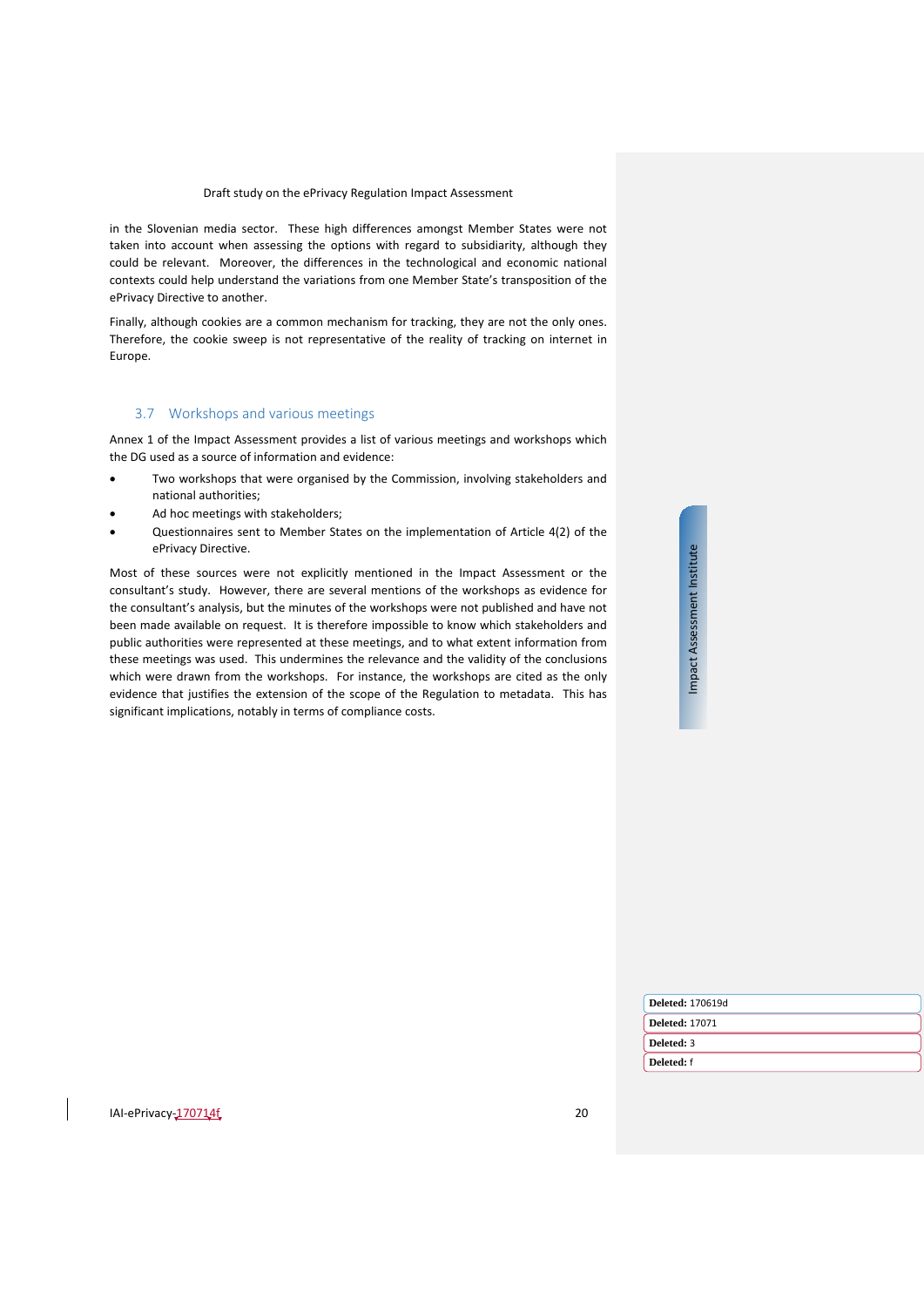# <span id="page-20-0"></span>4 Analytical methodology

The analytical methodology of the Impact Assessment was set out by Deloitte in the "Evaluation and review of Directive 2002/58 on privacy and the electronic communication sector" (SMART 2016/0080). The main input data used by the consultant for this study has been reviewed above, in Section [3.](#page-14-0)

Deloitte's study is a 432 pages report, which comes along with 508 pages of Annexes mainly containing the data used for the study and the detailed national transposition checks of the ePrivacy Directive. The study is partly based on Eurostat data on European citizens and businesses. The scarcity of the data available, as well as the assumptions that were made in order to simplify the analysis, are clearly stated, in the final report as well as the draft study in Annex 8 of the Impact Assessment, and throughout the final report, which can be found on the Digital Single Market website of the Commission.

The introduction of the final report presents the scope and objectives of the study. Three questions are intended to be addressed, as presented on page 16:

- *What is the problem and why is it a problem?*
- *What are their economic, social and environmental impacts and who will be affected?*
- *How do the different options compare in terms of their effectiveness and efficiency (benefits and costs)?*

However, a full scrutiny of the final report shows that the study fails to address and assess the social and environmental impacts, focusing only on costs, without assessing the benefits of the various policy options. These shortcomings of the study should have been acknowledged in the final report, along with the statements on the scarcity of the available data. The results of the scrutiny of the consultant's study are displayed in the following sections.

# <span id="page-20-1"></span>4.1 Baseline and assumptions

In the table below, the Institute has scrutinised the pertinence and robustness of the four criteria used by the consultant to assess the impacts of the policy options:

| <b>Criterion</b>                    | Pertinence                                                                                                                                                                                                                                                | Robustness of the estimate                                                                                                                                                                                                                                                                                                                                                      |  |  |  |
|-------------------------------------|-----------------------------------------------------------------------------------------------------------------------------------------------------------------------------------------------------------------------------------------------------------|---------------------------------------------------------------------------------------------------------------------------------------------------------------------------------------------------------------------------------------------------------------------------------------------------------------------------------------------------------------------------------|--|--|--|
| Number of<br>citizens<br>affected   | The study states that the number<br>of citizens which are effectively<br>affected by the proposal will not<br>differ, no matter the option.<br>Legal persons are not taken into<br>account, although the proposal<br>includes legal persons in its scope. | The<br>estimate was obtained<br>bv<br>projecting the number of citizens<br>affected back to 2002 and until 2030.<br>based on Eurostat data and the CAGR<br>of the data set.<br>However, the validity of CAGR to<br>evaluate growth in the digital area<br>over 28 years is highly questionable as<br>the sector is highly disruptive and<br>conditions are changing frequently. |  |  |  |
| Number of<br>businesses<br>affected | Only Business To Business (B2B)<br>Business to Client<br>(B2C)<br>and<br>communications are taken into<br>account for this analysis, although<br>other types of communications,<br>particularly Machine to Machine                                        | The criterion for businesses that are<br>affected varies throughout the study:<br>- P.14 of the Annexes, by referring to<br>the ITIF study, the percentage of<br>websites having to comply with article<br>5(3) is 41.9% (not all the businesses                                                                                                                                |  |  |  |

**Deleted:** 170619d **Deleted:** 17071 **Deleted:** 3 **Deleted:** f

Impact Assessment Institute

Impact Assessment Institute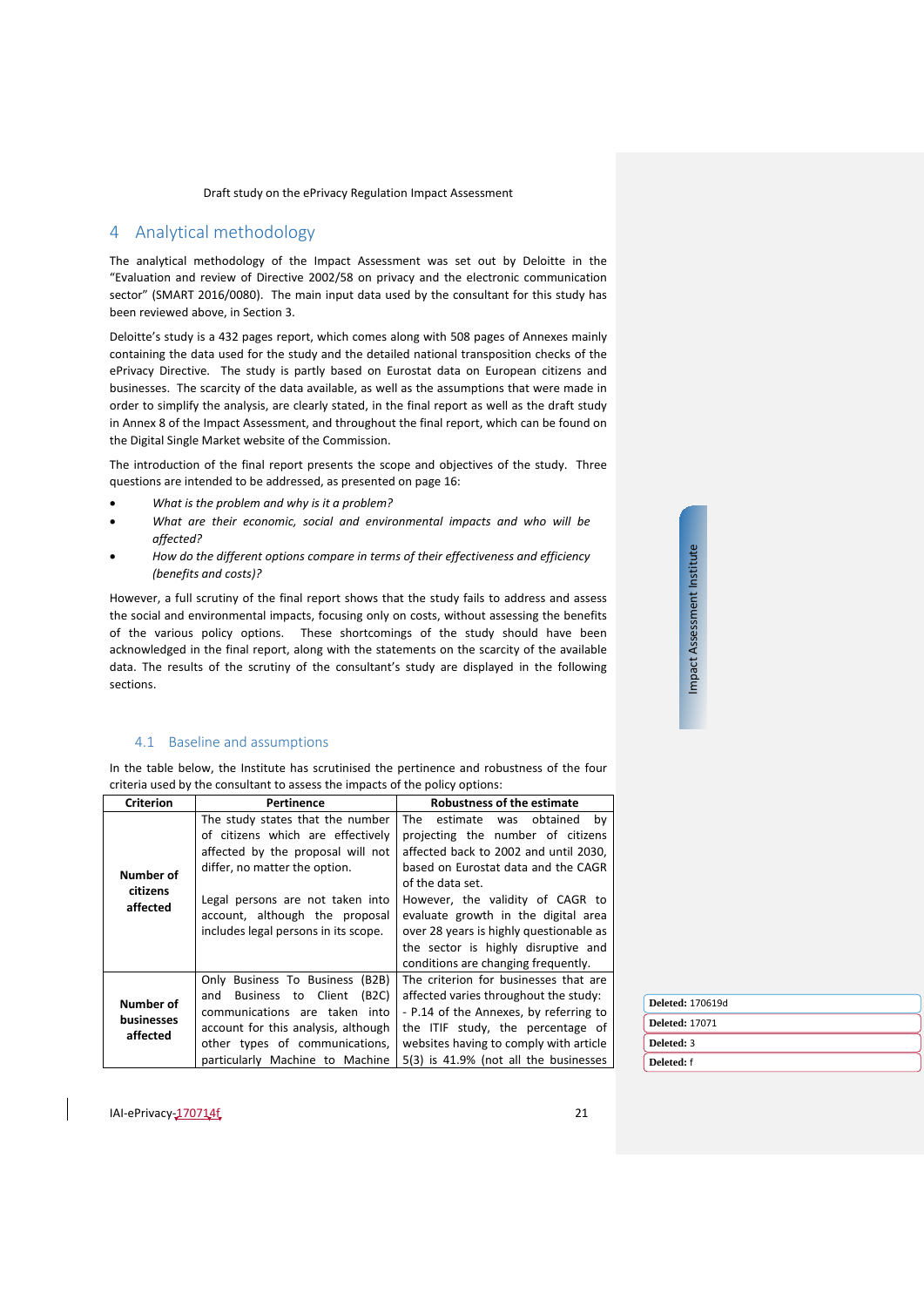|                                                       | (M2M) communications such as<br>the Internet of Things (IoT), and<br>ancillary communications,<br>are<br>included in the scope of Policy<br>Option 3 and the final proposal.<br>The<br>of<br>B <sub>2</sub> B<br>assessment<br>communications is pertinent as it<br>enables the study to cover legal<br>persons.<br>However, the scope of this analysis<br>is too restricted and outdated, as it<br>covers only websites using cookies, | using cookies on their website are<br>affected);<br>- P.13 of the Annexes, it is stated that<br>potentially all businesses<br>using<br>cookies would be affected by Article<br>5(3) of the Directive. Therefore, not<br>41.9% but 50.2% of all businesses<br>would be affected.<br>It is mentioned that, according to the<br>cookie sweep action carried out by<br>the Article 29 Working Party, an<br>estimate of 70% of websites use<br>tracking cookies only. This should be                                                                                                                                                                                                                                   |
|-------------------------------------------------------|-----------------------------------------------------------------------------------------------------------------------------------------------------------------------------------------------------------------------------------------------------------------------------------------------------------------------------------------------------------------------------------------------------------------------------------------|-------------------------------------------------------------------------------------------------------------------------------------------------------------------------------------------------------------------------------------------------------------------------------------------------------------------------------------------------------------------------------------------------------------------------------------------------------------------------------------------------------------------------------------------------------------------------------------------------------------------------------------------------------------------------------------------------------------------|
|                                                       | although personal data can be<br>obtained through other means<br>than cookies (see Section 8.3).                                                                                                                                                                                                                                                                                                                                        | taken into account when assessing<br>the Policy Options targeting only this<br>type of tracking.                                                                                                                                                                                                                                                                                                                                                                                                                                                                                                                                                                                                                  |
| Compliance<br>costs                                   | The estimate only includes the<br>costs related to Articles 5(3) and<br>13 of the Directive, although it is<br>stated in the study that other<br>costs that have occurred from the<br>compliance with the rest of the<br>Directive.<br>significant.<br>are<br>In<br>particular,<br>opportunity<br>costs<br>related to Do-Not-Track default<br>settings (p.370 of the final report).                                                     | The ITIF report 2014 is used as a<br>source for the projection of the<br>average compliance cost per website,<br>regarding the implementation of<br>Article 5(3). The ITIF report does not<br>cite any public source for this<br>estimate, and does not specify how it<br>was calculated.<br>The only information given on this<br>figure is that it supposedly includes<br>"legal advice, updates to privacy<br>policies, and technical updates to<br>websites."<br>It is unclear whether or not these are<br>the only costs taken into account to<br>project this figure.<br>Another<br>estimate<br>is<br>mentioned<br>$(E1150)$ ,<br>but its<br>source<br>is<br>not<br>available, so it is impossible to break |
| Costs<br>stemming<br>from<br>administrative<br>burden | This criterion is relevant.                                                                                                                                                                                                                                                                                                                                                                                                             | down this estimate.<br>On page 132 of the study, it can be<br>inferred from the key figures that<br>amongst the businesses affected by<br>the Directive and the various options,<br>more than 89% are microenterprises<br>less than<br>(with<br>10 employees).<br>However, the hourly labour costs are<br>based on Eurostat data for businesses<br>with more than 10 employees.<br>Although<br>hourly<br>for<br>costs<br>microenterprises are not available, it<br>would have been appropriate to<br>specify that the data used were not                                                                                                                                                                          |

Impact Assessment Institute Impact Assessment Institute

**Deleted:** 170619d **Deleted:** 17071 **Deleted:** 3 **Deleted:** f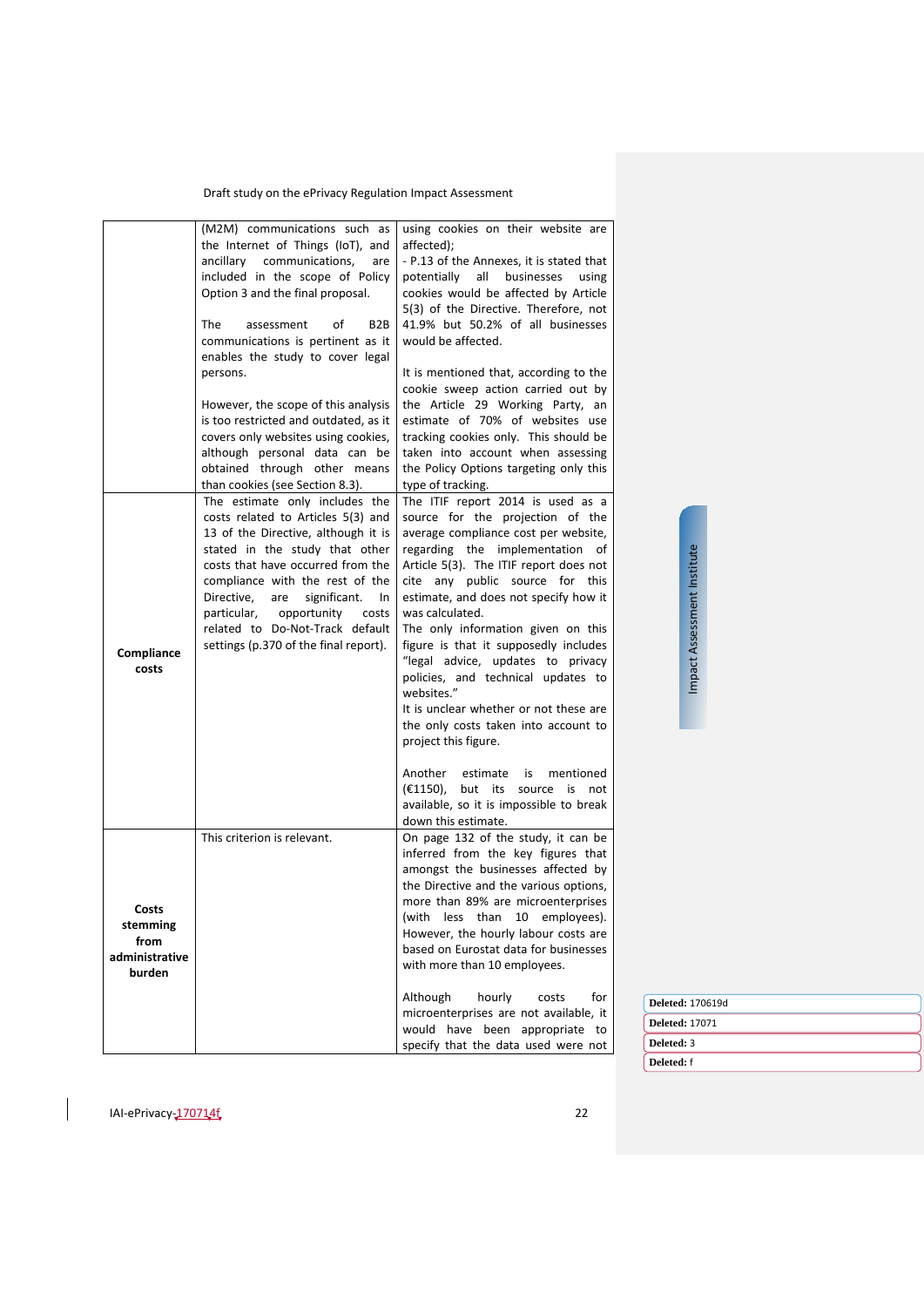| accurate for most of the affected    |
|--------------------------------------|
| businesses, as there may be          |
| differences between the hourly costs |
| of microenterprises and SMEs.        |

*Table 2: Assessment of the criteria in the consultant's study*

It appears that further reflection should have been given to the definition of criteria, as the criteria are used as a basis to calculate the impacts. A general criticism that can be made about the criteria chosen by the consultant is that they only allow an assessment of the economic impacts of the Policy Options, whereas the main problems raised by the evaluation of the ePrivacy Directive were not only related to costs and burdens.

# <span id="page-22-0"></span>4.2 Presentation of Policy Options

The choice of the options presented in the consultant's final study is not supported by evidence or an explanation.

Overall, the descriptions of the options lack precision, particularly regarding the implementation plan. The presentation of Option 3, which is the most detailed of the 5 options, does not give any detail on which EU and/or national authorities will be responsible for enforcing the Regulation. Therefore there is no assessment of the costs related to the implementing acts which are necessary for Article 13(2), Article 16(4), Article 23(4) and Article 7(3), as stated in the proposal. As a result, the assessment and comparison of the overall expected costs figures is impossible.

A definition of "privacy friendly settings" in Policy Option 3 is not presented. It is unclear whether or not this means that the default settings are Do-Not-Track settings. It is not clear either whether or not first-party analytics are excluded from consent requirements, unlike in the current ePrivacy Directive. This is highly problematic as the consequences on businesses are important (see Section [8.3\)](#page-42-0). Precision in the definition of Policy Options is essential for the Impact Assessment to be valid, since it determines the actual assuage possibilities in the future. Whenever provisions or elements were added in the proposal, without being primarily included in the Impact Assessment, it should have been clearly stated, to ensure transparency on the political decisions that were made.

#### <span id="page-22-1"></span>4.3 Methodology

The consultant's study narrows the assessment of impacts to administrative and compliance costs. Social impacts are presented in the final tables summarising the impacts; there is a short description of the potential impacts, but there is no information on the data which was used to draw the conclusions. The section on methodology in the consultant's study does not provide information on the criteria used for this assessment either.

The methodology for assessing and comparing impacts is displayed in Section 9 of the study. Based on the data collected and inferred, the consultant assessed the impact of each Policy Option on a number of elements, and attributed ratings. These ratings, presented below, are displayed on page 413 and allow a comparison of the assessments in order to highlight the preferable option:



| <b>Deleted: 17071</b> |  |
|-----------------------|--|
| Deleted: 3            |  |
| Deleted: f            |  |

**Deleted:** Section

IAI-ePrivacy-170714f 23

Impact Assessment Institute

Impact Assessment Institute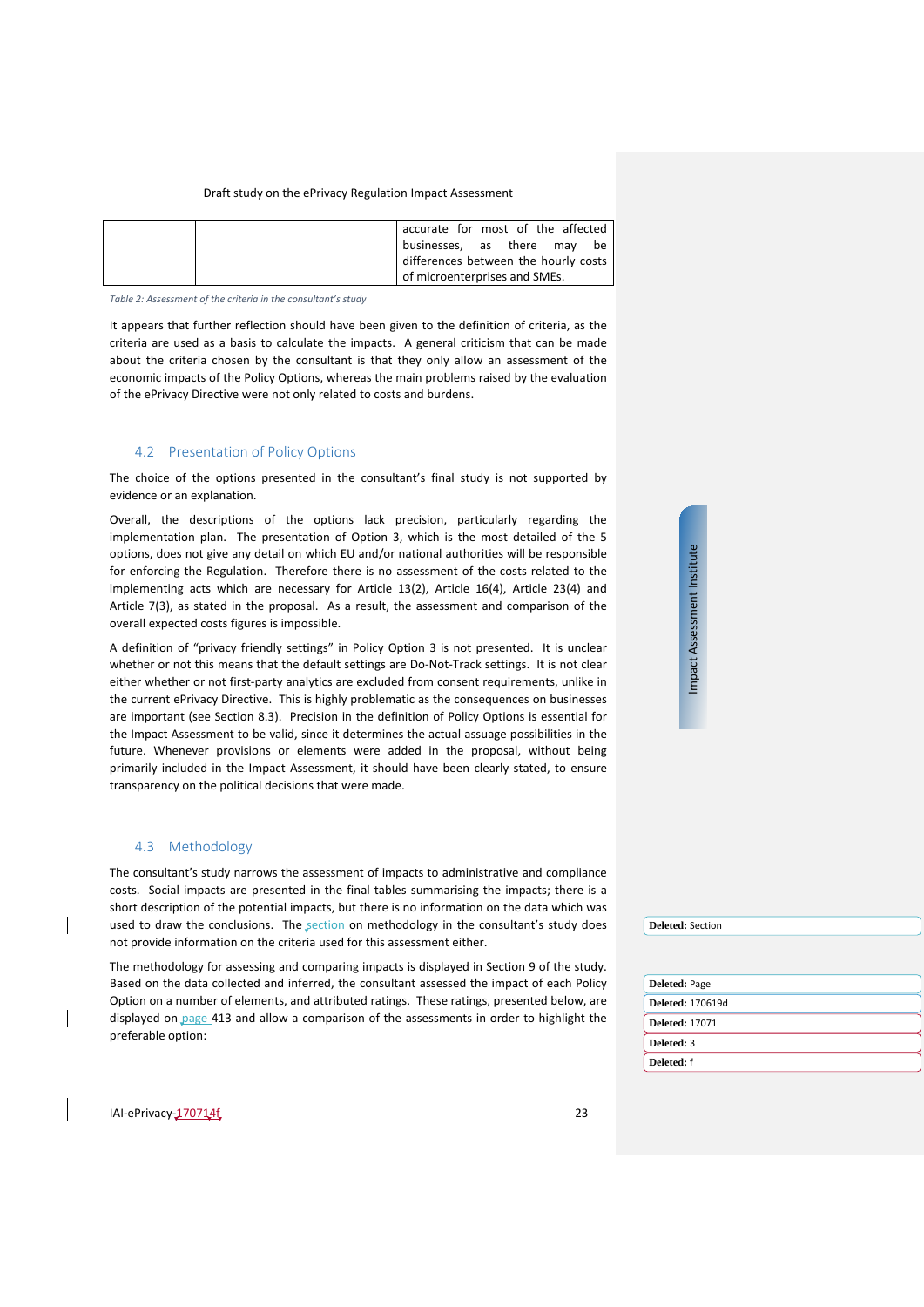| <b>Assessment criteria</b>                                                                                            | <b>Baseline</b> | <b>Policy</b> | Policy       | <b>Policy Option 3</b>  |                                     |                         | <b>Policy Option 4</b>   |                                     |                         | Policy        |
|-----------------------------------------------------------------------------------------------------------------------|-----------------|---------------|--------------|-------------------------|-------------------------------------|-------------------------|--------------------------|-------------------------------------|-------------------------|---------------|
|                                                                                                                       | scenario        | <b>Option</b> | Option       | "Browser<br>solution"   | "Tracking<br>companies<br>solution" | "Publisher<br>solution" | "Browser<br>solution"    | "Tracking<br>companies<br>solution" | "Publisher<br>solution" | Option 5      |
| <b>Economic impacts</b>                                                                                               |                 |               |              |                         |                                     |                         |                          |                                     |                         |               |
| Impacts on costs for businesses                                                                                       | n               |               |              | $\overline{\mathbf{a}}$ | -6                                  | -5                      | $\overline{\mathcal{A}}$ | $-2$                                | $-1$                    | $-20$         |
| Impacts on costs for public authorities                                                                               | $\Omega$        | 14            | $\Omega$     | 3                       | 3                                   | 3                       | 4                        | 4                                   | 4                       |               |
| Other economic impacts                                                                                                | $\mathbf{0}$    | O             |              |                         |                                     |                         | 3                        | $\overline{3}$                      | 3                       | $-2$          |
| Effectiveness in reaching the policy objectives                                                                       |                 |               |              |                         |                                     |                         |                          |                                     |                         |               |
| Objective 1: Ensuring effective confidentiality of<br>communications                                                  | $\mathbf{O}$    | $-1$          | $\mathbf{r}$ | $\mathbf{.}3$           | $-3$                                | $-3$                    | $\overline{3}$           | $\overline{a}$                      | $-3$                    | 3             |
| Objective 2: Ensuring effective protection<br>against unsolicited commercial comm.                                    | $\Omega$        | $-1$          | -2           | -3                      | $\mathbf{3}$                        | $-3$                    | -3                       | $-3$                                | $-3$                    | $\mathcal{P}$ |
| Objective 3: Simplifying the legal framework<br>and adapting it to the new legal, market and<br>technological reality | $\mathbf{0}$    | $-1$          | $-2$         | $-3$                    | $-2$                                | $-2$                    | $\overline{3}$           | $-2$                                | $-2$                    | $-3$          |
| <b>Social impacts</b>                                                                                                 | $\Omega$        | $\Omega$      | $\Omega$     | $\mathbf{0}$            | $\Omega$                            | $\Omega$                |                          |                                     |                         | $\mathbf{0}$  |
| <b>Total</b>                                                                                                          | $\Omega$        | 12            |              | $-13$                   | $-10$                               | -9                      | -5                       | -2                                  | $-1$                    | $-18$         |

*Figure 2: Qualitative rating of the Policy Options by Deloitte*

These ratings should relate to the amount of costs or savings engendered, and the extent to which objectives are potentially achieved. However, a comparison of the various ratings and the changes in costs they represent has indicated inconsistencies.

As an example, under Policy Option 1, the administrative burden is expected to increase by 0.9% over the next 15 years. This evolution is rated  $-2^7$ . Under Policy Option 3, the administrative burden would decrease by 10% over the 2016-2030 period, as compared to the baseline scenario. This decrease is also rated  $-2<sup>8</sup>$  $-2<sup>8</sup>$  $-2<sup>8</sup>$ . For Policy Option 4, the administrative burden is expected in the consultant's study to decrease by 3%. This is rated -3<sup>[9](#page-23-2)</sup>.

Therefore, the attribution of ratings is inconsistent, and the results that this analytical method generates are not reliable. The ratings would indicate that Option 5 is preferable according to the criteria that are used in the consultant's study. However, the Impact Assessment concludes that Option 3 is the most preferred option. Thus, it is impossible to know whether it is the consequence of a conscious choice, or an acknowledgment of the shortcomings of the consultant's study.

| nstitu |
|--------|
|        |
|        |
|        |
|        |
|        |
|        |
| smer   |
|        |
|        |
| ssess  |
|        |
|        |
|        |
|        |
|        |
|        |
| npac   |
|        |
|        |
|        |
|        |
|        |

ute

<sup>7</sup> SMART 2016/0080, p.305

<sup>8</sup> Ibid, p.310

 $\overline{a}$ 

<span id="page-23-2"></span><span id="page-23-1"></span><span id="page-23-0"></span><sup>9</sup> Ibid, p.389

| <b>Deleted: 170619d</b> |
|-------------------------|
| <b>Deleted: 17071</b>   |
| Deleted: 3              |
| Deleted: f              |
|                         |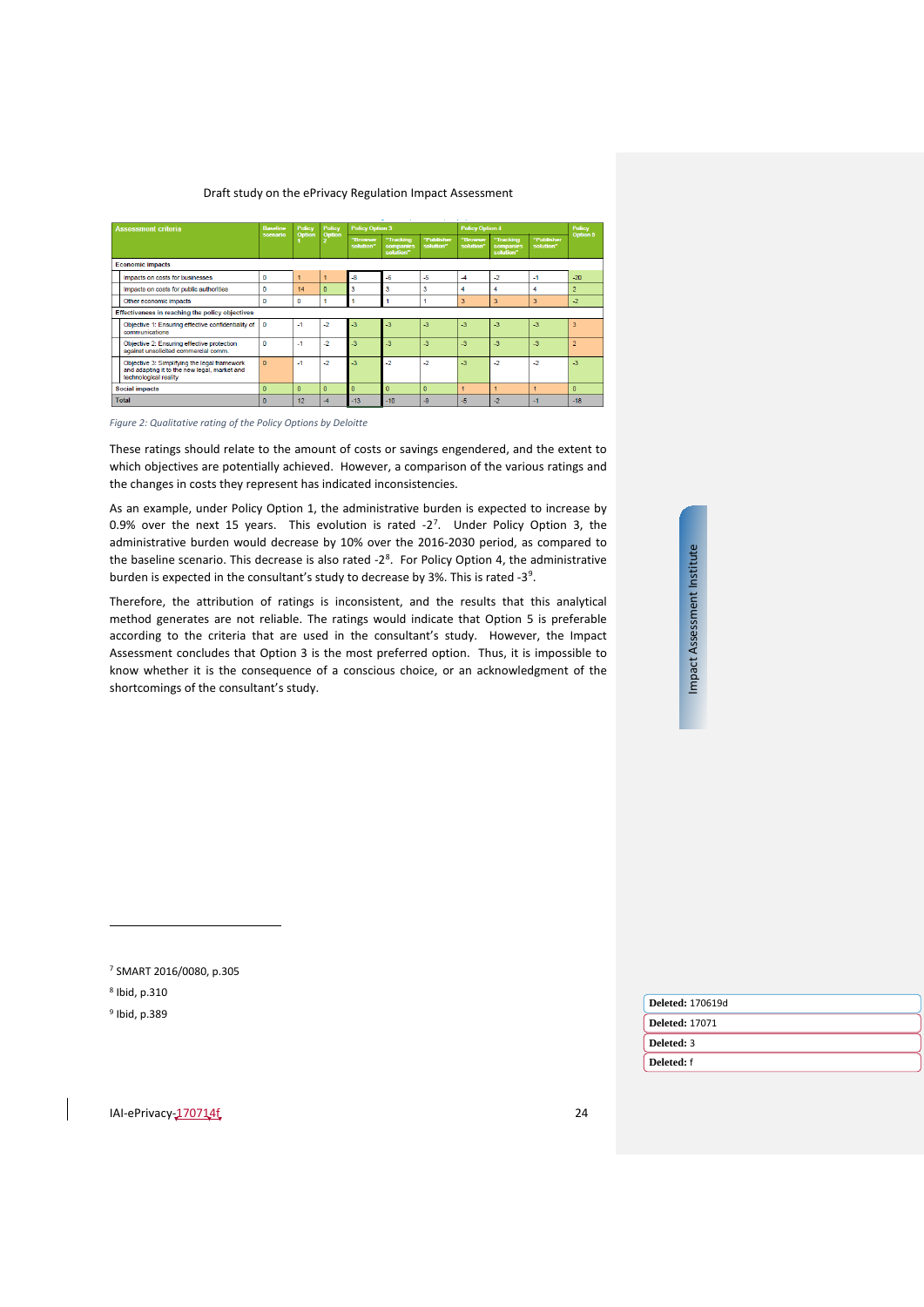# <span id="page-24-0"></span>5 Impacts

In the following sections, the Impact Assessment Institute has reviewed each of the impacts which were assessed in the Impact Assessment, namely:

- The economic impacts (efficiency);
- The impact on SMEs, competitiveness and competition:
- Coherence with the internal market;
- The impact on Fundamental Rights;
- The impact on innovation.

The scarcity of the available data is explicitly acknowledged in both the consultant's study and the Impact Assessment. Even taking this scarcity into account, the assessments raise serious concerns.

#### <span id="page-24-1"></span>5.1 Economic impacts

Regarding efficiency – the compliance costs, the opportunity costs and administrative burden, the assessment is necessarily limited by the lack of evidence. Opportunity costs were not assessed, due to the lack of available data. This is regrettable, as it is stated in Annex 7 of the Impact Assessment that the extent of these costs could be particularly important, and could have an impact on competition and competitiveness. These costs are also presented in the Impact Assessment as problematic for SMEs of Policy Option 3. A serious shortcoming of the Impact Assessment is the absence of an estimate of the number of citizens and legal entities which would potentially choose Do-Not-Track browser settings. Such an estimate is necessary to assess properly the potential economic impact of Policy Option 3, and proportionality of such measures in general.

Furthermore, the administrative costs for the Member States are not assessed and compared to the potential costs for the Commission if it were fully in charge of the implementation of some provisions. Therefore, the implementation plan does not rely on any evidence-based comparison of the possible options. The only costs which are assessed are the ones related to streamlining enforcement and consistency (P.35 and 38 of the Impact Assessment), and no source is cited for these estimates.

Finally, the assessment of the administrative costs related to the consistency mechanism is questionable. Policy Option 3 includes the competence of the European Data Protection Board on the consistency mechanism. The cost is estimated by the EDPS to be low for the EDPB as it already deals with electronic communications which are not covered by the Directive. The extension of the consistency mechanism to the enforcement of the ePrivacy Regulation is said in the Impact Assessment to *"ensure consistency, simplify the regulatory framework and thus reduce the administrative burden"*[10](#page-24-2). Nevertheless, on p.103 of the

| ieľ, |
|------|
|      |
| į    |
|      |
|      |
| SSPS |
|      |
|      |
|      |
|      |
|      |
| ì    |
| š    |
| -    |
|      |
|      |
|      |

| <b>Deleted: 170619d</b> |
|-------------------------|
| <b>Deleted: 17071</b>   |
| Deleted: 3              |
| Deleted: f              |
|                         |

<span id="page-24-2"></span><sup>&</sup>lt;sup>10</sup> Final Impact Assessment Accompanying the document Regulation of the European Parliament and of the Council on the protection of individuals with regard to the processing of personal data and on the free movement of such data (General Data Protection Regulation), SEC(2012) 72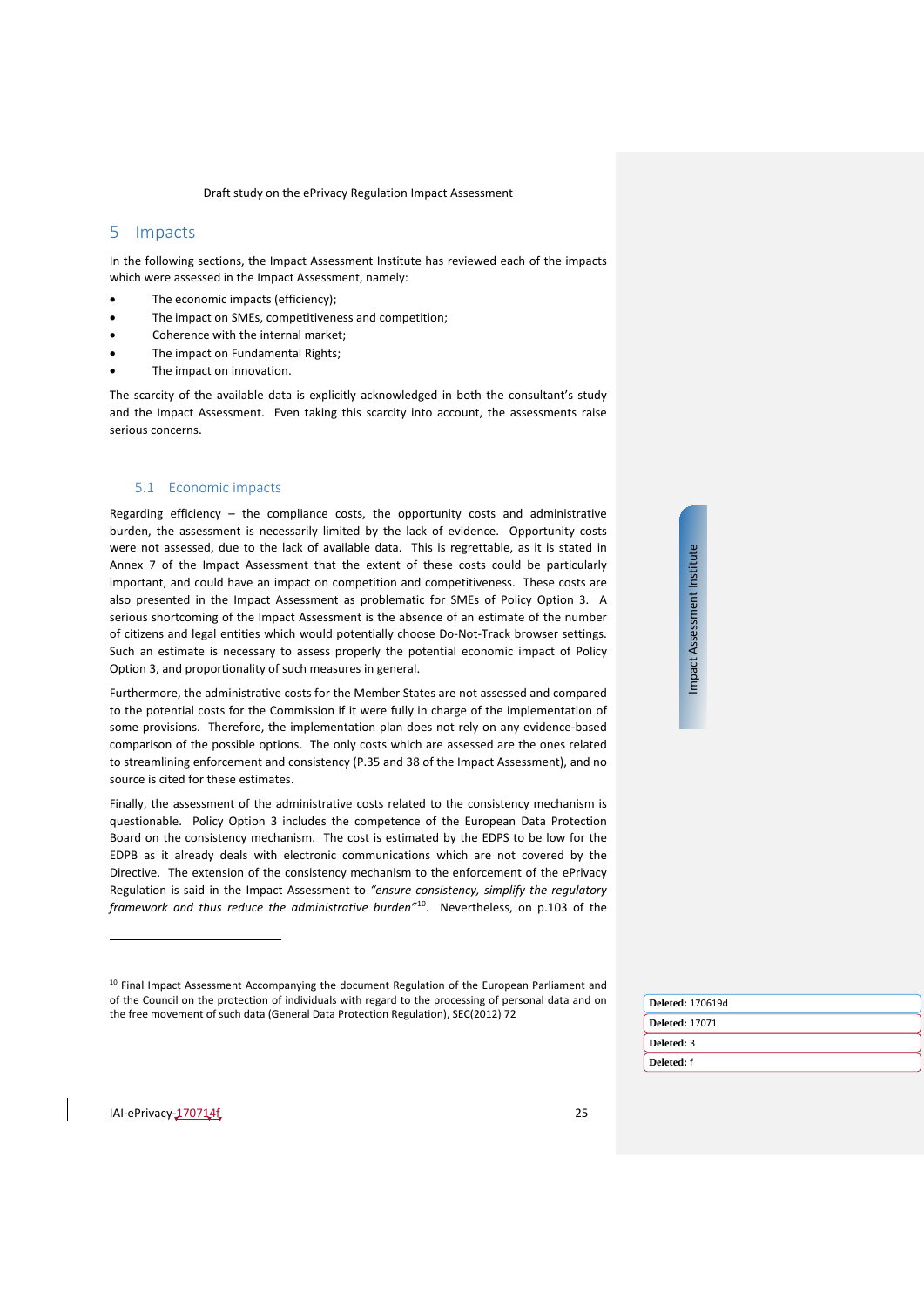GDPR's Impact Assessment, it is stated that the new consistency mechanism will entail additional costs and administrative burden for the DPAs and the EU budget (through the EDPS and the setting up of the EDPB). These costs are not only one-off costs, but also running costs. Therefore, it may be a simplistic approximation to assume that the extension of the consistency mechanism will not create additional costs, or at least costs that are too low to be properly taken into account.

# <span id="page-25-0"></span>5.2 Impacts on SMEs, competitiveness and competition

None of the policy options are assessed in relation to their potential effect on competitiveness, therefore including it in the title of the section on impacts gives a false indication of the content.

The Impact Assessment does not provide evidence on the effect of the policy options on competition, making only qualitative unreferenced statements on their potential outcome. For example, in the section on Policy Option 3 (p. 39), the assessment states:

*"In general, the additional costs are expected to affect in proportion more heavily SMEs than bigger players, given the lower amount of resources and installed customer base that smaller firms can rely on."*

However, the potential consequences of this are not investigated. If they were significant, particularly for microenterprises, they could have a serious influence over market concentration.

A proper "SME test", according to the Better Regulation Toolbox $^{11}$ , is a four-step process. The following table is an evaluation of the Impact Assessment's compliance with these steps:

| <b>Better Regulation Toolbox:</b>         | SME test in the Impact Assessment                                                                                                                                                                                                                                                                                                                                  |  |
|-------------------------------------------|--------------------------------------------------------------------------------------------------------------------------------------------------------------------------------------------------------------------------------------------------------------------------------------------------------------------------------------------------------------------|--|
| Steps of the SME test                     |                                                                                                                                                                                                                                                                                                                                                                    |  |
| (1) Consultation of SME stakeholders      | The public consultation on ePrivacy did not<br>target SMEs in particular. No information<br>was required from the businesses about<br>their size, and no question mentions SMEs.<br>The consultations do not provide enough<br>information on the situation of SMEs faced<br>the ePrivacy Directive,<br>with<br>the<br>consequences of the ePrivacy rules and what |  |
|                                           | they expect from the future Regulation.                                                                                                                                                                                                                                                                                                                            |  |
| (2) Identification of affected businesses | The businesses affected by the policy<br>options have been identified, according to<br>their size.                                                                                                                                                                                                                                                                 |  |
|                                           | However, further information on their sector                                                                                                                                                                                                                                                                                                                       |  |

<sup>11</sup> Better Regulation Toolbox, p.129

| <b>Deleted: 170619d</b> |
|-------------------------|
| <b>Deleted: 17071</b>   |
| Deleted: 3              |
| Deleted: f              |
|                         |

Impact Assessment Institute

Impact Assessment Institute

<span id="page-25-1"></span>IAI-ePrivacy-170714f 26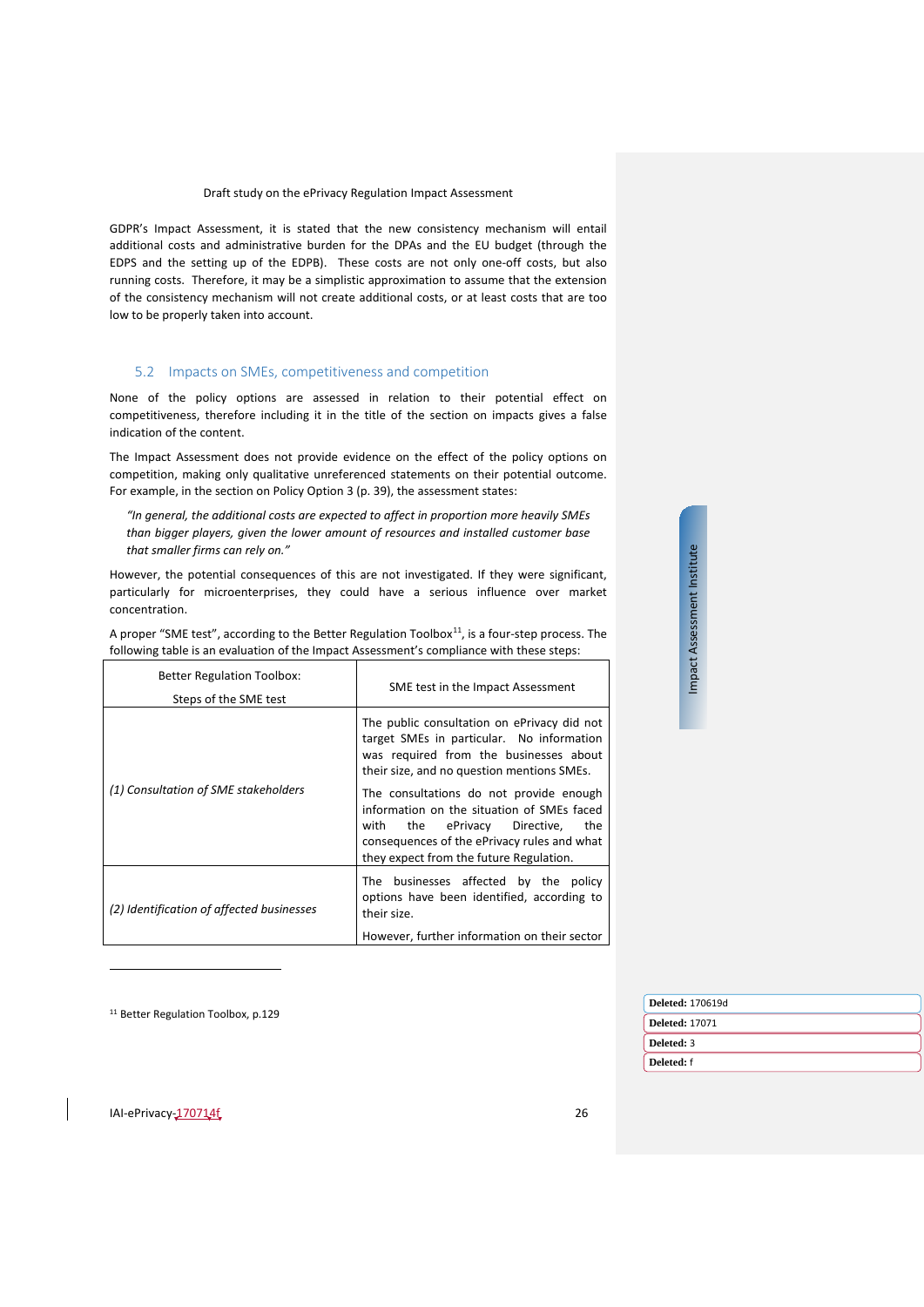|                                                                     | of activity would have ensured a more<br>comprehensive assessment of<br>the<br>consequences of the policy options on the<br>different types of SMEs (for instance,<br>browsers providers, or SMEs relying on<br>OBA). |
|---------------------------------------------------------------------|-----------------------------------------------------------------------------------------------------------------------------------------------------------------------------------------------------------------------|
| (3) Measurement of the impact on SMEs                               | This step should have included additional<br>data on opportunity costs, and the<br>consequences for the smallest enterprises.                                                                                         |
| (4) Assessment of alternative mechanisms<br>and mitigating measures | This step does not appear in any part of the<br>Impact Assessment, although it should have<br>been considered, as it is relevant for<br>example to market concentration.                                              |

*Table 3: Compliance of the Impact Assessment with the Better Regulation Toolbox's framework for SME tests*

Overall, the SME test was not carried out according to the guidelines. The Impact Assessment only includes assumptions of potential impacts on SMEs without reference to evidence. This is an important shortcoming which therefore undermines the assessment in this section, because compliance costs are estimated in the Impact Assessment to be borne almost exclusively by SMEs, as mentioned in Section [4.1.](#page-20-1)

# <span id="page-26-0"></span>5.3 Environmental and social impacts

Environmental impacts were included in the Terms of Reference of the consultant's study and mentioned as an objective in its introduction. However, they were assessed neither in this study, nor in the final Impact Assessment. If no environmental impacts are expected, there should at least be an explanation for why they are expected not to be significant to support the choice not to assess them.

Regarding social impacts, the scope of the assessment was narrowed to "impact on employment and labour markets" according to page 23 of the consultant's study.

For Policy Options 0, 1, 2 and 3, a statement is made that no significant social impact is expected, without explanation or reference to evidence.

The impact on employment of Policy Options 4 and 5 is briefly assessed, without any cited source of evidence. This section includes statements on impacts on confidentiality, hence on Fundamental Rights, although this impact is not included in the intended scope of this part of the assessment, as mentioned above. There is a section on the impacts on Fundamental Rights.

The final Impact Assessment does not include any additional details in the assessment of the social impacts. Such a shortcoming undermines the relevance of the impact analysis.

#### <span id="page-26-1"></span>5.4 Impacts on the internal market

This section of the Impact Assessment provides conclusions without supporting evidence on the impacts of the Policy Options on the achievement of a single market, which is not clearly defined. Indeed, the assessment includes statements on communications, comprising electronic communications and OTTs, but the Policy Options would potentially affect other

| <b>Deleted: 170619d</b> |
|-------------------------|
| <b>Deleted: 17071</b>   |
| Deleted: 3              |
| Deleted: f              |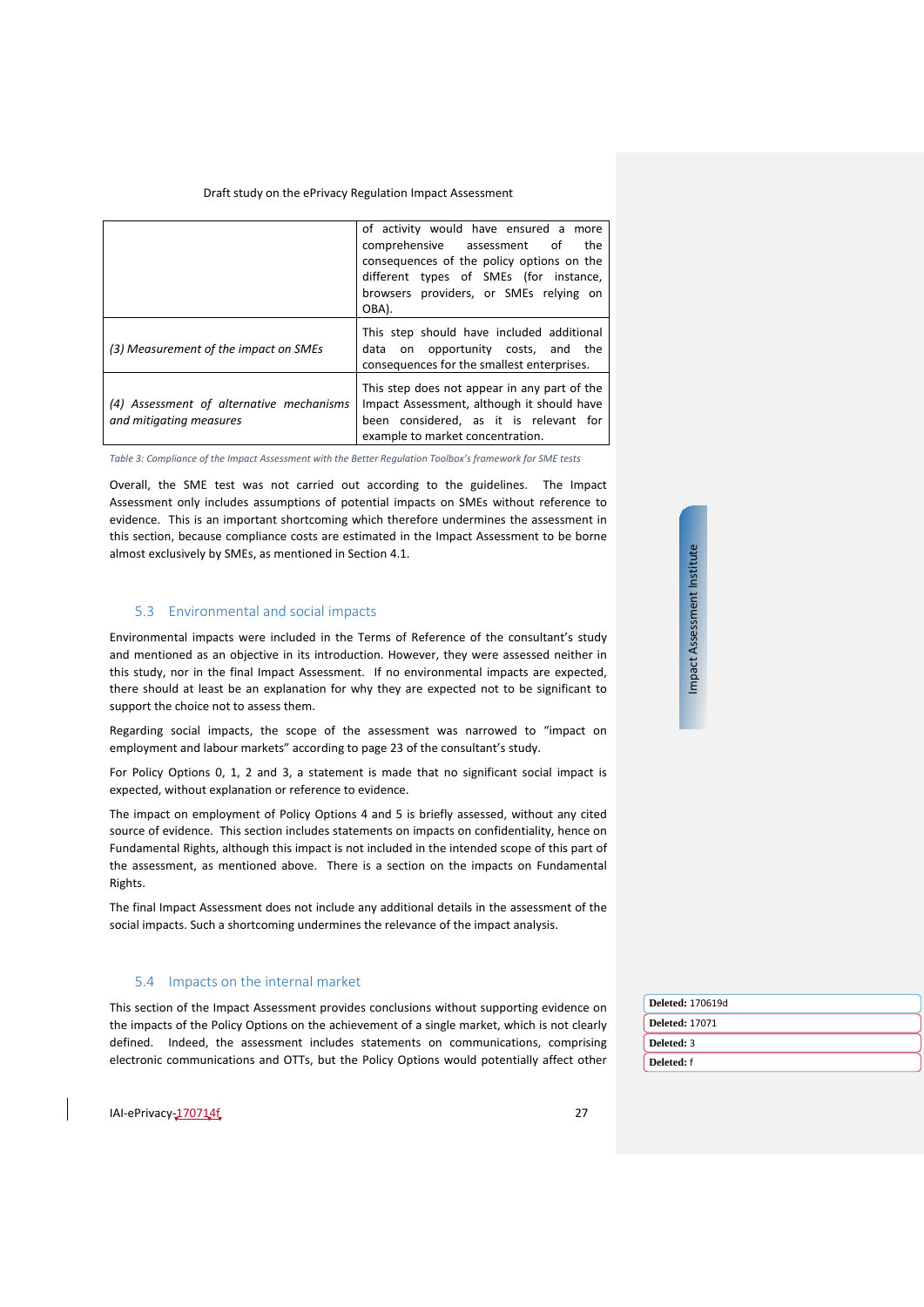markets – particularly as Machine-to-Machine communications are also targeted. The potential impacts on the achievement of these markets are not taken into account. Thus, a clarification on what is assessed in this section would have been useful.

Further assessment of the impacts of the newly harmonised market – namely the OTT market, would have been relevant as well.

As regards Machine-to-Machine communications, the effects of the provisions were not assessed. As Machine-to-Machine communications are used in an increasing number of domains, the new provisions could potentially affect several branches of the EU economy, and affect their harmonisation. Therefore, the overall effect of the new provisions on the overall single market may have been underestimated.

# <span id="page-27-0"></span>5.5 Impacts on Fundamental Rights and Innovation

Provided that the legal basis of the proposal is Article 16 of TFEU, and that Objective 1 of the revision of the ePrivacy Directive is to ensure effective confidentiality of electronic communications, the assessment of the impact on Fundamental Rights should be central in this Impact Assessment.

Despite this, the policy options are simply deemed to comply with the rules on Fundamental Rights. As mentioned in Section [4.1,](#page-20-1) the criteria chosen by the consultant to carry out the assessment of the Policy Options do not allow a proper assessment of impacts other than economic impacts. The Terms of Reference for this study, provided upon request by the Commission, did not mention the need for an assessment of the impacts on Fundamental Rights. On the contrary, the Commission required the consultant to assess the impacts of the various Policy Options, "notably from an economic perspective."[12](#page-27-1)

However, the compliance of a number of provisions of the proposal with Fundamental Rights is questionable. As developed in Section [8.1,](#page-36-1) the new provisions on consent via browser settings may not be in line with the notion of consent as provided in the GDPR.

The same conclusions can be drawn from the lack of coherent assessment of the impacts on innovation. Although it is acknowledged that the compliance costs entailed by the new provisions could potentially limit the capacity of innovation for businesses, there is no assessment of the extent of this negative consequence, nor of any potential positive effect on innovation. No source or evidence is provided in the Impact Assessment. The consultant's study does not assess these impacts either.

Moreover, the short period of time which would be given to businesses to comply with the ePrivacy Regulation if it was made applicable in May 2018, as provided in the proposal, could

<sup>12</sup> Evaluation and review of Directive 2002/58 on privacy and the electronic communication sector SMART 2016/0080, Terms of Reference, p.7

| <b>Deleted: 170619d</b> |  |  |
|-------------------------|--|--|
| <b>Deleted: 17071</b>   |  |  |
| Deleted: 3              |  |  |
| Deleted: f              |  |  |
|                         |  |  |

Impact Assessment Institute

Impact Assessment Institute

<span id="page-27-1"></span>IAI-ePrivacy-170714f 28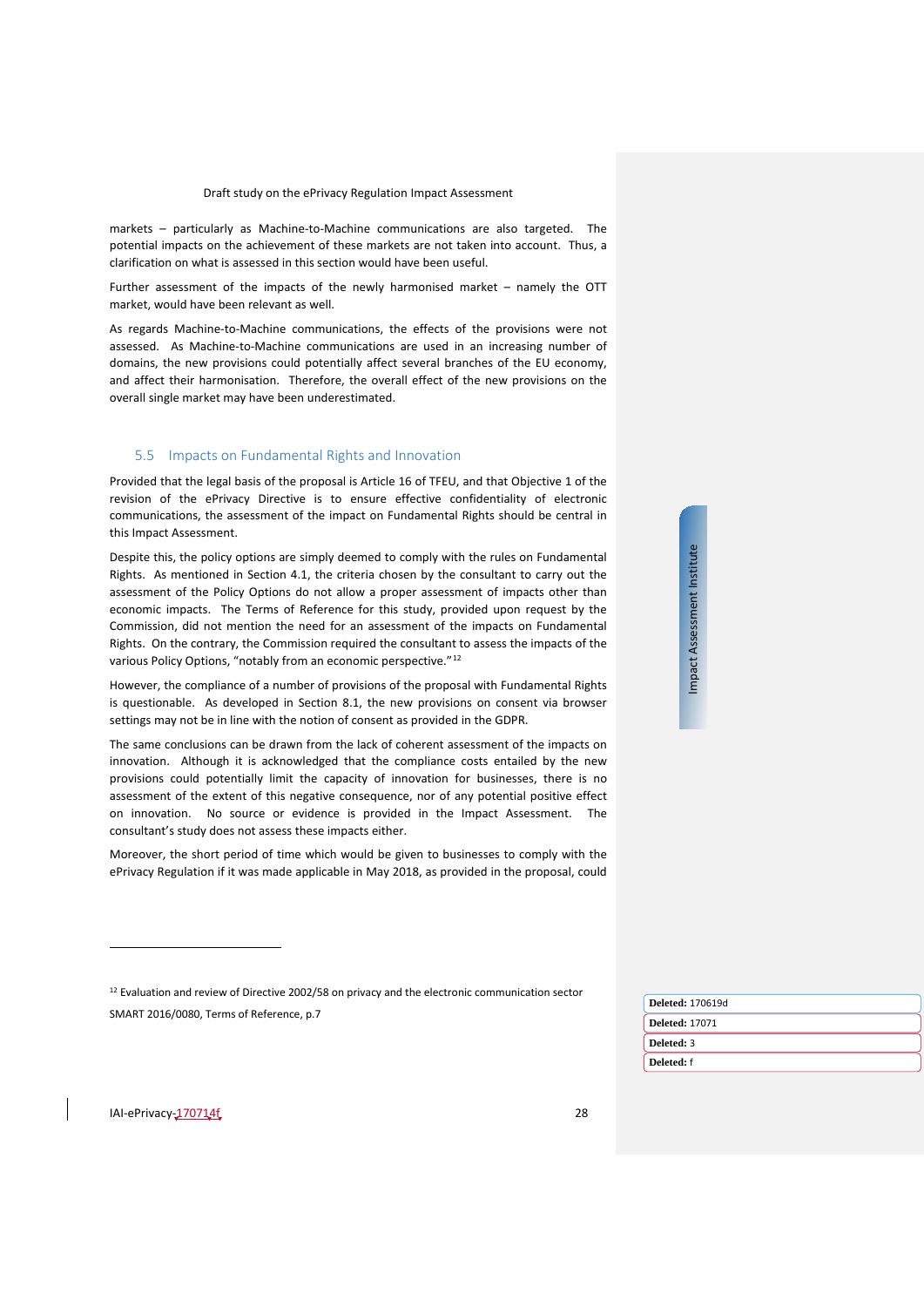be expected to have a significant impact on innovation, as stated in the Better Regulation Toolbox<sup>[13](#page-28-1)</sup>. Therefore, it should have been further assessed.

Innovation could play a major role in the increase in data flows, which are a central objective of the Digital Single Market strategy; it could also create new solutions to ensure better control over personal data. Therefore, assessing the long term effects of this Regulation on innovation would have been coherent with both the specific objectives of the Regulation and the objectives of the overall Commission's strategy.

### <span id="page-28-0"></span>5.6 Impact on international trade

The impact on international trade is not included in the main body of the Impact Assessment. However, the new provisions proposed in the policy options may have consequences on the external exchanges which could be as important as the ones on the internal market. This potential impact is briefly evoked in Annex 5 and Annex 7. In particular, it is mentioned in Annex 7 that the extension of the scope of ePrivacy rules to OTT services could be a barrier to trade, as most of the OTT services are located outside the Union, and partly financed by the incomes from Online Behavioural Advertising (OBA) in the Union. Annex 5 gives an indication of what OBA may represent in terms of profits from non-European companies:

*"The most important players are Google (DoubleClick) and Facebook. According to newspapers report, in the second quarter of 2016 the two companies together made \$13.1 billion profits"*.

In 2016, the European Audio-visual Observatory also highlighted the fact that no European company was amongst the top companies in display advertising spend revenue $^{14}$  $^{14}$  $^{14}$ . As can be seen in the figure below, Google and Facebook are also dominating the European display ad market.

Impact Assessment Institute Impact Assessment Institute

<sup>14</sup> European Audiovisual Observatory, "The online advertising market in the EU. Update 2015 and Focus on programmatic advertising", August 2016, p.3

| <b>Deleted: 170619d</b> |
|-------------------------|
| <b>Deleted: 17071</b>   |
| Deleted: 3              |
| Deleted: f              |
|                         |

<span id="page-28-2"></span><span id="page-28-1"></span>IAI-ePrivacy-170714f 29

<sup>13</sup> Better Regulation Toolbox, p. 122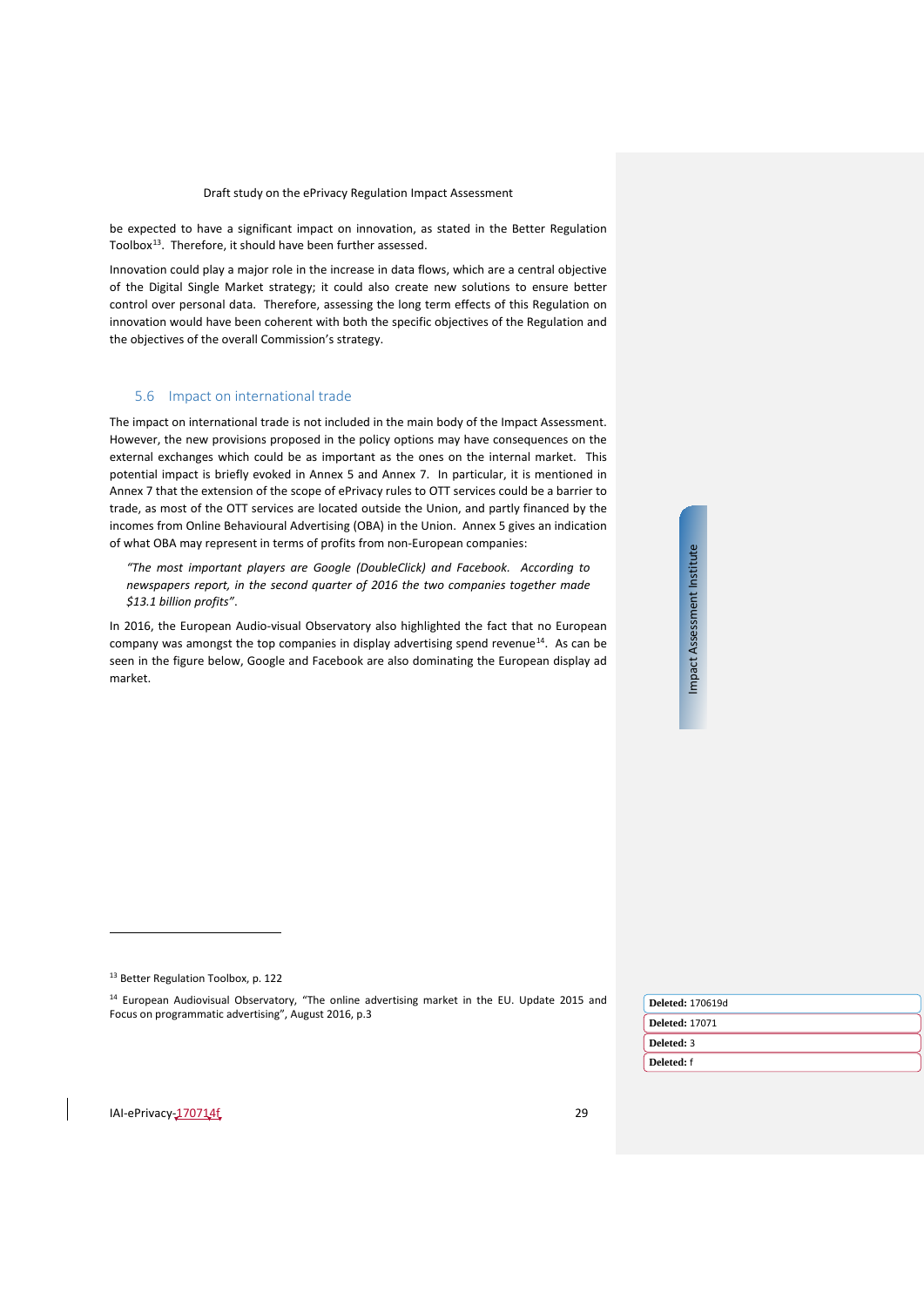

*Figure 3: Share of worldwide net display ad revenues by company, in % of share, 2016, European Audio-visual Observatory, 2016*

According the European Audiovisual Observatory, without any change in the economic and legal context, the trend is likely to continue.<sup>[15](#page-29-0)</sup>

Such a regulation could therefore potentially act as a trade barrier for non-European businesses, and in parallel, modify the structure and the competition within the global digital market. Therefore, assessing the impact on international trade appears to be particularly relevant.

 $\overline{a}$ 

<span id="page-29-0"></span>

|                                                                                                           | Deleted: Ibid,          |
|-----------------------------------------------------------------------------------------------------------|-------------------------|
| <sup>15</sup> European Audiovisual Observatory, "The online advertising market in the EU. Update 2015 and | <b>Deleted: 170619d</b> |
| Focus on programmatic advertising", August 2016, p.4                                                      | <b>Deleted: 17071</b>   |
|                                                                                                           | Deleted: 3              |
|                                                                                                           | Deleted: f              |
|                                                                                                           |                         |
|                                                                                                           |                         |
| IAI-ePrivacy-170714f<br>30                                                                                |                         |
|                                                                                                           |                         |

Impact Assessment Institute

Impact Assessment Institute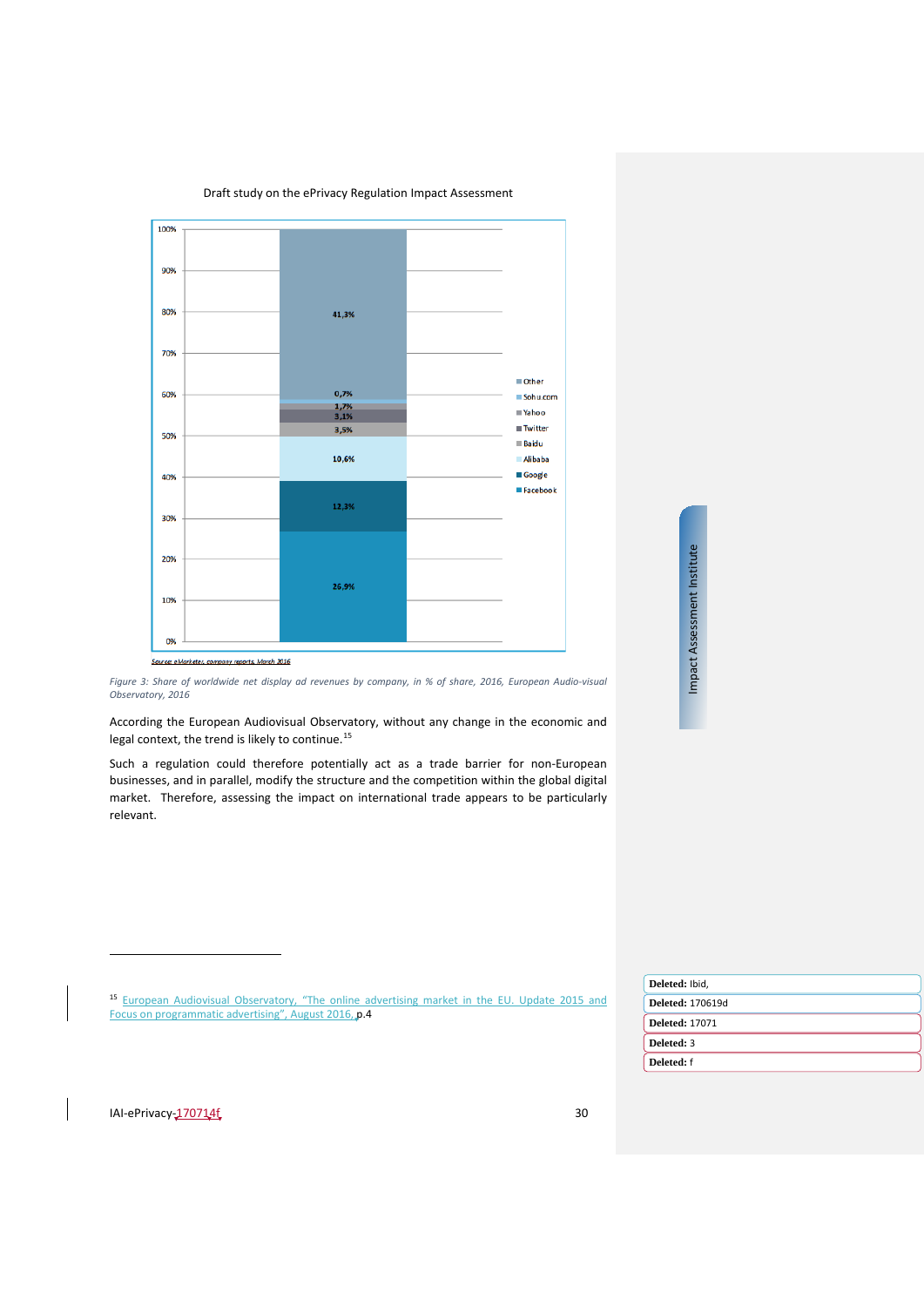# <span id="page-30-1"></span><span id="page-30-0"></span>6 Coherence with the legislative proposal

### 6.1 Feasibility of the comparison

The consultant's study assesses the costs for public entities and businesses, and in particular SMEs, and the social impacts, as announced in the final report. Despite its limited scope, it does not equally assess the impacts of every option, nor does it assess all the impacts in an equal way. Therefore, it undermines the value of the comparison.

# <span id="page-30-2"></span>6.2 Outcome of the comparison

The outcome of the comparison is that Policy Option 3 is the best option, provided that two of its provisions are eliminated:

- Measure 4 *"Require opt-in consent for all types of unsolicited communications covered by the current rules"*: voice-to-voice marketing calls are excluded;
- Measure 10 (e) *"Providing for additional/broadened exceptions to confidentiality/permitted uses for specific purposes which give rise to little or no privacy risks […] For a lawful business practice (e.g. OBA) where the processing is strictly limited to anonymised or pseudonymised data and the entity concerned undertakes to comply with specific privacy safeguards"*: this provision is eliminated.

Stating explicitly which provisions were excluded is transparent, but there is a lack of justification for the exclusion of these provisions.

Overall, the main provisions of the preferred option are included in the proposal, but some of the provisions of the proposal differ from the outcome of the Impact Assessment.

For instance, Article 12(1) d. provides additional provisions requiring the providers of publicly available number-based interpersonal communications services to allow the called end-user to hide its line identification. This provision was not assessed in any part of the Impact Assessment, although it is likely to entail costs for calling end-users, and it may not always be technically feasible.

Other additional provisions are likely to entail compliance costs for service providers, which were not addressed, such as Article 12(2) and Article 14, which provide that all the possibilities offered to protect the end-user's privacy must be free of charge.

Additional discrepancies due to a lack of precision in the proposal can be noted. Although the preferred option in the Impact Assessment highlights the need for identical rules for ECS providers and OTT providers, the proposal introduces several differences:

- The metadata included in the scope of the proposal, namely Article 6(2), is electronic communications metadata; this excludes metadata processed in other types of communications;
- OTT providers from outside the EU do not fall into the scope of the proposal, as only "electronic communications data processed in connection with the provision of electronic communications services from outside the Union" are mentioned in Recital 9;
- Direct marketing communications falling in the scope of the proposal only include advertising, by the means of electronic communications, according to Article 4(3) (f) of the proposal. Therefore, other types of direct marketing communications are

| Deleted: 170619d |
|------------------|
| Deleted: 17071   |
| Deleted: 3       |
| Deleted: f       |
|                  |

Impact Assessment Institute Impact Assessment Institute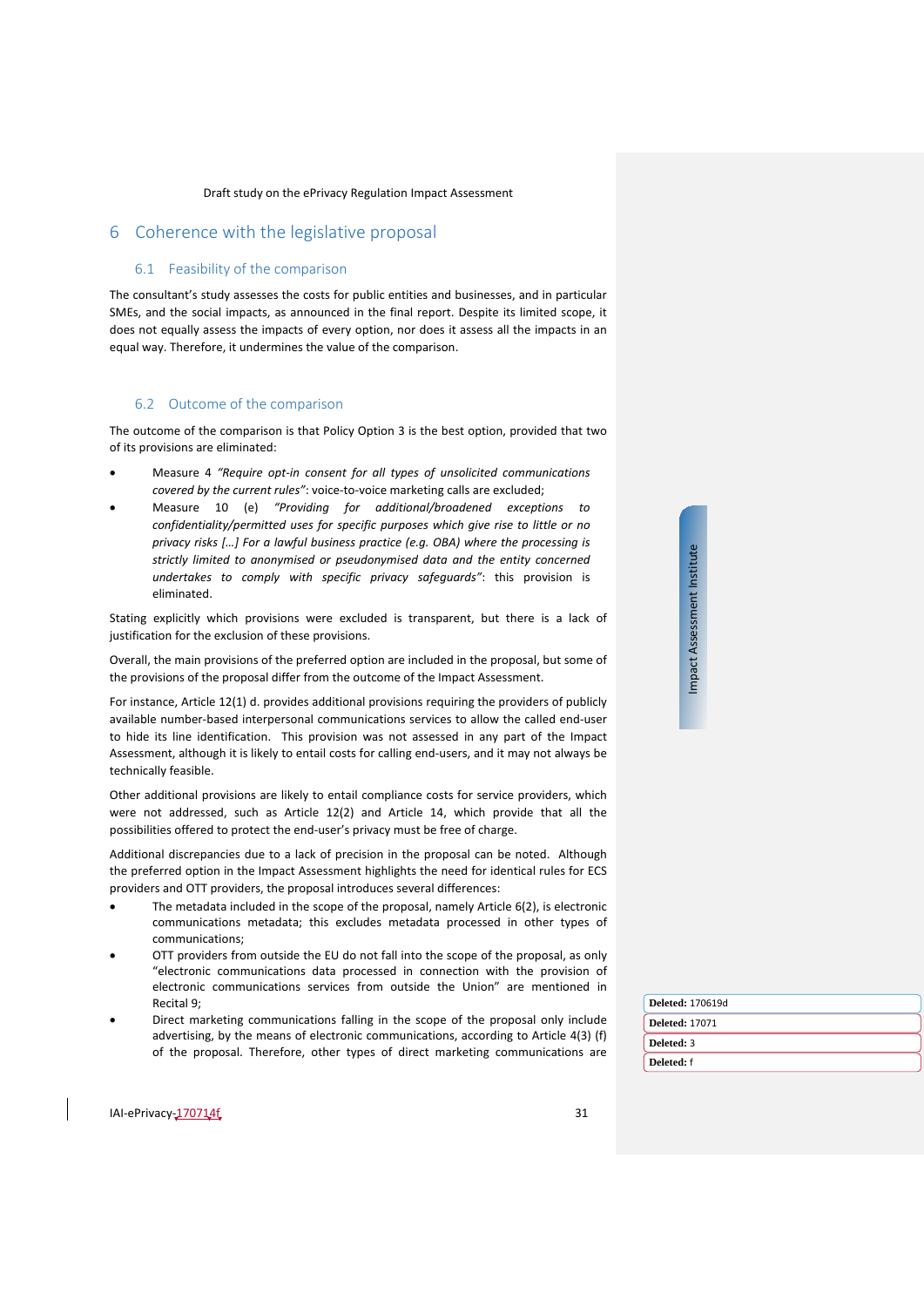excluded, such as advertising trough OTTs, or direct marketing for purposes other than advertising;

The exemption for "web audience measuring" stated in Article 8(1) (d) of the proposal does not provide a legal framework for exemptions in the case of communications such as Machine-to-Machine communications (IoT), or web applications.

These discrepancies put into question the technological neutrality of the proposal, and undermine the achievement of the objective of creating a "level-playing field".

These modifications should have been explicitly mentioned and justified in the proposal, as they differ from the original objectives of the proposal.

> Impact Assessment Institute Impact Assessment Institute

| <b>Deleted: 170619d</b> |
|-------------------------|
| <b>Deleted: 17071</b>   |
| Deleted: 3              |
| Deleted: f              |
|                         |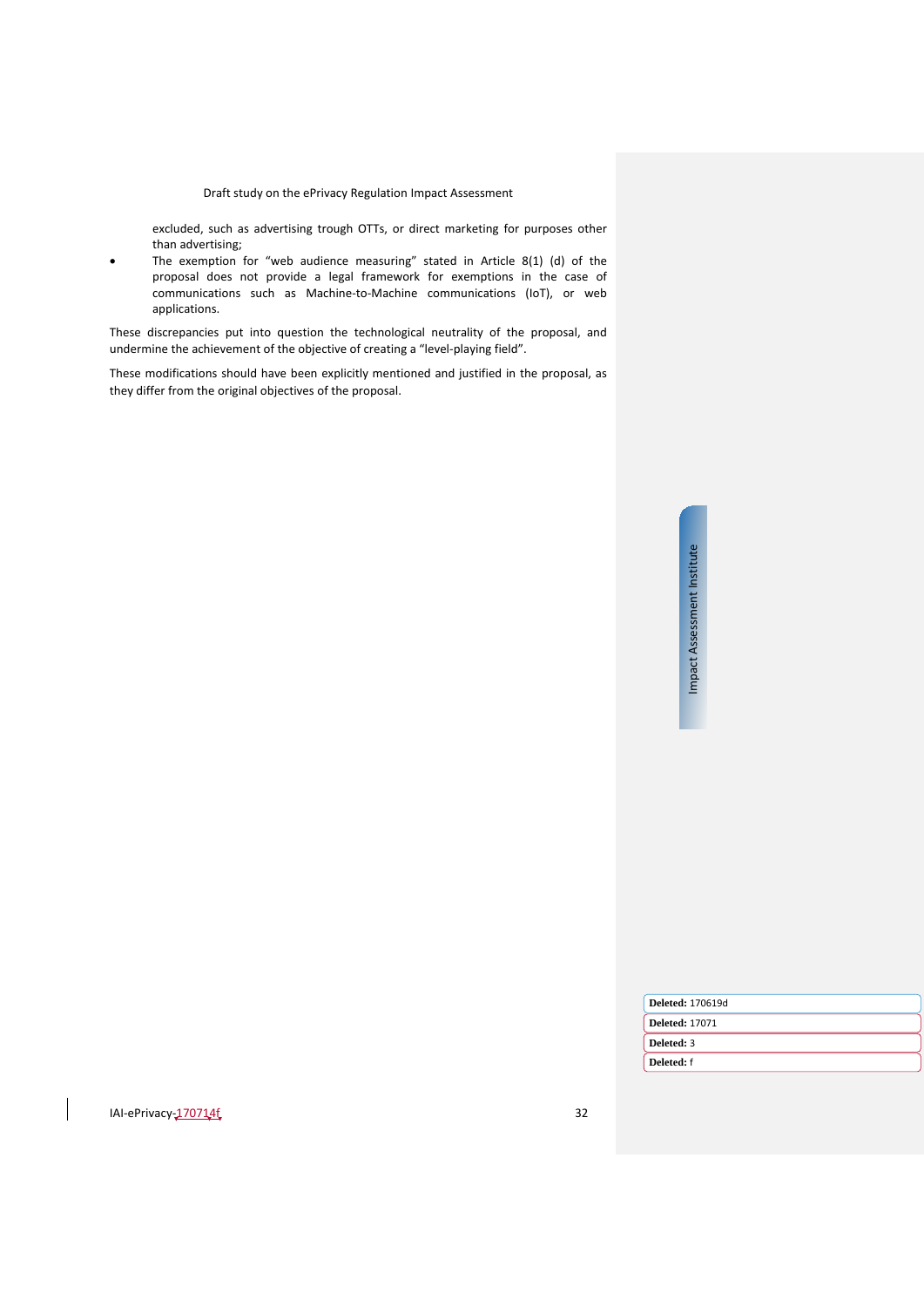# <span id="page-32-0"></span>7 Compatibility with other EU policies

One of the main issues raised by the review of the ePrivacy Directive is the lack of coherence with the overall regulatory framework on data protection and communications. The Commission seeks to tackle this issue in the new proposal, by ensuring consistency, particularly regarding the scope, the implementation and monitoring strategy and the enforcement mechanism.

However, although coherence of the ePrivacy Directive with other pieces of legislation – namely the GDPR, the Electronic Communications Package, the Radio Equipment Directive, and the NIS Directive – was thoroughly analysed in the consultant's study (Annex E), such analysis was not conducted for the policy options. Such analysis is all the more important because inconsistencies can be found in the proposal. These are described below.

Compatibility is a main issue raised by the review of the ePrivacy Directive, and it is a matter of legal certainty. Therefore, where possible, the potential consistency or inconsistency of the future legislation should be assessed, especially in the cases where the proposals' legislative processes are intentionally synchronised, or the content of the proposals are related.

#### <span id="page-32-1"></span>7.1 Compatibility with the legislative framework

# 7.1.1 Consistency with the GDPR

<span id="page-32-2"></span>The General Data Protection Regulation has been cited throughout the evaluation and the Impact Assessment process, as the main piece of legislation for which coherence should be ensured, both from a formal and material point of view. Despite this, a number of inconsistencies can be noted.

First of all, the GDPR clearly differentiates between data controllers and data processors, while the ePrivacy proposal does not. Controllers are responsible for the implementation of the GDPR, but it is unclear whether the processors are also given responsibilities in the ePrivacy Regulation. This creates legal uncertainty for the actors which would face difficulties understanding which rules to comply with.

Furthermore, the processing of data is allowed for specific cases, as provided in Article 6 of the ePrivacy Regulation's proposal. However, the scope of this article differs from the scope of Article 6 of the GDPR, which defines different circumstances in which the processing of personal data is allowed: the scope of allowed processing is narrower in the ePrivacy proposal. This could potentially create legal uncertainty for the service providers in some cases.

Impact Assessment Institute Impact Assessment Institute

| Deleted: 170619d      |  |
|-----------------------|--|
| <b>Deleted: 17071</b> |  |
| Deleted: 3            |  |
| Deleted: f            |  |
|                       |  |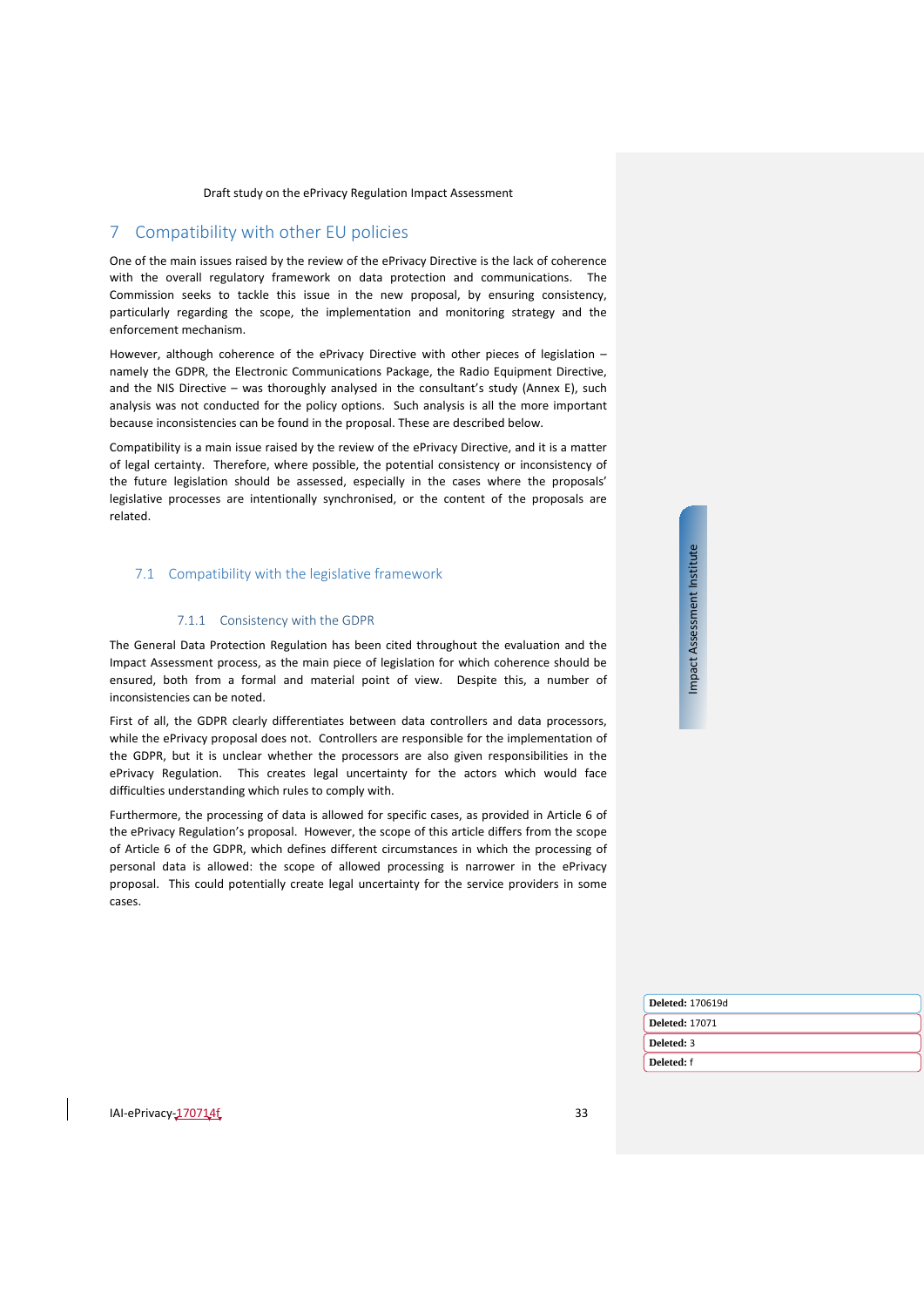Overlaps can also be noted between the GDPR and the proposal. As raised by the EDPS in its latest opinion<sup>16</sup>, in certain circumstances, both regulations can apply, with different rules. For instance, when the end-user gives consent to the control of personal data by a third party, it is unclear whether further processing, controlled by the third party, should comply with Article 6 of the GDPR or Article 6 of the ePrivacy Regulation. The provisions in these two articles differ. An objective of the review and the revision of the ePrivacy Directive was to eliminate all potential overlaps. Thus, the articulation of the two Regulations should have been further addressed, as early as the Impact Assessment, in order to ensure proportionality and clarity in the proposal.

#### 7.1.2 Consistency with the EECC

<span id="page-33-0"></span>The current Directive on the European Electronic Communications Code (EECC) is currently being revised, and a proposal has been published by the Commission in September 2016.

The ePrivacy proposal refers to the EECC Directive for a number of definitions, in Article 4(1): 'electronic communications network', 'electronic communications service', 'interpersonal communications service', 'number-based interpersonal communications service', 'numberindependent interpersonal communications service', 'end-user' and 'call'. These definitions may evolve, in view of the new EECC Directive, which will probably be adopted after the ePrivacy Regulation (see Section [7.2\)](#page-33-1). The definition of 'end-user' and 'electronic communications services' are particularly important for the latter. This situation may create legal uncertainty over some of the provisions of the ePrivacy Regulation.

# <span id="page-33-1"></span>7.2 Coherence of the timelines

The timeline for ePrivacy Regulation's proposal is inconsistent with the timeline of related pieces of legislation, particularly the GDPR.

According to Article 29 of the proposal, the ePrivacy Regulation "shall apply from 25 May 2018". This date is in line with the date of application of the GDPR. The reason evoked for this alignment of the dates of application of these two instruments is consistency. The strong interconnection of these two pieces of legislation justifies the need for coherent timelines.

However, consistency was not sought for the instruments of the regulatory framework for electronic communications, of which the ePrivacy Regulation is a component. For instance, there is no consistency between the timelines of the EECC – which is a directive – and the ePrivacy Regulation. Article 115 of the proposal for a Directive establishing an EECC, does not mention a date of application. This is mainly because the date of application will be left up to the Member States. As mentioned in Section [7.1,](#page-32-1) it is likely that some modifications will be made to the EECC proposal throughout the legislative process. These modifications

<sup>16</sup> EDPS opinion 6/2017 on the Proposal for a Regulation on Privacy and Electronic Communications (ePrivacy Regulation), p.15

| <b>Deleted: 170619d</b> |
|-------------------------|
| <b>Deleted: 17071</b>   |
| Deleted: 3              |
| Deleted: f              |
|                         |

<span id="page-33-2"></span>IAI-ePrivacy-170714f 34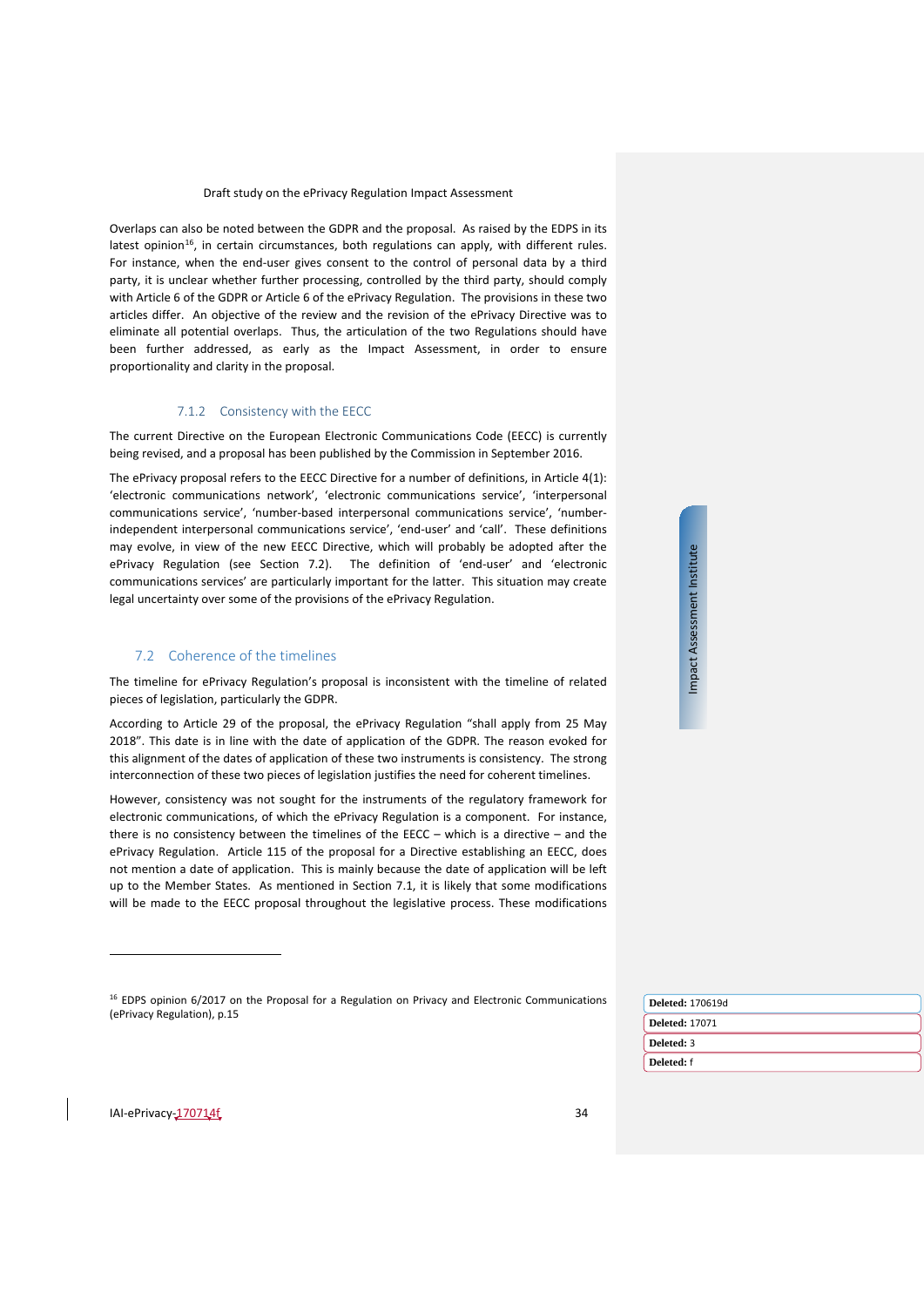could affect the definitions used in the ePrivacy Regulation, and therefore lead to legal uncertainty.

Therefore, it is not clear why the Commission is seeking full consistency with the GDPR's timeline and not the EECC's timeline. The following analysis indicates the challenges associated with this timeframe.

Hereinafter are the planned timelines for the GDPR and the ePrivacy Regulation:



*Figure 4: Comparison of timelines of the GDPR and the ePrivacy Regulation*

As shown in the timelines above, there is an important difference between the pace of the legislation process in the case of the GDPR, and the projections for the ePrivacy Regulation. The GDPR will start to apply more than six years after the proposal was adopted by the Commission. As for the ePrivacy Regulation, if it is implemented by the planned date, there will only be 16 months between the publication of the proposal and the application of the legislation. Due to the expected time needed for completion of the legislation, this will leave little time for businesses to comply with the new rules. In the case of the GDPR, two years were allowed. For ePrivacy, in the best case the time would be a few weeks.

It therefore appears very unlikely that the legislative process for the ePrivacy Regulation can remain within the deadlines set in the proposal, without compromising the quality of the adopted legislation.

A second issue can be raised from the timeline that was chosen by the Commission for the ePrivacy Regulation. Some of the provisions in the proposal directly refer to the GDPR. This is especially the case of the enforcement mechanism, also called "consistency mechanism", described in Articles 18-19-20 of the proposal. As the GDPR will only fully apply in May 2018, the ePrivacy provisions are only based on the first assessment made for the GDPR, and not on actual evidence from its implementation.

In assessing the effects of the consistency mechanism, the GDPR's Impact Assessment states *"it is difficult to establish the balance between these effects as this will depend very much on the current size and resources of Data Protection Authorities, the cases they will have to be*  **Deleted:** 170619d **Deleted:** 17071 **Deleted:** 3 **Deleted:** f

Impact Assessment Institute

Impact Assessment Institute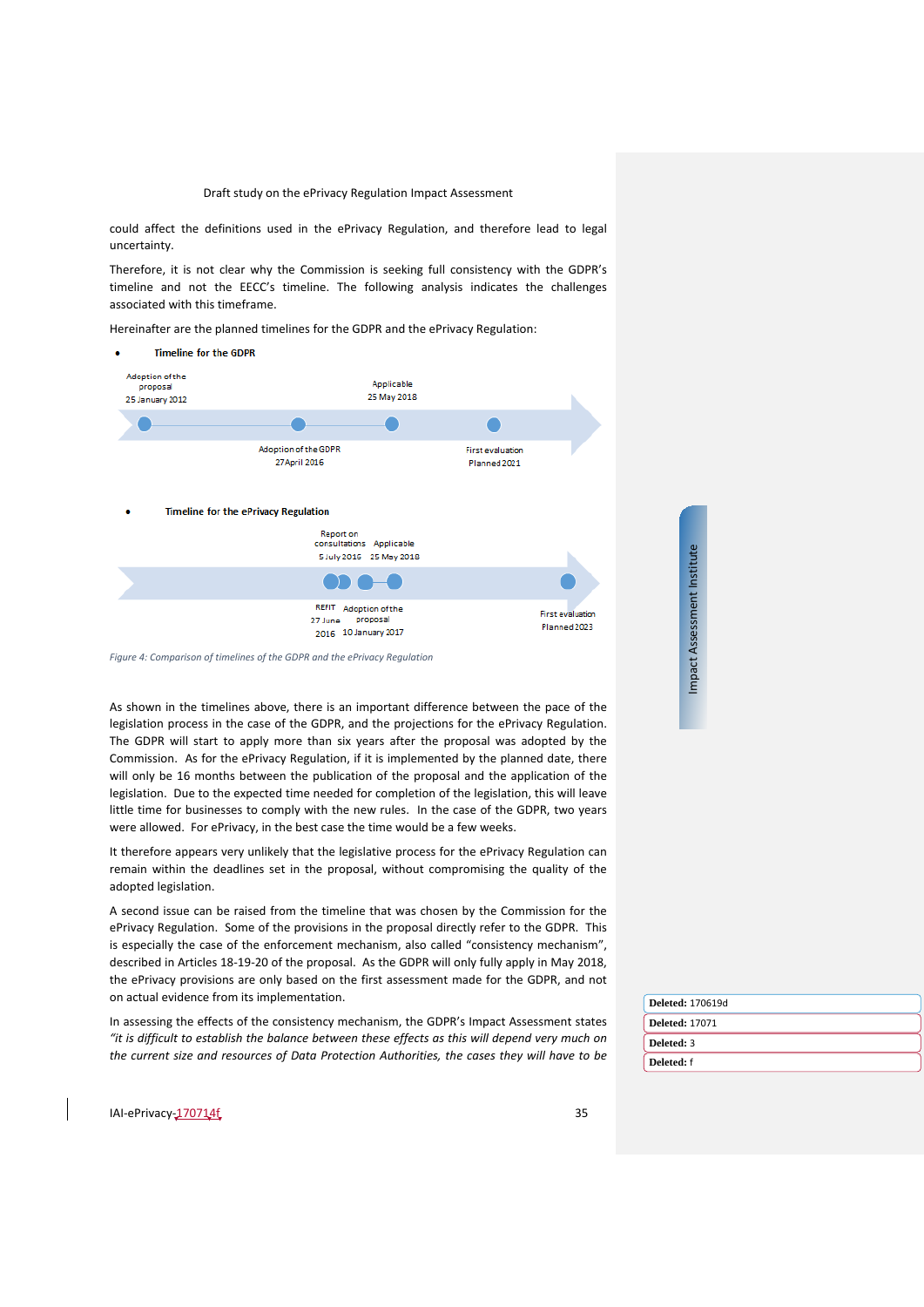*involved in etc."*[17](#page-35-0) Besides, the objectives of the consistency mechanism are different in the GDPR and the ePrivacy Regulation. The same mechanism is justified in two different ways. As for the GDPR, *"The new cooperation and consistency mechanism between DPAs will ensure that their concerns are taken into account as they would be able to intervene in cases concerning their citizens and or affecting their country"*[18](#page-35-1). However, the ePrivacy regulation's Impact Assessment emphasises on the mechanism being a solution to the divergences of interpretation, and therefore the disruptions of the internal market<sup>19</sup>.

Therefore, it is problematic to include in a new piece of legislation a mechanism which impacts have not been properly assessed, according to different objectives and which is not applicable yet, hence without any hindsight.

 $\overline{a}$ 

<span id="page-35-2"></span><span id="page-35-1"></span><span id="page-35-0"></span>

| <sup>17</sup> SEC(2012) 72 final, p.103 |                         |
|-----------------------------------------|-------------------------|
| $18$ Ibid                               |                         |
| <sup>19</sup> SWD(2017) 3, p.46         | <b>Deleted: 170619d</b> |
|                                         | <b>Deleted: 17071</b>   |
|                                         | Deleted: 3              |
|                                         | Deleted: f              |
|                                         |                         |
|                                         |                         |
| IAI-ePrivacy-170714f                    | 36                      |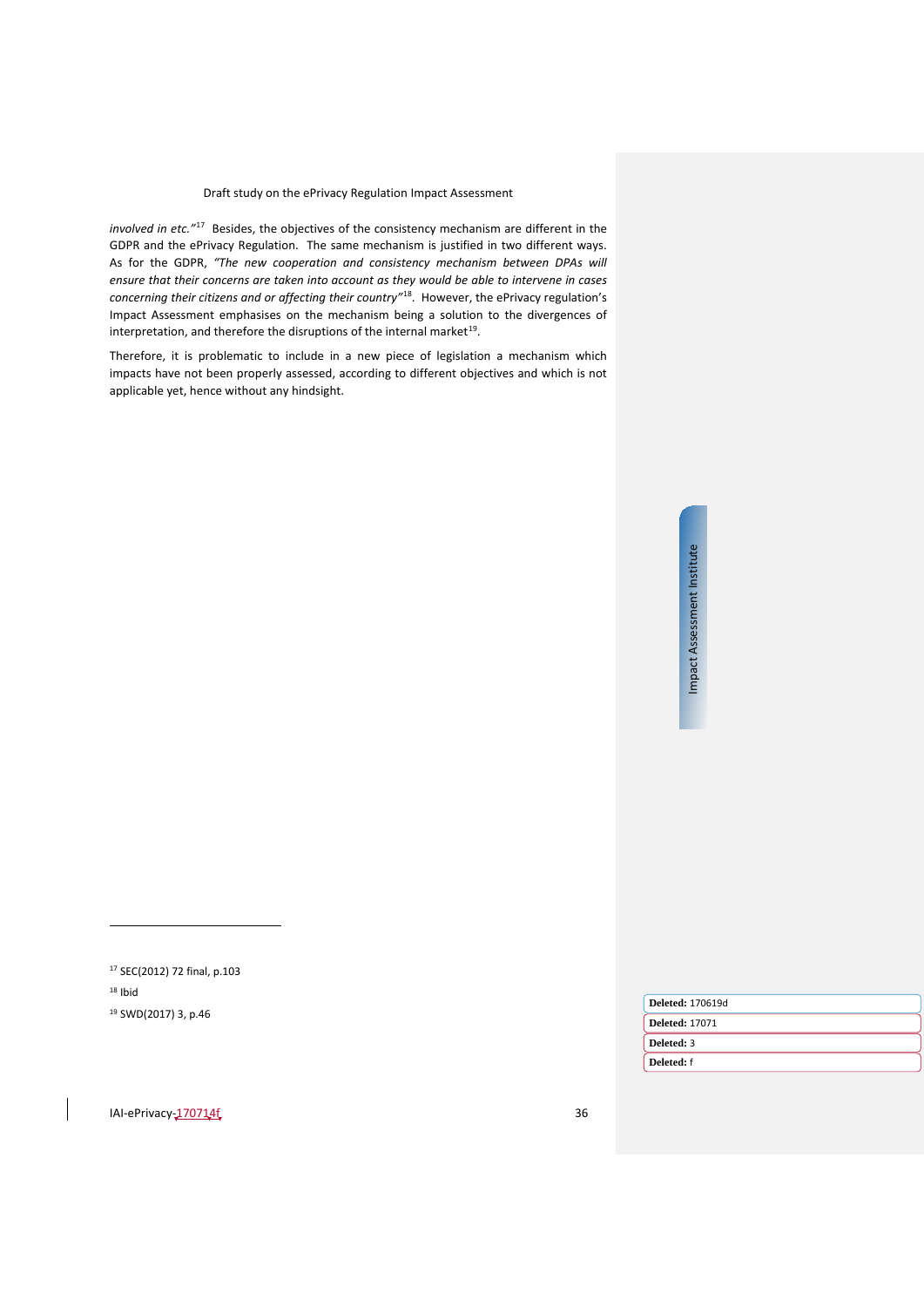# <span id="page-36-1"></span><span id="page-36-0"></span>8 Specific provisions

#### 8.1 The "browser solution"

The browser scenario is the first of three scenarios envisaged for the revision of Article 5(3) of the ePrivacy Directive, on consent regarding the storing of information or the access to information stored in the terminal equipment. The outcome of the assessment in the consultant's study is that this option is the best solution to replace the current provisions.

These changes are estimated to have a significant impact, both on the economy as well as on fundamental rights. Nonetheless, the Impact Assessment falls short of fully addressing the consequences of the new provisions.

First and foremost, the economic assessment is limited, on several aspects.

For the purpose of calculating economic impacts, it is assumed that, under the browser scenario, the costs would be borne only by browser providers, therefore eliminating the compliance costs for all the other businesses with a website using tracking technologies.

Compliance costs for other types of businesses cannot be eliminated without an explanation. One-off costs such as the cost of modifying the website back to how it was before Article 5(3) came into force, or the cost of sharing information with the browser companies, may require a proper assessment.

 $(2016 \text{ s} \text{na})$  $12016$  $2.8$  $3.11$  $3.70$  $3.70$  $3.89$  $0.19$  $0.74$  $2.22$  $0.37$ Micro-enterprises  $\frac{0.663}{0.052}$  $\frac{3.31}{0.26}$  $\frac{3.4}{0.2}$  $rac{2.5}{0.2}$  $rac{2.78}{0.25}$  $\frac{0.31}{0.26}$  $\frac{0.1}{0.0}$  $rac{0.35}{0.05}$ arge e  $0.12$  $0.05$  $0.06$  $0.12$  $0.13$  $0.01$  $0.024$  $0.07$  $0.01$ 1,861.7 1,505.7 €  $1,355.4$  €  $1,423.15$ 1,558.7€ 406.6 € 542.162  $1,287.6$ 1,287.6€ ,349.0  $\frac{1}{97.0}$  $\frac{1}{111.6}$ 169.8  $101.96$  $29.16$ 38.80  $92.2$  $\frac{1}{92.25}$ 56  $421$  $3.3f$  $356$  $3.8$  $10<sub>1</sub>$  $133$  $\overline{32}$  $30.5$  $30.36$  $42.16$  $40.0$  $44.25$  $48.4$  $12.6$ 16.82  $40.0<sub>0</sub>$ 658.4 484.5  $\frac{1}{373.56}$ 392.2€  $409.1$ .<br>2,240.9 € 746.97 591.4 \_<br>3,548.1€  $0.28$  $0.236$  $0.23 \in$  $0.23 \in$  $0.216$  $0.2086$  $0.2266$  $0.23$  $0.226$  $0.006$ 1.18 1.18  $0.036$ <br>0.00 €  $\frac{0.03}{0.00}$  $0.03 \in$ <br>0.00 €  $\begin{array}{c} 0.03 \in \phantom{0} \\ 0.00 \in \end{array}$  $\frac{0.03}{0.00}$  $0.031$  €<br>0.002 €  $\frac{0.033}{0.002}$  $0.03 \in$ <br>0.00  $\in$  $\frac{0.00 \in}{0.00 \in}$  $\frac{0.03}{0.00}$  $0.01 \in$  $0.02$  $0.01$  $0.01$  $0.016$  $0.01$  $0.013$  $0.014$  $0.01$  $0.00%$ 48.9 36.0  $27.8€$  $28.0%$  $23.8$ 499.5€ 135,982€  $45.336$  $0.0<sub>0</sub>$ 269.2€

The Annexes of the consultant's report include the table below:

*Figure 5: Quantitative assessments concerning businesses (absolute values), Deloitte*

As regards the Policy option 3, the criteria which are used for the cost assessment – specifically, the compliance costs and the administrative burden in million euros – do not provide the information that is necessary to determine which scenario is the most costefficient. Indeed, only average costs for all types of businesses, regardless of their activity (browser providers, businesses running a website etc.), are estimated. Thus, the interpretation of the figures is ambiguous. This flaw is acknowledged in a footnote, but no further information about the limits of this assessment is provided in the final report. The table provides average costs per business, although the footnote states that such costs are impossible to assess for Policy option 3. The overall method used for calculating the average administrative burden per business is opaque.

**Deleted:** 170619d **Deleted:** 17071 **Deleted:** 3 **Deleted:** f

Impact Assessment Institute

Impact Assessment Institute

 $0.00$ 

 $0.00$ 

 $0.0<sub>0</sub>$  $\begin{array}{c} 0.0 \in \phantom{0} \\ 0.0 \in \phantom{0} \\ 0.0 \in \phantom{0} \end{array}$ 

 $\overline{0.0}$ 

 $0.06$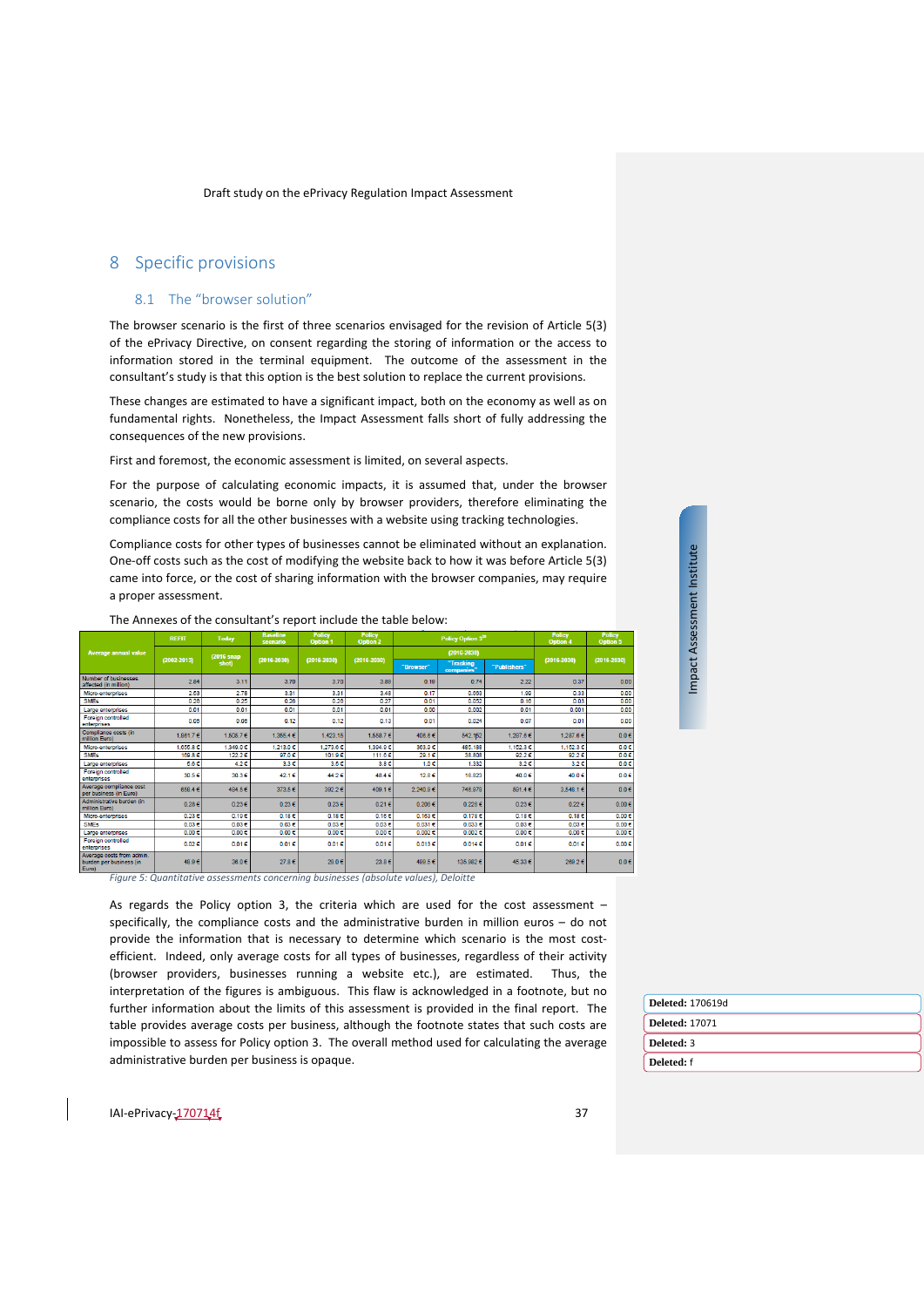The only remaining criterion used for comparing the different solutions is the number of businesses that would bear the costs. Consequently, the browser solution is seen as "the best scenario" is because fewer companies bear the costs than in other scenarios. This conclusion is problematic, as the amount and the sustainability of the costs for browser companies are not commented. Amongst the businesses affected – hence the browser providers – a large majority of them are micro-enterprises (170 000 out of 190 000). The browser market is a very concentrated market, as can be seen below:

| Market share held by internet browsers in Europe from January 2016 to January 2017, in % |        |         |      |        |       |         |        |
|------------------------------------------------------------------------------------------|--------|---------|------|--------|-------|---------|--------|
|                                                                                          | Chrome | Firefox | ΙE   | Safari | Opera | Android | Others |
| Jan '16                                                                                  | 48,6   | 19,1    | 12,4 | 11,2   | 3,0   | 1,6     | 4,1    |
| Feb '16                                                                                  | 48,4   | 19,7    | 12,2 | 11,0   | 3,1   | 1,5     | 4,2    |
| Mar '16                                                                                  | 48,7   | 19,5    | 11,8 | 11,2   | 3,0   | 1,5     | 4,4    |
| Apr '16                                                                                  | 49,6   | 19,1    | 11,2 | 11,1   | 2,9   | 1,5     | 4,6    |
| May '16                                                                                  | 50,2   | 19,1    | 10,3 | 11,4   | 2,9   | 1,4     | 4,7    |
| Jun '16                                                                                  | 50,1   | 19,2    | 10,1 | 11,5   | 2,7   | 1,4     | 5,0    |
| Jul '16                                                                                  | 49,9   | 19,3    | 9,7  | 11,4   | 2,7   | 1,6     | 5,5    |
| Aug '16                                                                                  | 50,2   | 19,3    | 9,3  | 11,1   | 2,8   | 1,5     | 5,7    |
| Sep '16                                                                                  | 50,7   | 19,0    | 9,2  | 11,2   | 2,7   | 1,4     | 5,8    |
| Oct '16                                                                                  | 50,4   | 18,8    | 8,6  | 11,5   | 3,5   | 1,3     | 6,0    |
| Nov '16                                                                                  | 50,2   | 18,9    | 8,7  | 11,8   | 3,1   | 1,3     | 6,0    |
| Dec '16                                                                                  | 50,5   | 18,7    | 8,4  | 11,8   | 2,9   | 1,3     | 6,4    |
| Jan '17                                                                                  | 50,3   | 18,5    | 8,7  | 12,3   | 2,6   | 1,3     | 6,3    |

*Table 4: Market share held by internet browsers in Europe from January 2016 to January 2017, in %, Statista*

These figures were extracted from *Statista*; the data may slightly differ from a source to another but all of them confirm the concentration of the market. The study fails to assess the sustainability of the compliance costs and administrative burden for micro-enterprises; as a consequence, it also fails to assess the risks for even higher market concentration.

In addition to this, as mentioned in Section [2.1,](#page-6-1) the main cause for the lack of effectiveness of the current rules on consent is their lack of flexibility. This concern is neither addressed in the Impact Assessment, nor in the consultant's study. Flexibility is directly related to the notion of specificity of consent, provided in the GDPR as follows:

*"'consent' of the data subject means any freely given, specific, informed and unambiguous indication of the data subject's wishes by which he or she, by a statement or by a clear affirmative action, signifies agreement to the processing of personal data relating to him or her"*

The consultant's study briefly mentions some potential shortcomings, such as the inevitable limited choice of settings, and the issue of consent through applications which do not require a browser. Nevertheless, previous assessments of the "browser solution" regarding its compliance with the notion of consent, detailed below, are not taken into account.

A first assessment was made in Opinion 2/2010 of the Article 29 Working Party. In this opinion, specific issues related to the implementation of the browser solution were raised.

**Deleted:** 170619d **Deleted:** 17071 **Deleted:** 3 **Deleted:** f

Impact Assessment Institute

Impact Assessment Institute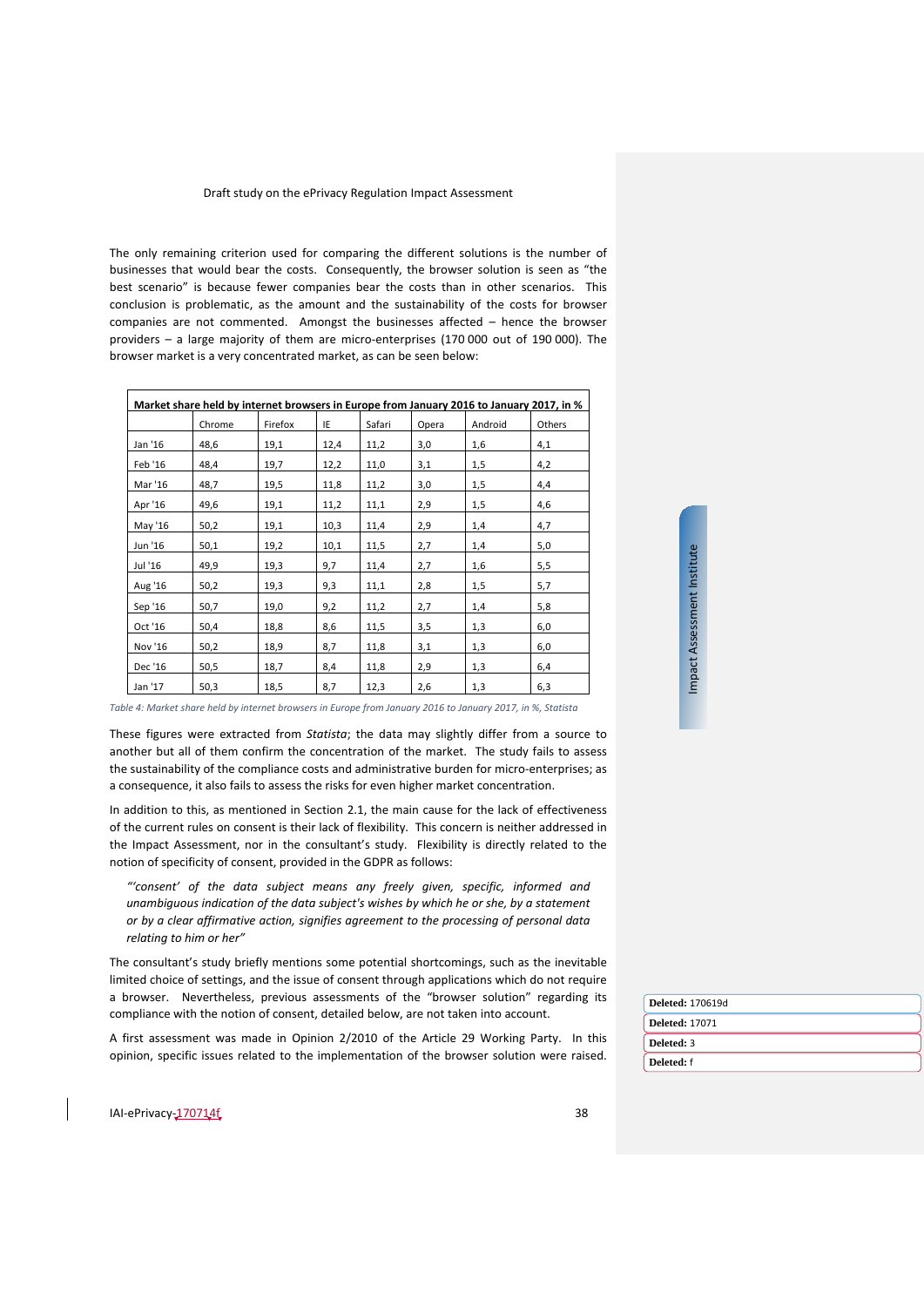To overcome these issues, the Working Party set two conditions<sup>[20](#page-38-1)</sup>, which can also be found in the 2013 study on ePrivacy<sup>[21](#page-38-2)</sup>:

- The consent must be prior to the processing and specific;
- Specific information about the purposes of the technologies used must be provided.

The Working Party concluded that, should the new provisions fail to meet these two conditions, consent by the way of browser settings would not be considered as informed consent.

The 2016 Flash Eurobarometer survey on ePrivacy does not provide sufficient data that would confirm that the browser solution is preferred by the citizens. While 69% of respondents would totally agree to have default browser settings that prevent information from being shared, only 48% would like to be asked for consent the first time they enter a website, and 39% would rather be asked each time they enter a website. As there is no predominant view on this matter, one cannot infer from the answers of this survey that citizens are in favour of the browser solution. Thus, it is uncertain whether these new provisions will solve one of the shortcomings of the current Directive – the end-users giving their consent without seeking sufficient information.

This issue is raised again by the Article 29 Working Party in its latest opinion 1/2017, along with the inconsistency of the proposal with the principles of privacy by design and by default, laid down in Article 25 of the GDPR.

Therefore, the Impact Assessment does not fully assess the impact of the browser solution on the Fundamental Right to privacy.

Further, as mentioned in Section [5.1,](#page-24-1) scenarios for the end-users' choice of settings should have been envisaged, in order to assess the potential effect on businesses, particularly those relying on the incomes of OBA.

Finally, Article 9(3) on consent in the proposal provides that end-users shall be *"reminded of this possibility at periodic intervals of 6 months, as long as the processing continues."* Reobtaining consent every six months could be expected to lead to additional costs and burdens which were not assessed. In addition to this, it undermines the initial objective of simplifying the consent requirement for end-users.

#### <span id="page-38-0"></span>8.2 The tracking walls

Policy option 4 includes the prohibition of the practice of denying access to a website for end-users who refuse to consent to tracking. This practice is also called "tracking walls", although a tracking wall is not necessarily the only technique for forcing the end-user into allowing access to personal data.

<sup>20</sup> [Article 29 Working Party, Opinion 2/2010 on online behavioural advertising, WP 171, p.14-15](http://ec.europa.eu/justice/policies/privacy/docs/wpdocs/2010/wp171_en.pdf) <sup>21</sup> SMART 2013/0071, p.12-13

| į    |
|------|
|      |
|      |
| ŗ    |
|      |
|      |
|      |
| čcoc |
|      |
|      |
|      |
|      |
| J    |
| ŗ    |
|      |
|      |
|      |

|  | Deleted: 170619d      |
|--|-----------------------|
|  | <b>Deleted: 17071</b> |
|  | Deleted: 3            |
|  | Deleted: f            |
|  |                       |

<span id="page-38-2"></span><span id="page-38-1"></span>IAI-ePrivacy-170714f 39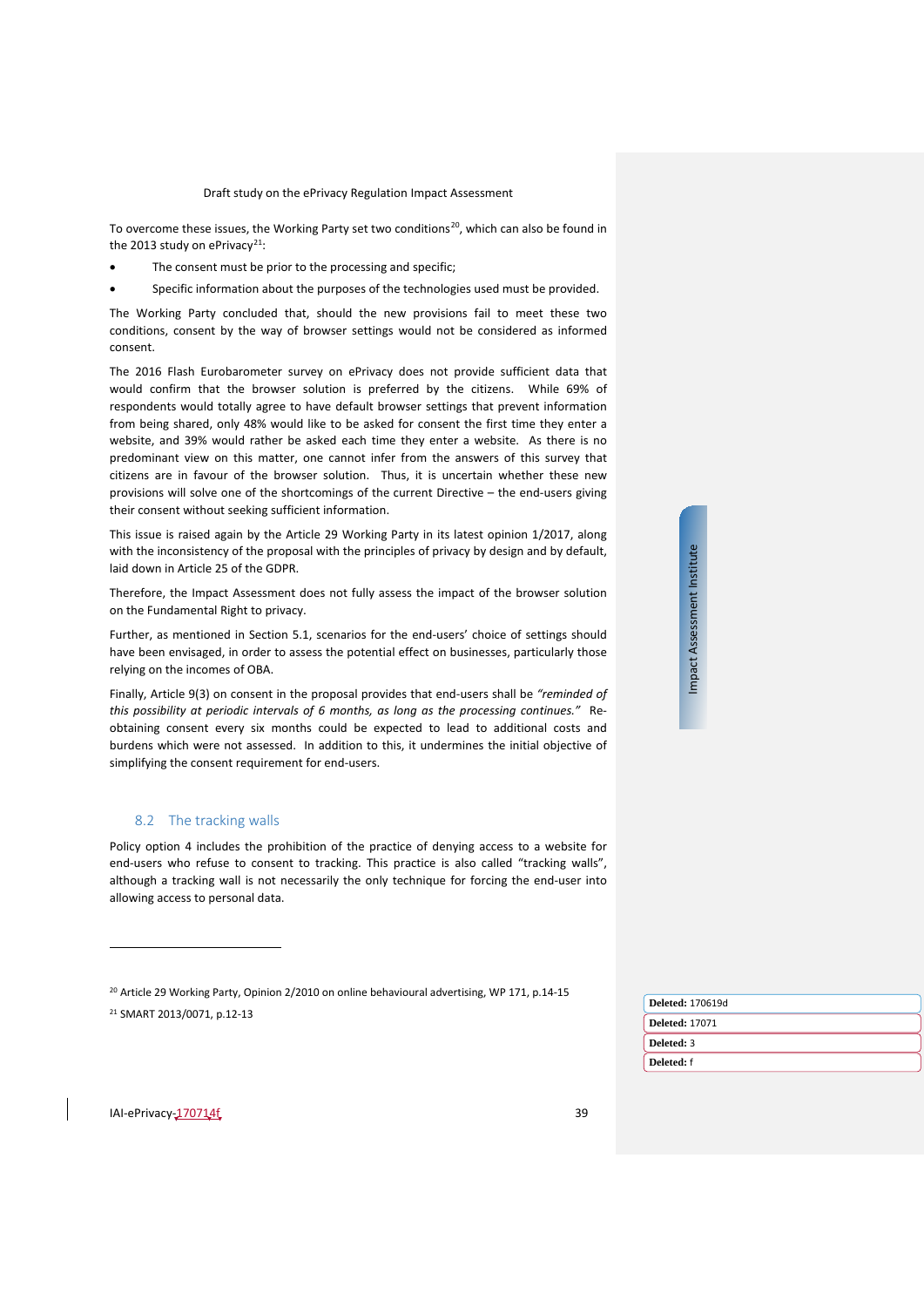Businesses which would be affected by this ban are estimated in the consultant's study to face a "significant increase" of their IT costs (one-off costs), as well as "a loss of revenue" due to the potential decrease in their advertising incomes<sup>22</sup>.

This assessment of the economic impacts for businesses contains a number of shortcomings.

First of all, no information is available on the number of businesses which resort to tracking walls on their website, and therefore would be affected by the ban. As mentioned in Section [4.1,](#page-20-1) the way in which the costs were estimated is not transparent as the source is not available. The negative assessment of the costs for businesses cannot be concluded from the limited evidence that is available. The same criticism can be made of the assessment of social impacts, namely the negative effects on employments which are dependent on Online Behavioural Advertising (OBA).

The results of the public consultation on the ePrivacy Directive provide relevant information on this matter, which was only partly taken into account, particularly the answers to Question 22<sup>[23](#page-39-1)</sup>. When asked if they would agree that information service providers should not have the right to prevent access to their non-subscription based services in case users refuse the storing of identifiers in their terminal equipment (option 2), 76,6% of respondents that were citizens, consumer and civil society organisations and 70% that were public bodies agreed. A high proportion of the industry respondents, however, disagree (75,8%). As stated in the synopsis report of the consultations, the main argument given by those against such a provision is that it goes against business models based on OBA. This argument is mentioned in the consultant's economic assessment of Policy option 4.

No further information about the impacts of tracking walls, or diverging opinion, is cited by the consultant's study or the IA. The 2014 "cookie sweep action" carried out by the Article 29 Working Party did not test the extent of such a practice, nor did the Eurobarometer on ePrivacy in 2016. However, in the latter, a question addresses an issue which can be related to the practice of tracking walls:

Impact Assessment Institute Impact Assessment Institute

 $\overline{a}$ 

| <b>Deleted: 170619d</b> |
|-------------------------|
| <b>Deleted: 17071</b>   |
| Deleted: 3              |
| Deleted: f              |
|                         |

<sup>22</sup> SMART 2016/0080, p.381

<span id="page-39-1"></span><span id="page-39-0"></span><sup>23</sup> *Question 22: The practice of websites to deny access to those users who refuse to accept cookies (or other technologies) have generated critics that citizens do not have a real choice. To what extent do you agree to put forward the following measures to improve this situation?*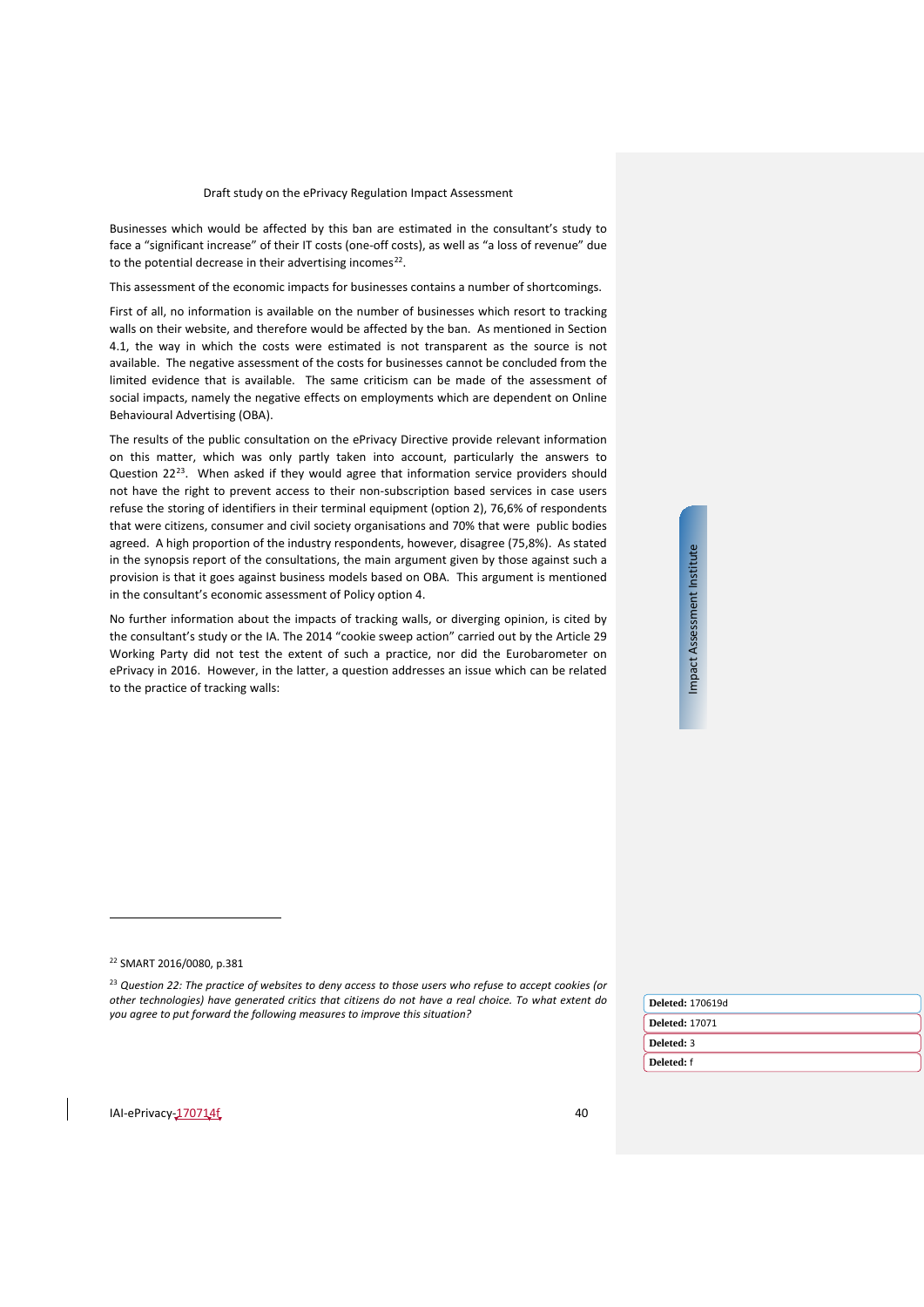





First and third items: Respondents who use online social networks or use the Internet to browse online (N=21.210) Second item: Respondents who use a fixed phone, a mobile phone or the Internet (N=26,293)

*Figure 6: Eurobarometer survey (EB) 443 on e-Privacy (SMART 2016/079), p.55*

Although this question does not explicitly address the issue of tracking walls, the answers indicate that this is seen by citizens as a particularly important issue for privacy. The impact on fundamental rights on whether to implement a ban on tracking walls should have been further assessed, in particular, as noted by the Article 29 Working Party<sup>24</sup>, with regards to the right to access information and online content.

In its Opinion 03/2016 on the evaluation and review of the ePrivacy Directive (WP 240), the Article 29 Working Party identified five cases in which tracking walls should be forbidden in particular:

*"1. Tracking on websites, apps and or locations that reveal information about special categories of data (health, political, sexual, trade union etc.). Even if visits to services providing information about such special categories of data do not disclose in themselves special categories of data about these users, there is a high impact on the private life of those users if they are labelled as being interested in such information;*

*2. Tracking by unidentified third parties for unspecified purposes. This is for example the case when a website or app auctions its advertising space, and unknown third parties may actually start to track the users through the website or app;*

*3. All government funded services;*

|          |  |  |  |  |  | <sup>24</sup> Article 29 Working Party, Opinion 1/2017 on the Proposed Regulation for the ePrivacy Regulation, |
|----------|--|--|--|--|--|----------------------------------------------------------------------------------------------------------------|
| point 20 |  |  |  |  |  |                                                                                                                |

| <b>Deleted: 170619d</b> |
|-------------------------|
| <b>Deleted: 17071</b>   |
| Deleted: 3              |
| Deleted: f              |
|                         |

<span id="page-40-0"></span>IAI-ePrivacy-170714f 41

 $\overline{a}$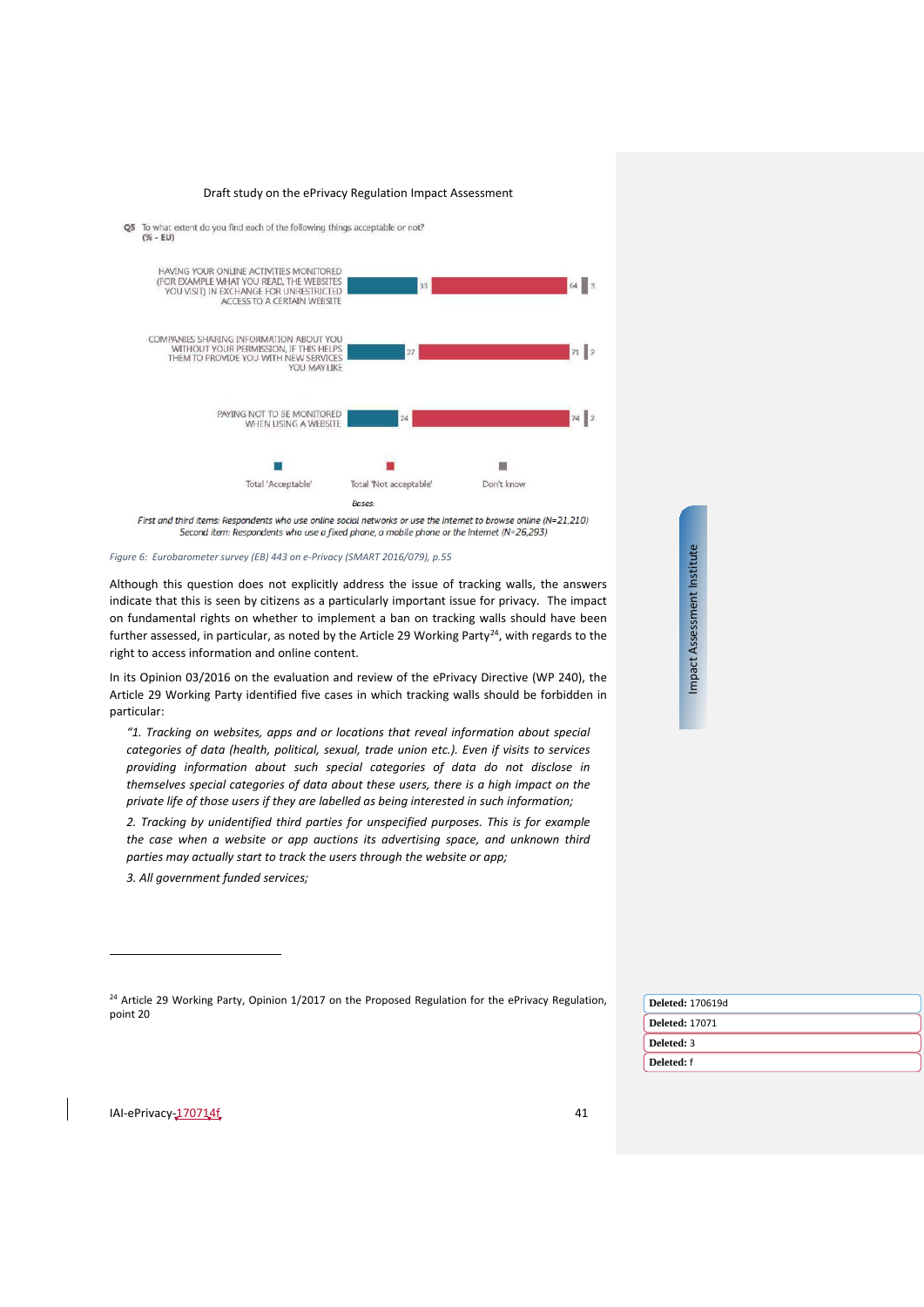*4. All circumstances identified in the GDPR that lead to invalid consent, such as for example an unequal balance of power, if there is no equivalent alternative, or forced consent is part of a contract;*

*5. Bundled consent for processing for multiple purposes. Consent should be granular."*

A similar opinion was expressed by the European Data Protection Supervisor (EDPS), which supported a ban – complete or partial – in its review of the ePrivacy Directive in 2016<sup>25</sup> and its opinion on the ePrivacy proposal in  $2017^{26}$ , for the reason that such a practice barely meets the requirements of the ePrivacy Directive, and goes against the new, more specific definition of consent, provided by the GDPR. Recital 42 of the GDPR provides that "Consent should not be regarded as freely given if the data subject has no genuine or free choice or is unable to refuse or withdraw consent without detriment".

The two possibilities – a complete ban on tracking walls or a partial ban affecting the most sensitive cases – are not addressed in the IA. A partial ban has been implemented in the Netherlands since February 2015. Including a case study on this implementation would have been relevant to assess the potential impacts of such legislation.

In line with the EDPS and the Article 29 Working Party, the Body of European Regulators for Electronic Communications (BEREC) also issued an opinion in 2016<sup>27</sup>, suggesting amendments to the ePrivacy Directive, to include more specific provisions on tracking walls, namely the situations when it would be forbidden to deny access for users who tracking.

Finally, the consultant's survey shows that 22 out of 28 competent public authorities considered tracking walls as a problem (moderate or serious). No further information is given about the reasons for these answers and the nature of these authorities.

|                                                                                                                        | Not at all<br>a problem | <b>Minor</b><br>problem | <b>Moderate</b><br>problem | <b>Serious</b><br>problem | Cannot<br>answer |
|------------------------------------------------------------------------------------------------------------------------|-------------------------|-------------------------|----------------------------|---------------------------|------------------|
| The consequences of giving consent is not<br>clear to all users (e.g. the possibility of<br>tracking)                  | n                       |                         | 6                          | 17                        |                  |
| It is not always clear whether a given<br>consent is valid, e.g. if given via the<br>configuration of browser settings |                         | 2                       | 8                          | 13                        | 4                |
| Users do not have a real choice, as<br>websites often deny access to websites if<br>cookies are refused                |                         |                         | 10                         | 12                        |                  |
| The rules are vague and leave a lot of<br>room for interpretation to the competent<br>authorities                      |                         | 3                       | 5                          | 13                        | 6                |

*Figure 7: Challenges reported in the context of Article 5(3) (N=28), Deloitte* 

<sup>25</sup> EDPS opinion 5/2016, on the Review of the ePrivacy Directive (2002/58/EC), p.14-15

<sup>26</sup> EDPS opinion 6/2017 on the Proposal for a Regulation on Privacy and Electronic Communications (ePrivacy Regulation), p.16

<span id="page-41-0"></span><sup>27</sup> BEREC Response to the ePrivacy Directive questionnaire, BoR (16) 133, p.15

| Deleted: 170619d      |
|-----------------------|
| <b>Deleted: 17071</b> |
| Deleted: 3            |
| Deleted: f            |
|                       |

Impact Assessment Institute

Impact Assessment Institute

<span id="page-41-2"></span><span id="page-41-1"></span>IAI-ePrivacy-170714f 42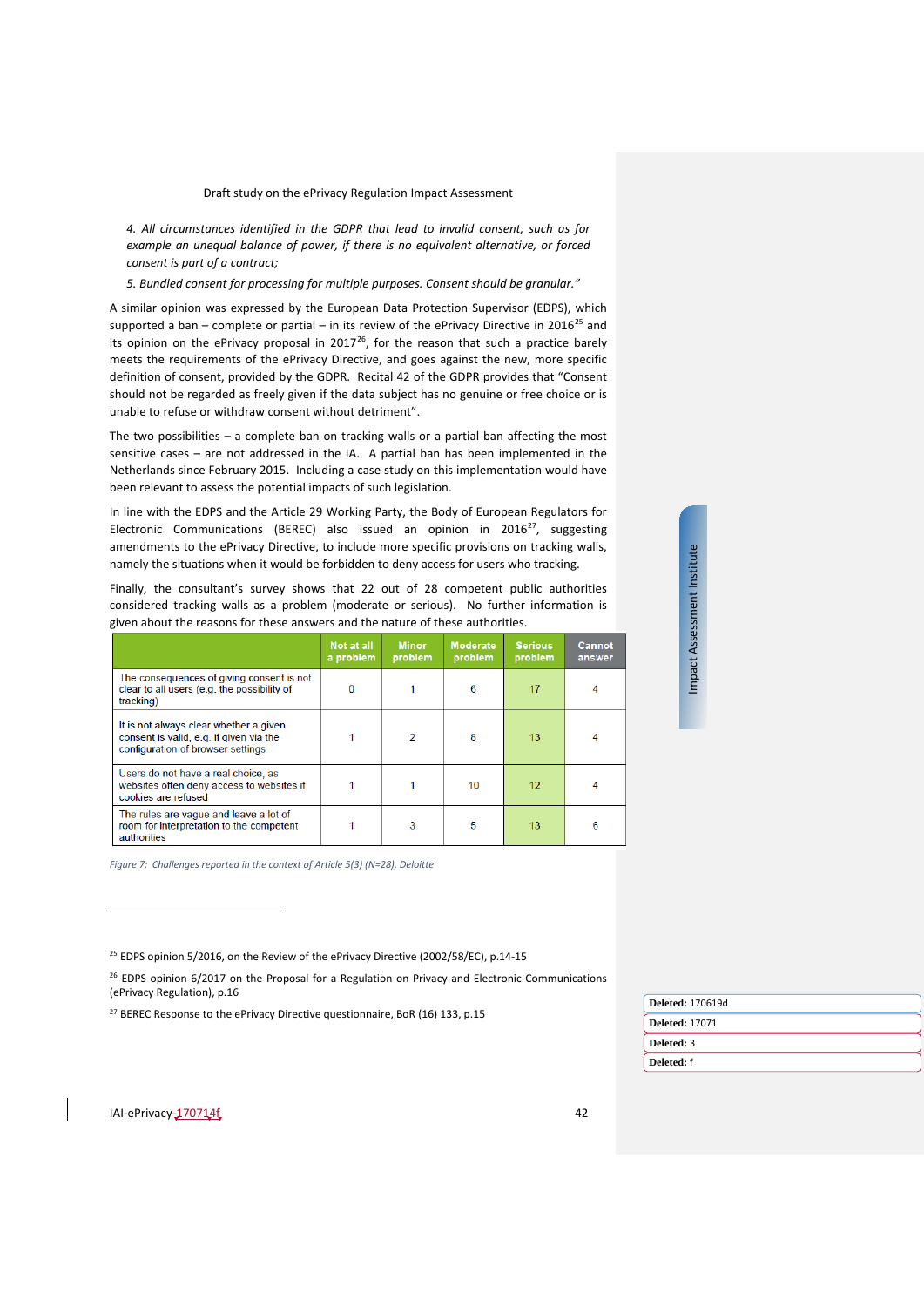These opinions are not taken into account and further discussed. Therefore, the Impact Assessment and the consultant's study have not gathered sufficient input data and opinions, in order to make an evidence-based decision on whether to implement a complete or partial prohibition of tracking walls and other types of restrictions of access for users who refuse to consent to the tracking and processing of their personal data.

#### <span id="page-42-0"></span>8.3 Tracking by first and third parties

The ePrivacy Regulation distinguishes tracking by first parties and tracking by third parties. This distinction raises a number of issues.

In the Impact Assessment, the new provisions on tracking under Policy Option 3 are described as follows:

*"Under the new rules, users would be prompted at the moment of the first utilisation of the equipment to choose their privacy settings among a specifically established set of privacy options, ranging from higher (e.g. "reject third party cookies" /"do not track") to lower levels of privacy protection."[28](#page-42-1)*

Do-Not-Track settings are the highest level of protection of confidentiality, as they prevent any tracking, by third parties and first parties. However, the provisions in Article 10 of the ePrivacy proposal differ from this definition, as Do-Not-Track settings are not mentioned. Article 10 only provides that software applications (such as browsers) shall enable end-users to "*prevent third parties from storing information on the terminal equipment of an end-user or processing information already stored on that equipment.*" Therefore, tracking by first parties is exempt from mandatory consent of the end-users.

The distinction that is implicitly made in the proposal between these two types of tracking is not included in the Impact Assessment. Nevertheless, such a distinction could potentially have significant effects.

First of all, it could undermine the effectiveness of the proposal, which was meant to create a level-playing field between all the economic actors (see Section [2.1\)](#page-6-1). Although OTT services and electronic communications services would be subject to the same rules, an uneven playing field would emerge between websites relying on first-party tracking, and those using third-party tracking as they cannot have access to enough information via first-party analytics. First-party and third-party tracking can have the same purpose, namely OBA. Thus in this case, competition advantages in OBA could potentially directly arise from this Regulation.

Moreover, as shown in the figure below, businesses relying on first-party analytics are also the market leaders in third-party advertising. The market leader holds 69% of the global advertising networks market, and 80% of the global analytics and tracking market.<sup>[29](#page-42-2)</sup>

<sup>28</sup> SWD (2017) 3, part 1/3, p.23

 $\overline{a}$ 

<span id="page-42-2"></span><span id="page-42-1"></span><sup>29</sup> <https://www.datanyze.com/market-share/>

Impact Assessment Institute Impact Assessment Institute

| <b>Deleted: 170619d</b> |
|-------------------------|
| <b>Deleted: 17071</b>   |
| Deleted: 3              |
| Deleted: f              |
|                         |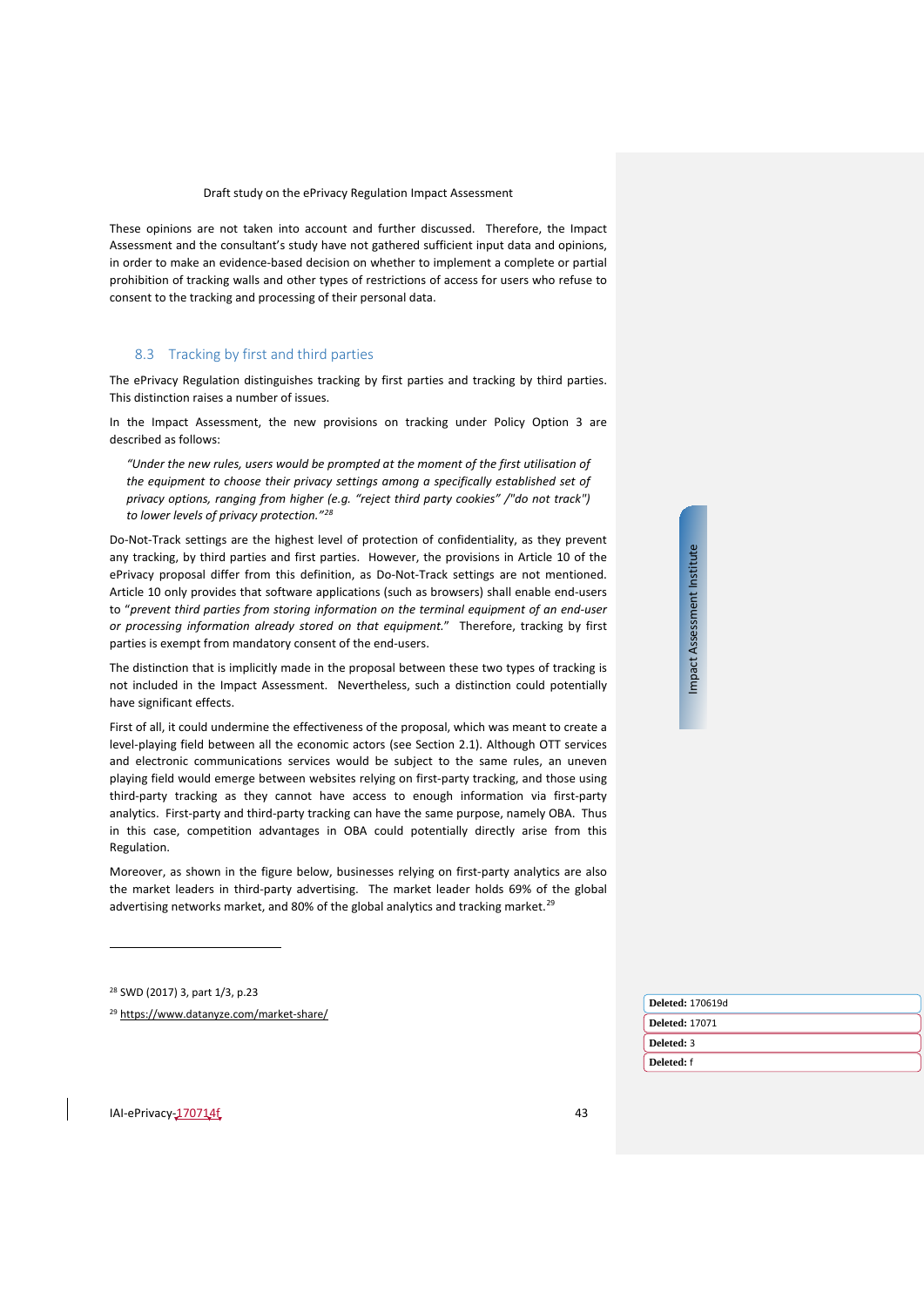



*Figure 8: Top third parties on the top 1 million sites, Englehardt & Narayanan [30](#page-43-0)*

Therefore, including a distinction between first-party and third-party tracking, without assessing its economic consequences, in particular for competition on an already highly concentrated market, puts into question the economic assessment of the new provisions.

Furthermore, technological neutrality is presented as a key attribute of the revision of the ePrivacy Directive. However, in the case of tracking, the provisions in Article 10 may not be neutral enough to be applicable to all current and future techniques. For instance, the global leaders in advertising are already using new tracking techniques, such a SSO (*Single Sign-On*), or IDFA (*Identifiers For Advisers*). The assessment of whether the new rules would be relevant and applicable to these techniques is non-existent. As a result, this could potentially create imbalances and legal uncertainty.

Impact Assessment Institute Impact Assessment Institute

<sup>30</sup> [Steven Englehardt, Arvind Narayanan, "Online Tracking: A 1-million-site Measurement and](http://randomwalker.info/publications/OpenWPM_1_million_site_tracking_measurement.pdf)  [Analysis",](http://randomwalker.info/publications/OpenWPM_1_million_site_tracking_measurement.pdf) *ACM CCS*, 2016

| <b>Deleted: 170619d</b> |
|-------------------------|
| <b>Deleted: 17071</b>   |
| Deleted: 3              |
| Deleted: f              |
|                         |

<span id="page-43-0"></span>IAI-ePrivacy-170714f 44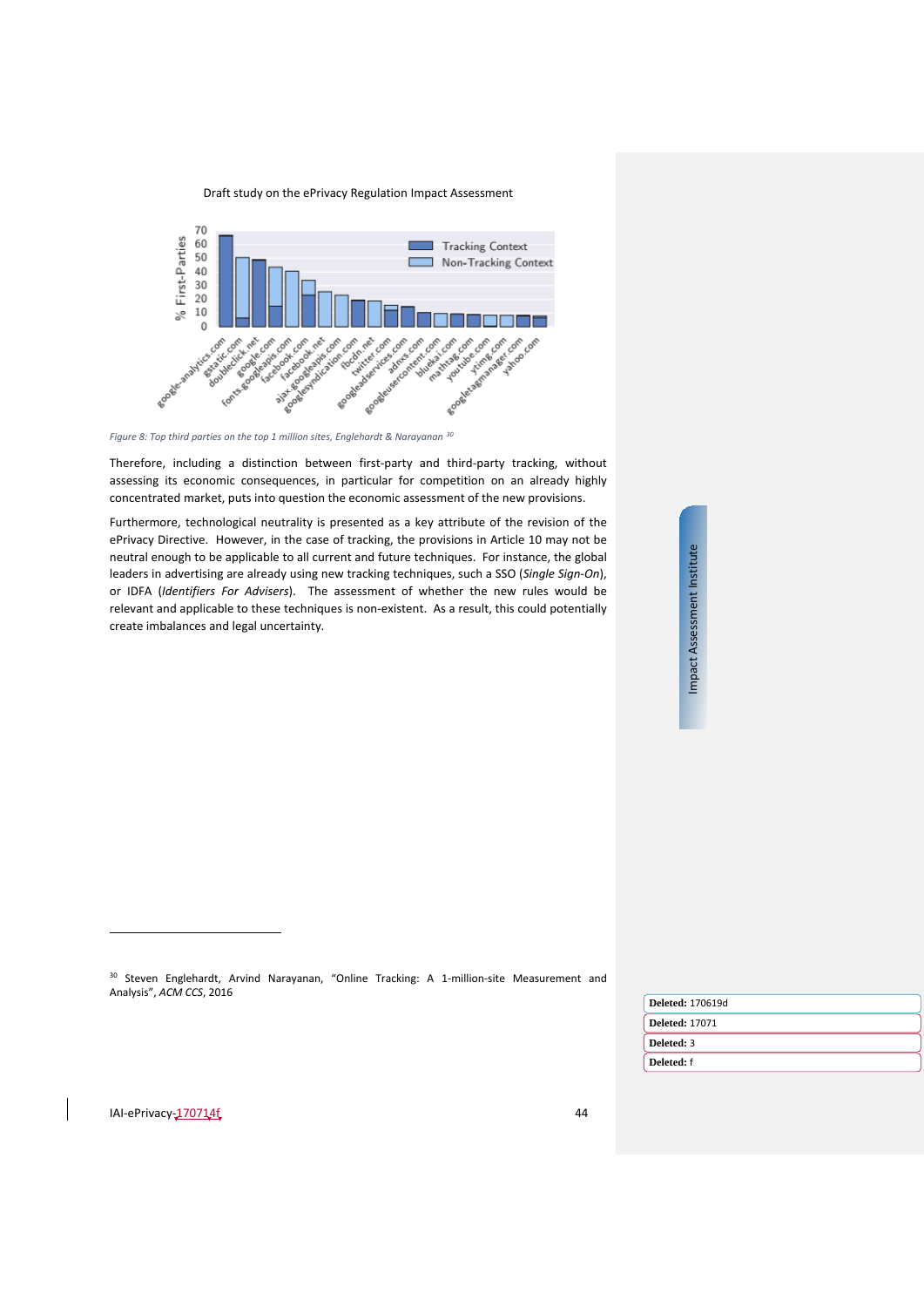# <span id="page-44-0"></span>Annex I: Accompanying statement

This report has been written according to the guiding principles of the Impact Assessment Institute: transparency, objectivity, legitimacy and credibility. It analyses the subject matter from a purely factual and scientific point of view, without any policy orientation. In respect[i](#page-45-1)ng these principles it has been compiled following its written Study Procedures<sup>i</sup>.

The analysis is open to review and criticism from all parties, including those whose work is scrutinised. Contacts with all relevant parties are recorded to ensure transparency and to guard against "lobbying" of the results.

By its nature the report has a critical characteristic, since it scrutinises the subject document with its main findings entailing the identification of errors, discrepancies and inconsistencies. In performing this work, the intention of the report is to be constructive in assisting the authors of the subject document and its background information as well as all relevant stakeholders in identifying the most robust evidence base for the policy objective in question. It should therefore be seen as a cooperative contribution to the policy making process.

This report is also to be considered as a call for additional data. Peer review is an essential step laid down in the procedures of the Impact Assessment Institute and this is manifested in the openness to further review and to identify new data. Even at publication of the final version, the report explicitly requests additional data where the readily available data was not sufficient to complete the analysis, and is open to newly arising data, information and analysis.

| <b>Deleted: 170619d</b> |
|-------------------------|
| <b>Deleted: 17071</b>   |
| Deleted: 3              |
| Deleted: f              |
|                         |